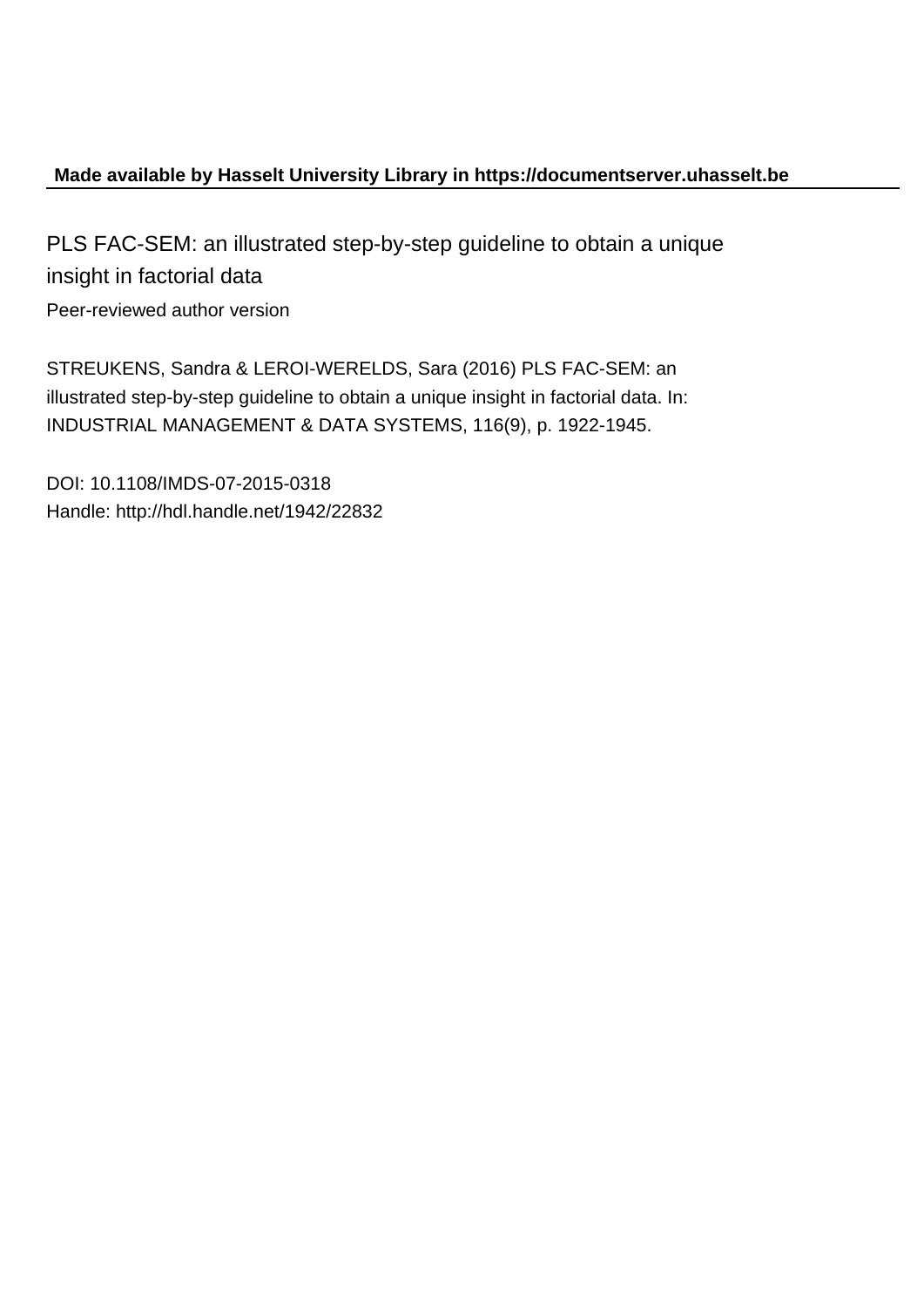# **PLS FAC-SEM: An illustrated step-by-step guideline to obtain a unique insight in factorial data**

**Sandra Streukens<sup>1</sup> (UHasselt)**

**Sara Leroi-Werelds (UHasselt)**

 $\overline{\phantom{a}}$ 

<sup>1</sup> Corresponding author. Sandra Streukens Department of Marketing and Strategy Hasselt University. P:

Martelarenlaan 42 3500 Hasselt, Belgium. T: +32 11 26 8628. E: sandra.streukens@uhasselt.be.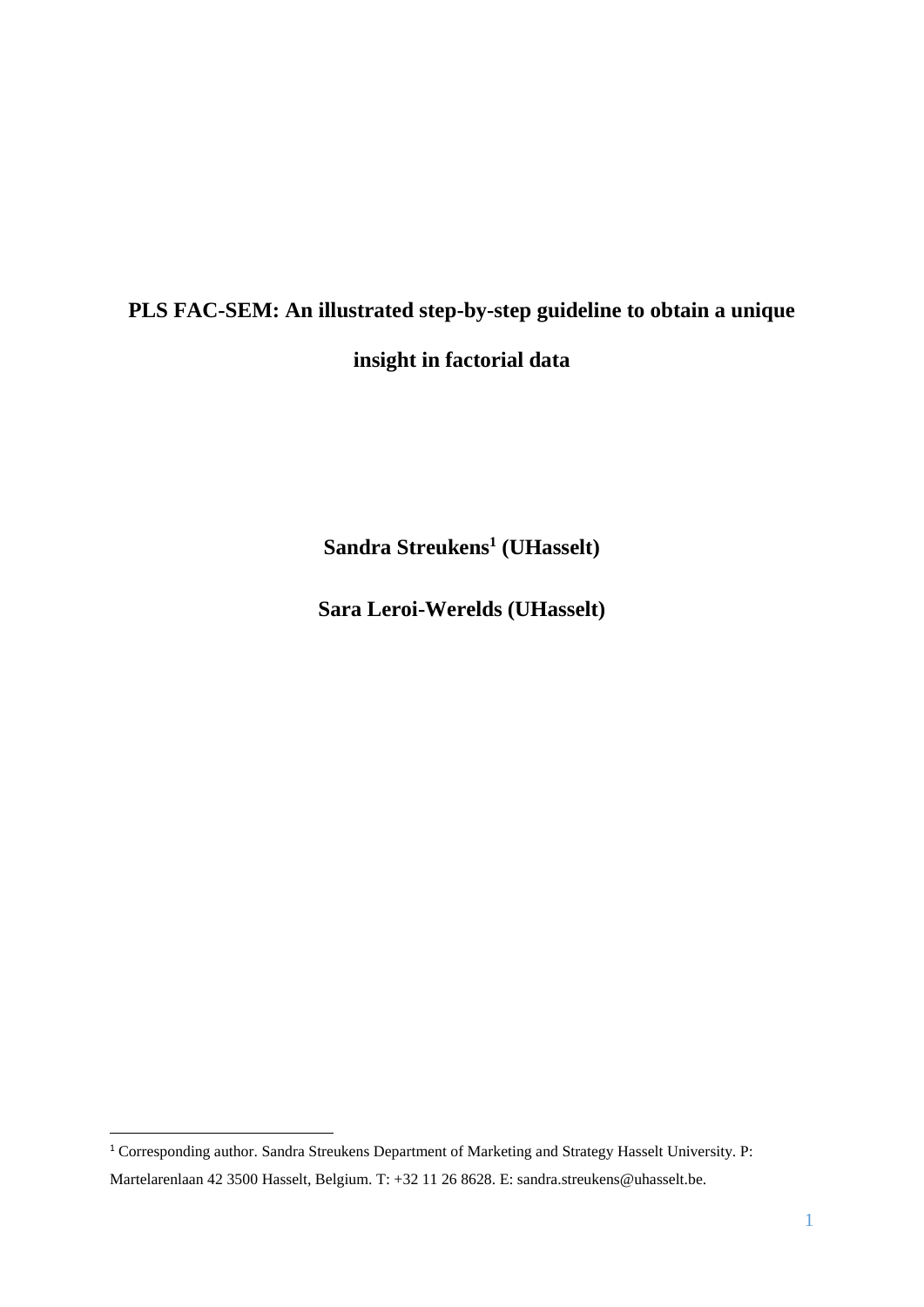#### **Abstract**

**Purpose** To provide an illustrated step-by-step guideline of the partial least squares factorial structural equation modeling (PLS FAC-SEM) approach. This approach allows researchers to assess whether and how model relationships vary as a function of an underlying factorial design, both in terms of the design factors in isolation (i.e., main effects) as well as their joint impact (i.e., interaction effects).

**Design/Methodology/Approach** After an introduction of its building blocks as well as a comparison with related methods (i.e., n-way analysis of variance (ANOVA) and multigroup analysis (MGA)), a step-by-step guideline of the PLS FAC-SEM approach is presented. Each of the steps involved in the PLS FAC-SEM approach is illustrated using data from a customer value study.

**Findings** On a methodological level, the key result of this research is the presentation of a generally applicable step-by-step guideline of the PLS FAC-SEM approach. On a contextspecific level, the findings demonstrate how the predictive ability of several key customer value measurement methods depends on the type of offering (feel-think), the level of customer involvement (low-high), and their interaction (feel-think offerings \* low-high involvement).

**Originality/Value** This is a first attempt to apply the FAC-SEM approach in a PLS-SEM context. Consistent with the general differences between PLS-SEM and covariance based structural equation modeling (CB-SEM), the FAC-SEM approach, which was originally developed for CB-SEM, therefore becomes available for a larger amount of and different types of research situations.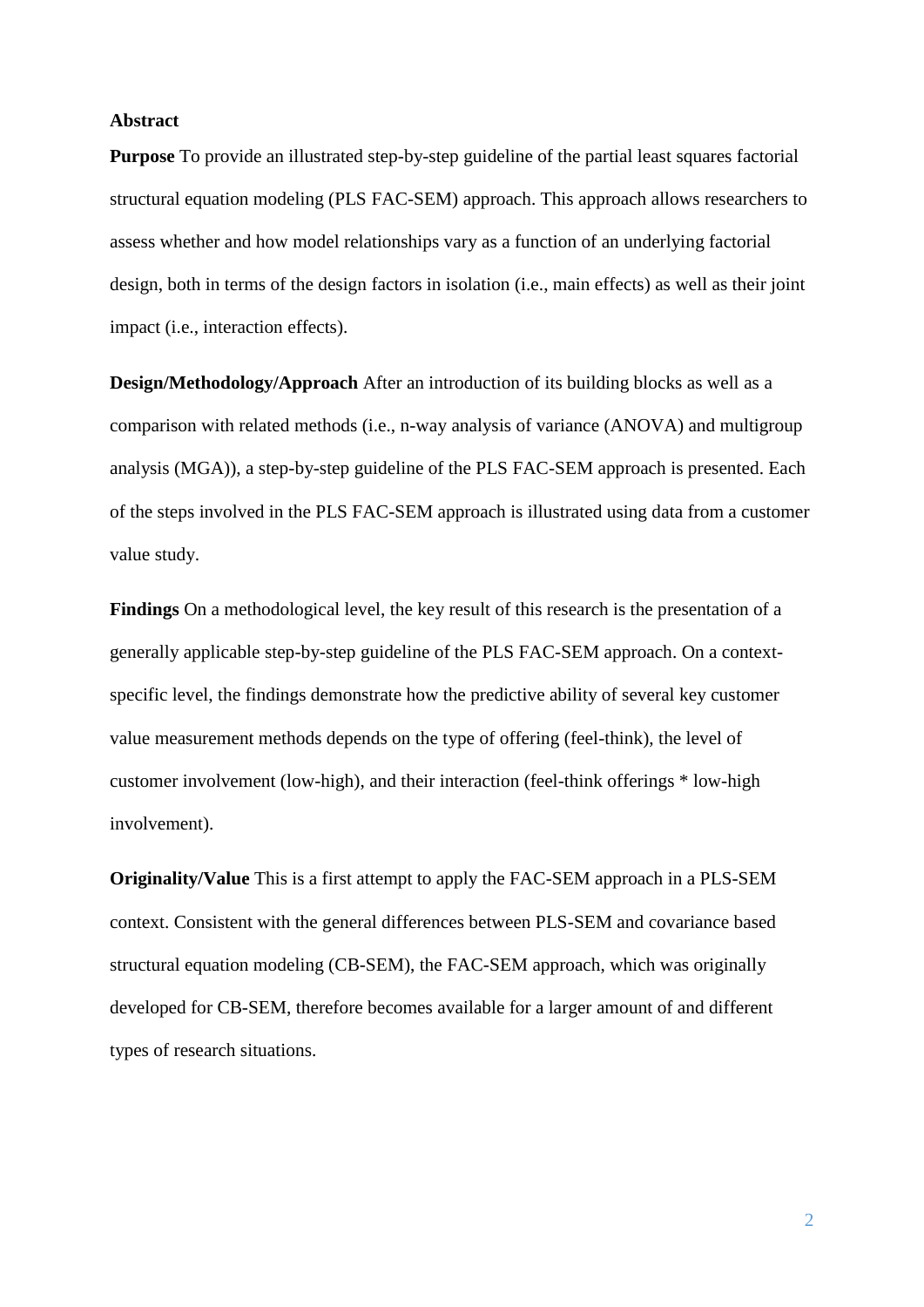# **1. Introduction**

**.** 

Partial least squares structural equation modeling (PLS-SEM) is a versatile and often applied technique in business and social sciences that allows researchers to assess inter-construct relationships as well as relationships among constructs and their respective indicators (see Henseler *et al.* (2016) for an excellent state-of-the art introduction and overview of PLS-SEM). In its most basic form PLS-SEM assumes that the data stem from a single population, meaning that a single model represents all observations well (Sarstedt *et al.,* 2011). Very often, researchers face a heterogeneity of observations, meaning that for different subpopulations, different parameters hold. In those cases, partial least squares multiple group analysis (PLS-MGA) is a useful approach to tackle this heterogeneity (Henseler *et al.,* 2009). In general terms, a PLS-MGA involves estimating separate models for each subpopulation and subsequently assessing whether significant differences exist between the sets of parameter estimates.

A special type of multigroup data occurs when the data are organized according to a socalled factorial design. A factorial design is a statistical experimental design consisting of two or more factors (comparable to grouping variables in PLS-MGA), each with discrete possible values or levels. For each of the resulting combinations of these levels across all of the factors involved (i.e., treatments), data are collected. Due to its specific nature, a factorial design allows researchers to examine the effect of the factors in isolation (i.e., main effects) as well as in combination (i.e., interaction effects), thereby making factorial designs<sup>2</sup> a useful and

<sup>&</sup>lt;sup>2</sup> The use of factorial designs in high-quality studies in leading journals across different domains such as supply chain management (e.g., Singh and Kumar, 2012), information systems (e.g., Gan *et al.*, 2012), software design (e.g., Mangalaraj *et al.*, 2014), IT-enabled learning (e.g., Park *et al.*, 2015), and marketing (e.g., Eggert *et al.*, 2015) further illustrates the value of factorial designs.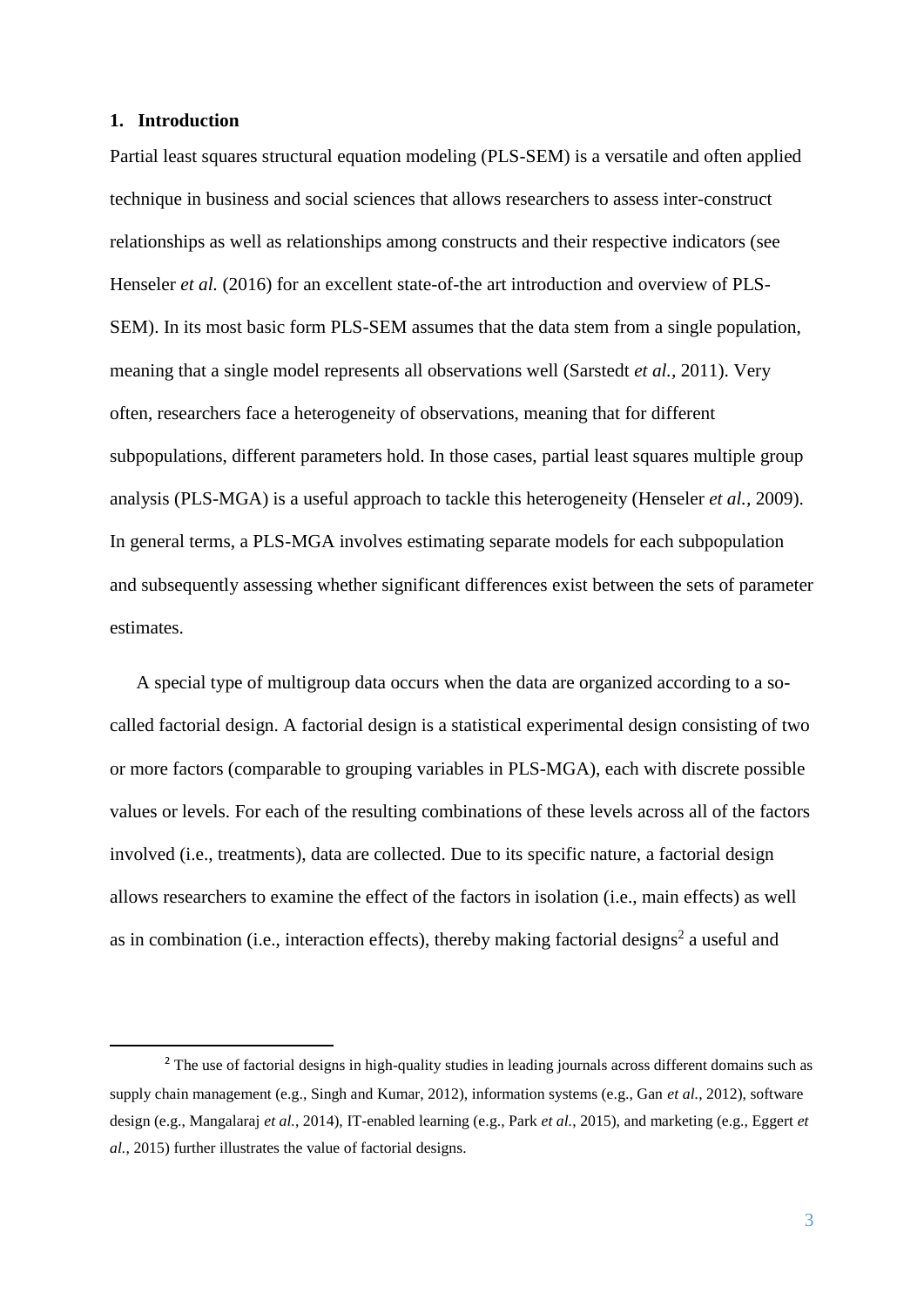efficient approach for business and management researchers (Neter *et al*., 1996; Montgomery, 2012).

Regular PLS-MGA analysis, which analyses the effect of a single grouping variable, may be used to assess the main effects but is incapable of assessing interaction effects that stem from the use of a factorial design. In this paper a new approach called partial least squares factorial structural equation modeling (PLS FAC-SEM) is introduced that enables researchers to assess the main and interaction effects resulting from an underlying factorial design on PLS-SEM parameter estimates. Compared to the existing arsenal of PLS-SEM analyses, the PLS FAC-SEM approach offers its users an additional and unique insight in their (experimental) data.

As can be concluded from the opening paragraphs, the introduction of PLS FAC-SEM involves a methodological contribution to the PLS-SEM domain. However, a methodological contribution is only truly valuable if it advances researchers' possibilities to gain novel insights from their data. Therefore, the best way to demonstrate the added value of PLS FAC-SEM is to use an example showing a particular situation that is recognizable for managers and researchers alike. Moreover, to illustrate how PLS FAC-SEM relates to other existing approaches we explicate the relevant links where necessary throughout the example.

A question of high practical relevance for a (marketing) manager of an airline concerns whether and how complaint handling perceptions depend on situational (e.g., attribution complexity; is it clear who's to blame? Yes; low attribution complexity vs. No; high attribution complexity) and customer characteristics (e.g., type of customer; private vs. business). This question can be tackled by conducting a (scenario-based) factorial experimental design in which both design factors (i.e., attribution complexity and type of customer) are crossed, resulting in a factorial design of four independent cells or groups: low attribution complexity-business customer; low attribution complexity-private customer; high

4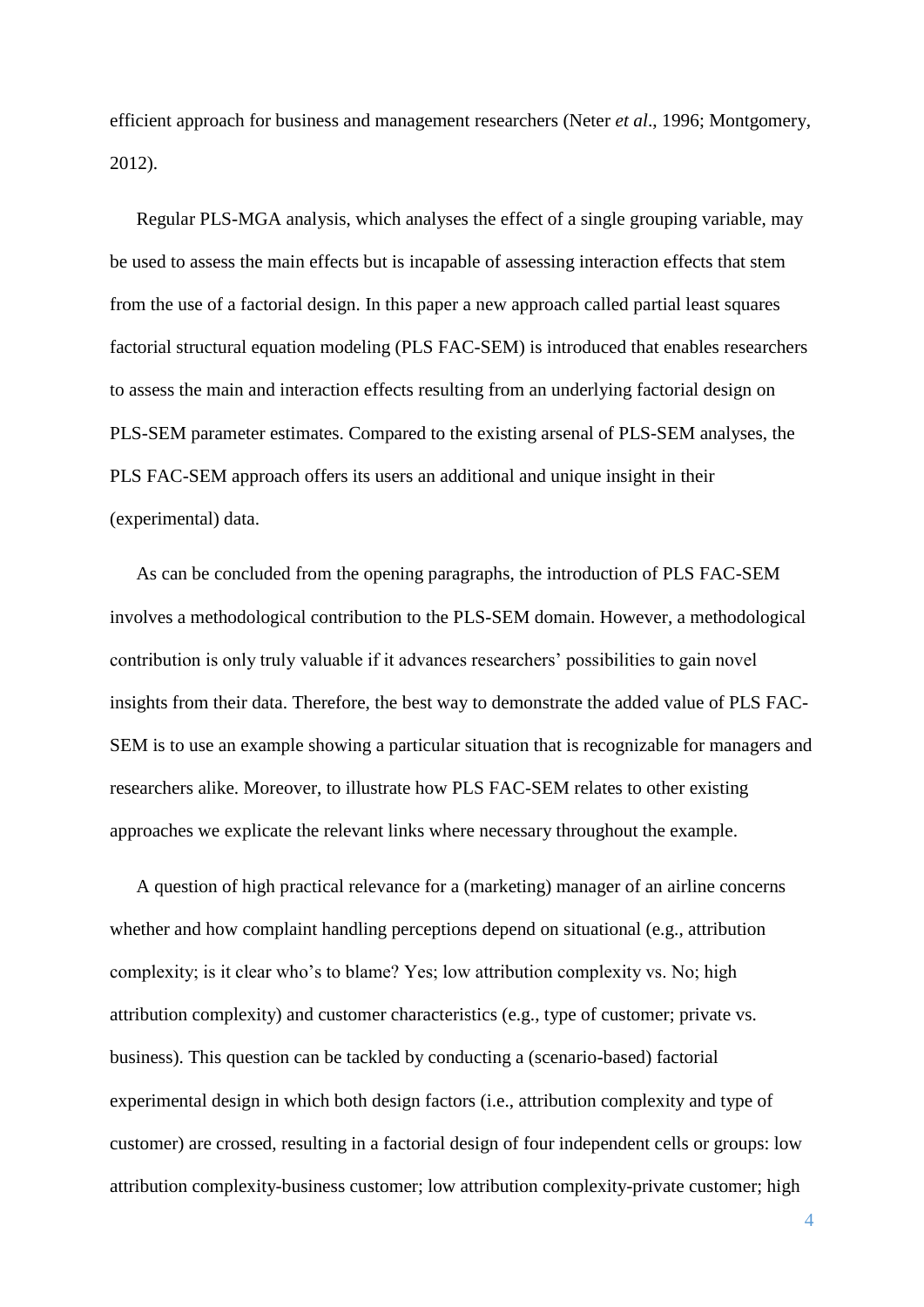attribution complexity-business customer and high attribution complexity-private customer. Regardless of the combination of design factor levels, each respondent is asked to fill out a survey containing items tapping their perceptions regarding constructs such as distributive justice (i.e., fairness of compensation), procedural justice (i.e., perceived fairness of complaint handling procedure), and satisfaction with complaint handling. These perceptions are generally assessed by means of Likert scales resulting in metric data.

Typically, this kind of factorial data are analyzed using n-way ANOVA allowing the researcher to address questions such as:

"Is satisfaction with complaint handling/distributive justice/procedural justice higher for situations in which there is high attribution complexity compared to situations in which there is low attribution quality?" *[Main effect design factor "attribution complexity"]*

"Is satisfaction with complaint handling/distributive justice/procedural justice higher for business customers than for private customers?" *[Main effect design factor "type of customer"]*

"Does the difference in satisfaction with complaint handling/distributive justice/procedural justice between business and private customers diminish when attribution complexity increases?" *[Interaction effect attribution complexity\*type of customer]*

Despite its undisputable value, an important shortcoming is that n-way ANOVA only focuses on the mean value of a single outcome (i.e., complaint handling satisfaction/distributive justice/procedural justice). That is, n-way ANOVA does not provide an answer to the question how model relationships vary as a function of the underlying factorial design. Put differently, n-way ANOVA is *incapable* of answering research questions such as:

"Does procedural justice have a larger impact on complaint handling satisfaction in situations where attribution complexity is high?" *[Main effect design factor "attribution complexity"]*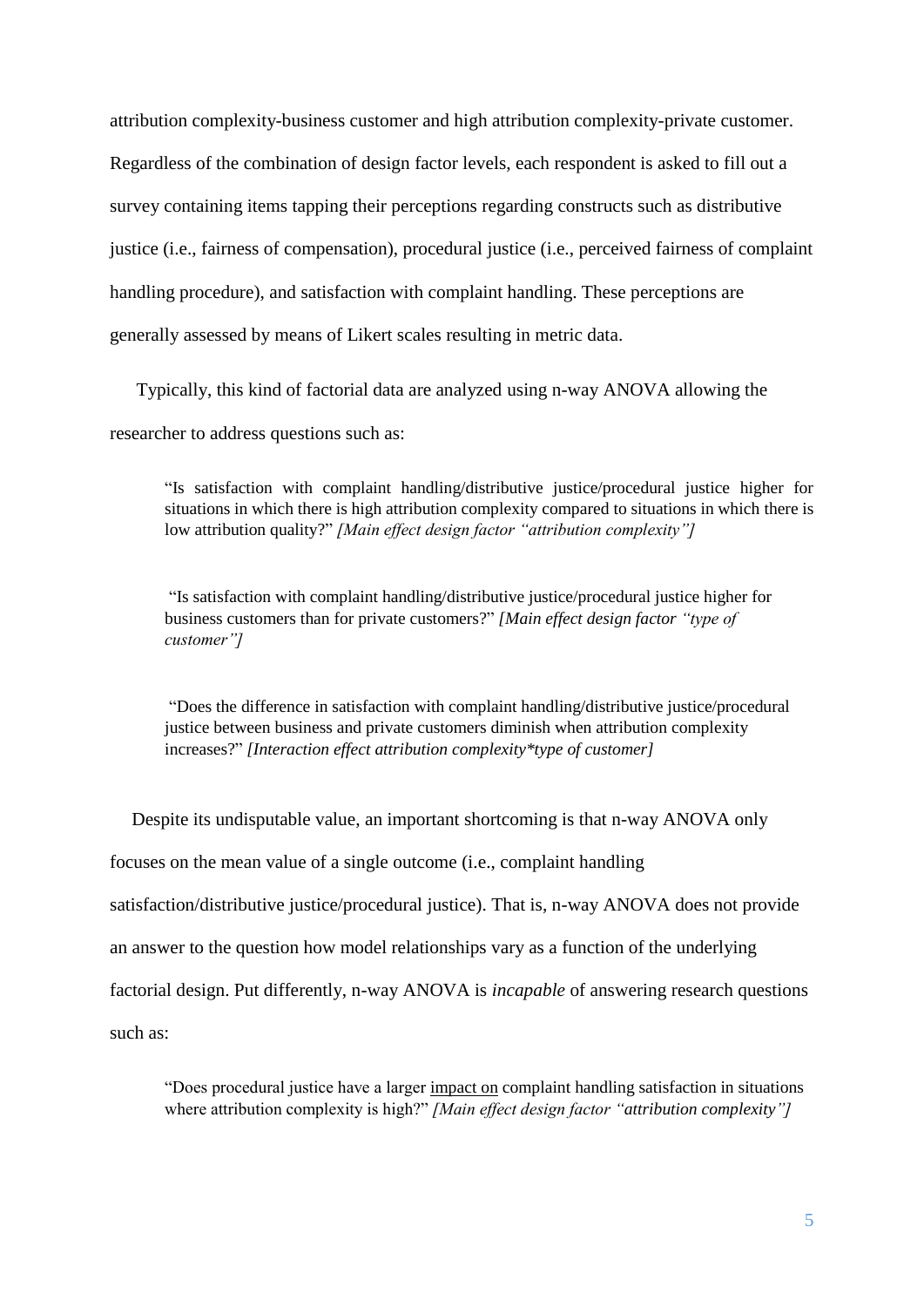"Does distributive justice have a larger impact on complaint handling satisfaction for private customers than for business customers?" *[Main effect design factor "type of customer"]*

"Does the greater impact of distributive justice over procedural justice on complaint handling satisfaction for private customers diminish when attribution complexity increases?" *[Interaction effect attribution complexity\*type of customer]*

Indeed, PLS-MGA (see also Henseler *et al.* (2009)) can be used to address the effects of the design factors on the relationships in isolation (i.e., main effects), but this analysis would leave the question regarding of how the effect of one design factor on the inter-construct relationships depends on the other design factor (i.e., interaction effect) *unanswered*.

To address the last research questions involving the combined impact of design factors  $(i.e., interaction effect)$  on relationships<sup>3</sup>, Iacobucci *et al.* (2003) proposed an approach called FAC-SEM (i.e., factorial structural equation models). That is, FAC-SEM combines the strengths of n-way ANOVA (i.e., ability to analyze interaction effects) and multiple group analysis (MGA) (i.e., focus on relationships) in a single approach. Although the FAC-SEM approach allows researchers to obtain a deeper and unique understanding of factorial data, it is hitherto only available in a covariance-based structural equation modeling (CB-SEM) context.

The aim of the current study is to extent the FAC-SEM approach to a PLS-SEM context and to provide a step-by-step guideline that shows how to apply the PLS FAC-SEM approach in practice. The significance of introducing PLS FAC-SEM in addition to the originally developed CB FAC-SEM can be seen from two perspectives. First, given the general, manifold advantageous features of PLS-SEM over CB-SEM (see also Sarstedt *et al.*, (2014); Hair *et al.*, (2011)), the introduction of PLS FAC-SEM will make the FAC-SEM methodology applicable in a larger number of practical research situations. Second, given the

**.** 

<sup>&</sup>lt;sup>3</sup> Note that the focus of this paper is on inter-construct or structural model relationships. Yet, the FAC-SEM approach can also be applied on measurement model relationships.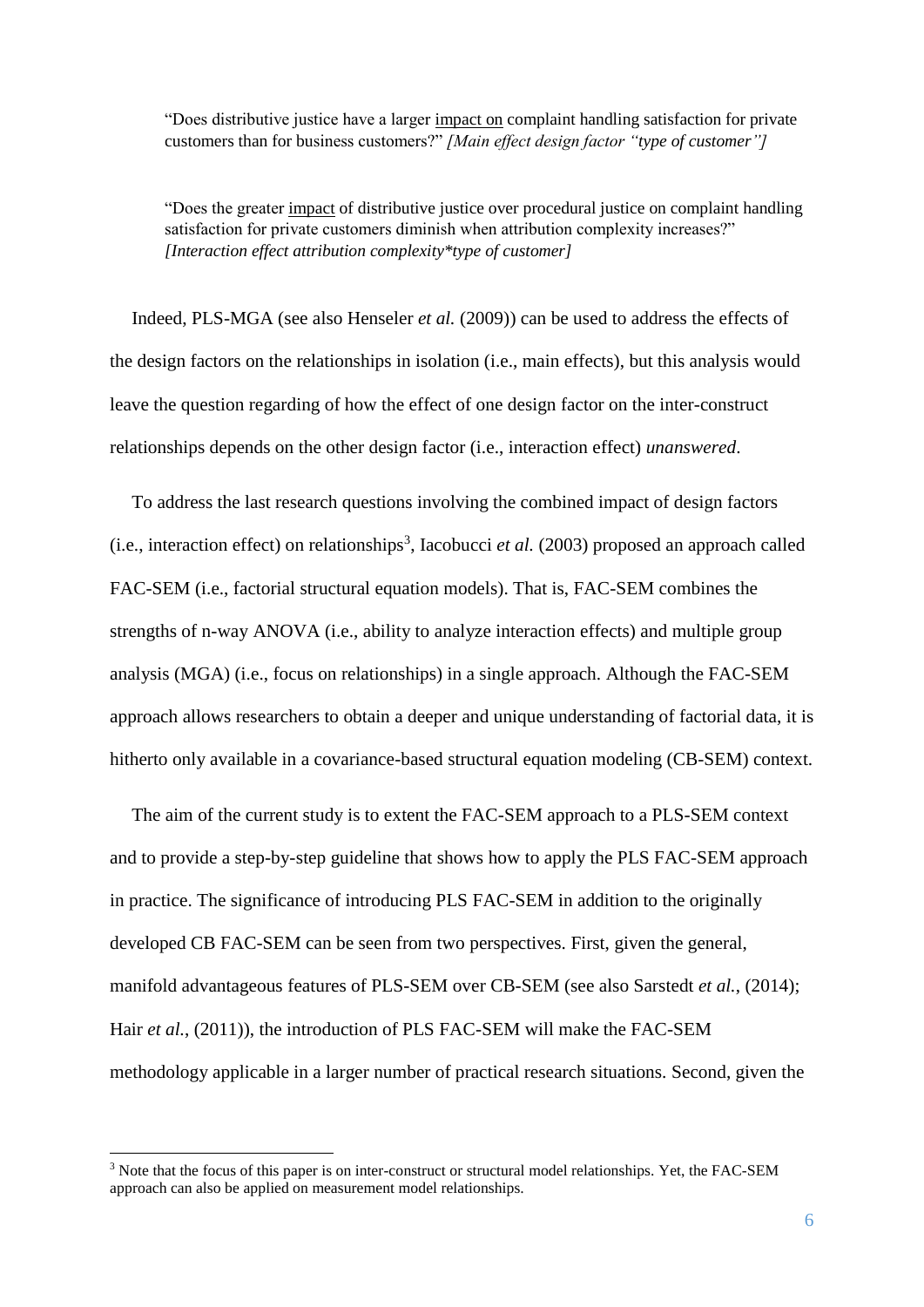differences in underpinnings of PLS-SEM and CB-SEM (see also Rigdon (2012; 2014)), an extension of the FAC-SEM approach in a PLS-SEM context offers possibilities to apply the approach to more prediction-oriented research contexts.

The remainder of this paper is structured as follows. Section 2 provides a brief introduction of the key building blocks of the PLS FAC-SEM approach and discusses it added value. Section 3 is the core of the paper and contains a detailed illustrated step-by-step guideline of the PLS FAC-SEM approach. Finally section 4 summarizes the main conclusions.

#### **2. PLS FAC-SEM: Its Building blocks and introduction**

In order to fully appreciate the merits of PLS FAC-SEM, it is necessary to explain what is meant by factorial designs, main effects, and interaction effects. Furthermore, the characteristics of the two methodological approaches to which PLS FAC-SEM is closely linked, that is, n-way ANOVA and MGA, need to be understood. Finally, the merits of PLS FAC-SEM over CB FAC-SEM are underscored.

## *2.1 Factorial designs*

 $\overline{\phantom{a}}$ 

A factorial design is a statistical experimental design used to assess the effects of two or more design factors<sup>4</sup> simultaneously. Each design factor consist of a (not necessarily equal) number of levels. The treatment conditions in a factorial design are combinations of the factor levels. Figure 1 panel A provides a graphical overview of a factorial design consisting of two design

<sup>&</sup>lt;sup>4</sup> It is important to explicitly note that the term factor in the context of a factorial design, and thus PLS FAC-SEM, has a different meaning than what is usually implied by this term in PLS-SEM (i.e., a construct as implied by the common factor model). In order to avoid unnecessary confusion, we therefore decide to refer to the factor in a factorial design as *design factor*.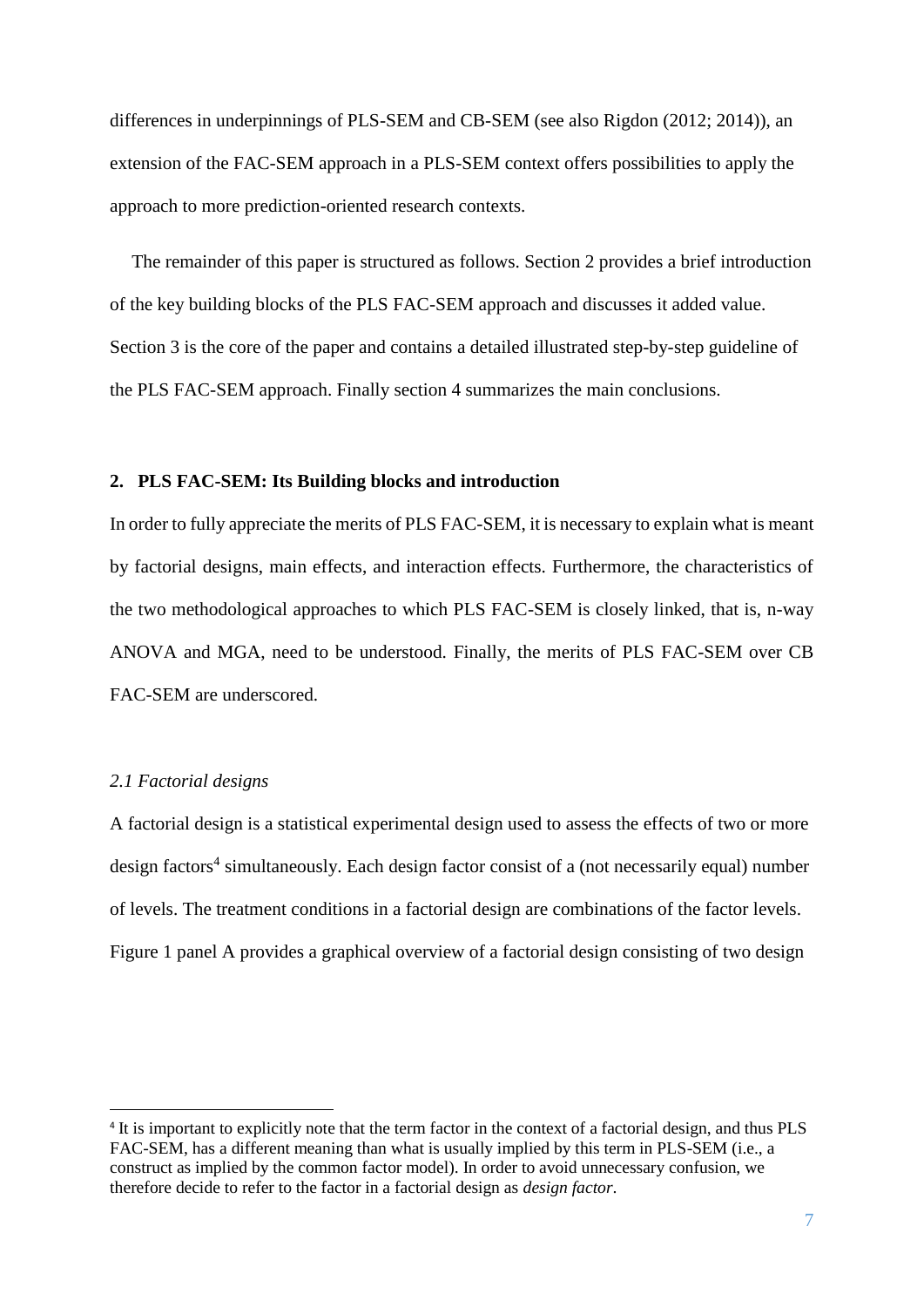factors (i.e., A and B), each having two levels (i.e.,  $a_1$ ,  $a_2$ ,  $b_1$ , and  $b_2$ ), resulting in four cells  $(i.e., a_1b_1, a_1b_2, a_2b_1, \text{ and } a_2b_2)^5.$ 

#### [INSERT FIGURE 1 ABOUT HERE PLEASE]

# *2.2 Main and interaction effects*

The arrangement of a factorial design is such that information can be obtained about the influence of each of the design factors separately (i.e., main effects) and about how the design factors combine to influence relevant outcomes (i.e., interaction effects). Each design factor's main effect involves the impact of that design factor on a particular outcome disregarding the impact of the other design factor. The interaction effect assesses how the impact of a design factor on an outcome depends on the level of the other design factor. Put differently, the presence of a significant interaction effect indicates that the impact of a design factor is not constant across levels of the other factor. For an extensive treatment of main and interaction effects the interested reader is referred to Keppel (1991) and Montgomery (2012). As can be seen in Figure 1 panel D factorial designs imply hypotheses for each separate main effect as well as their interaction effect.

#### *2.3 n-way ANOVA*

**.** 

Typically, n-way ANOVA is used to assess how the mean value of an outcome variable differs as a result of the design factors making up the factorial design (see also Figure 1 panel B). Consistent with the distinct nature of factorial designs, a pivotal feature of n-way ANOVA is its ability to unravel the variance present in some metric outcome variable to determine

<sup>5</sup> Without loss of generalizability we focus on 2\*2 factorial designs. Factorial designs with more than two factors are possible as well as factorial designs in which factors have more than two levels. Moreover, no restrictions apply to whether the number of levels per factor need to be equal. The proposed PLS FAC-SEM approach can also be applied to factorial designs that deviate from the 2\*2 format employed in this paper.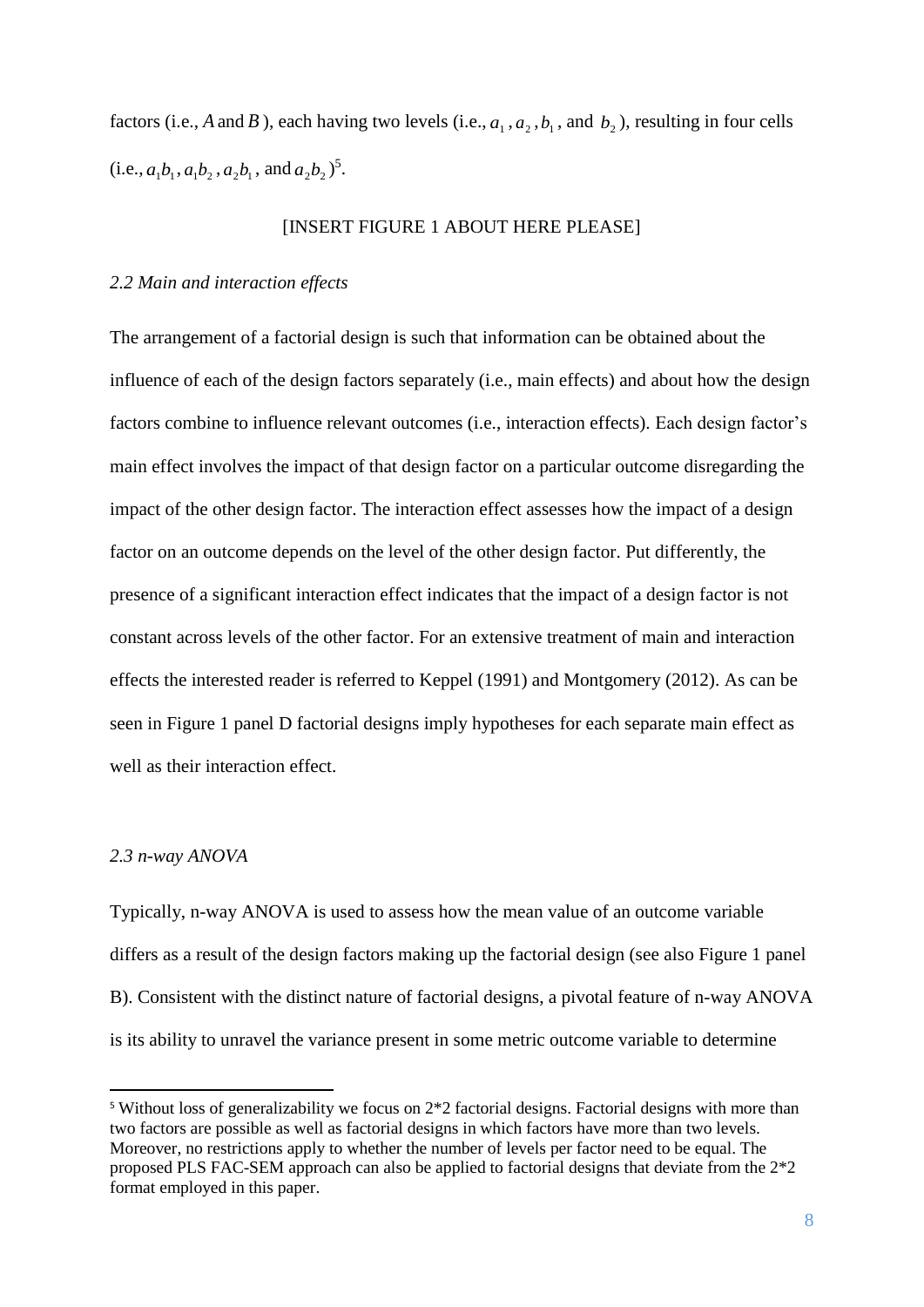whether the mean value of this outcome can be explained by the design factors separately (i.e., main effects) and/or the design factors in combination (i.e., interaction effects). For an overview of the statistical hypotheses underlying associated with n-way ANOVA, see Figure 1 Panel D. For illustrative questions that can be addressed with n-way ANOVA, see also the first set of research questions mentioned in the introduction of this study.

It should be noted that ANOVAs can also be conducted using standard PLS-SEM software as explained and illustrated by Streukens *et al*. (2010).

#### *2.3 Multi-group analysis (MGA)*

Despite n-way ANOVA's key feature to assess both main effects and interaction effects, a notable shortcoming is its focus on an outcome's mean value, rather than on relationships. As such, research questions involving the impact of design factors on parameters associated with the relationships among different constructs (see for examples the second set of question in the introduction) and/or relationships among constructs and their respective measures cannot be assessed using n-way ANOVA.

Traditional MGA, regardless of whether it is applied in a PLS-SEM context or not, is only capable of assessing the impact of design factors on inter-construct relationships in isolation (i.e., main effects), thereby failing to take into account possible interaction effects that may exist between design factors. Failing to take into account possible interaction effects may lead to erroneous conclusions regarding the main effects as interaction effects per definition mean that the main effect of one design factor is not constant for different levels of the other design factor.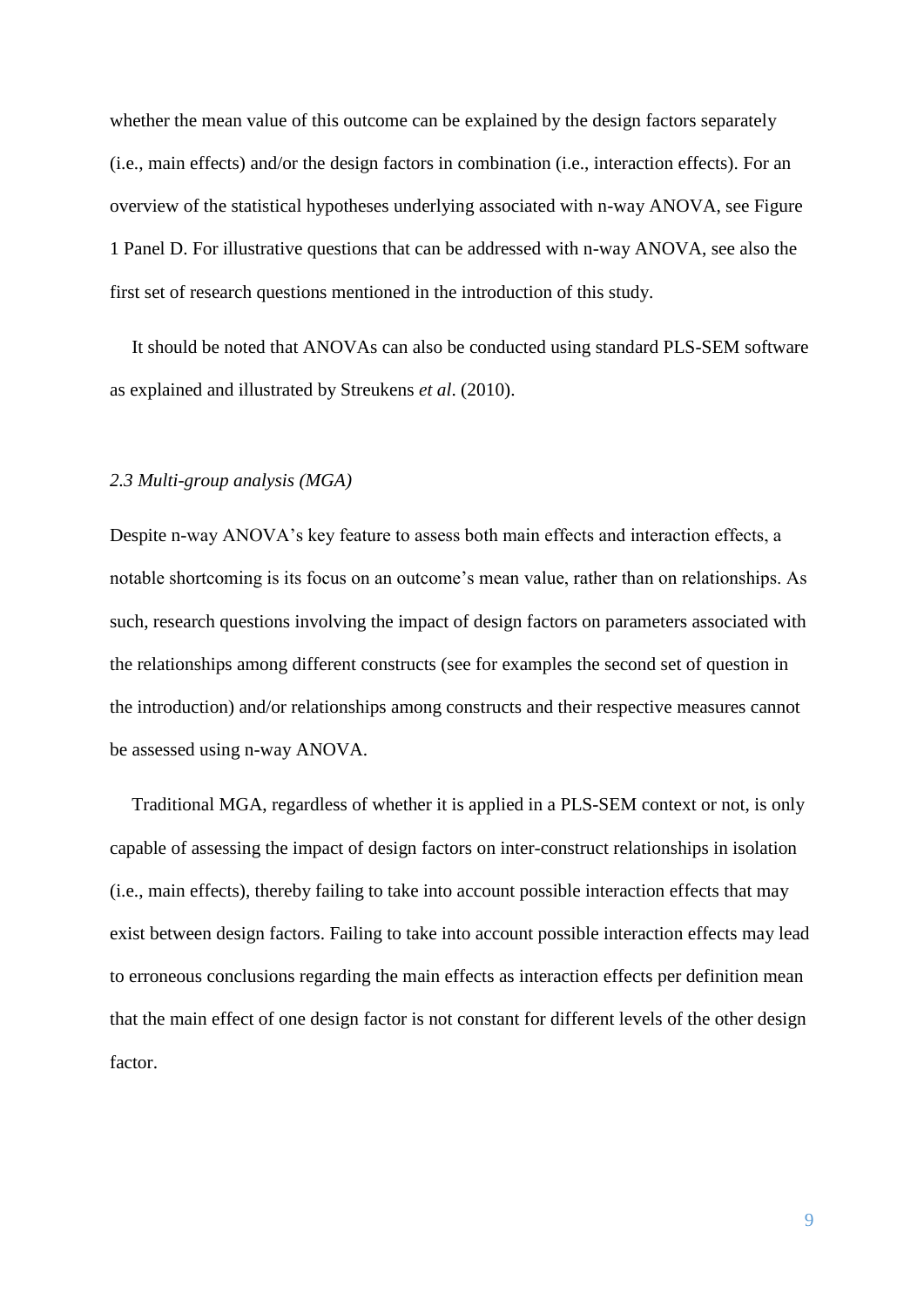# *2.4 FAC-SEM*

Originally developed by Iacobucci *et al.* (2003), FAC-SEM is as special kind of MGA in which the different groups represent the different cells of a factorial design. The purpose of FAC-SEM is to statistically test whether and how model relationships vary significantly as a function of the underlying factorial design, both in terms of main and/or interaction effects. As also shown in Figure 1 panel C, FAC-SEM's scope of investigation involves model parameters describing relationships rather than construct means.

Figure 2 below illustrates the added value of FAC-SEM relative to n-way ANOVA and MGA. Basically, FAC-SEM combines the ability to assess the influence of both main and interaction effects of design factors (cf. n-way ANOVA) with a focus on relationships (cf. MGA). As a result FAC-SEM is capable of tackling research questions that are left unanswered by opting for n-way ANOVA or traditional MGA thereby allowing researchers to gain a new and unique insight in their factorial data. In terms of the example put forward in the introduction, the unique type of research question FAC-SEM can address involves how design factors in combination (i.e., interaction effect) have an impact on model relationships (see also the last research question put forward in the introduction).

# [INSERT FIGURE 2 ABOUT HERE PLEASE]

#### *2.5 PLS FAC-SEM*

Similar to the general distinction between PLS-SEM and CB-SEM (see also Henseler *et al.*, 2016, Sarstedt *et al.*, 2014), extending the principles of the FAC-SEM approach as originally developed by Iacobucci *et al.* (2003) for CB-SEM to a PLS-SEM context opens up a plethora of new possibilities to apply the FAC-SEM approach. More specifically, the introduction of PLS FAC-SEM makes FAC-SEM analysis a realistic option for studies that involve more complex models, models that contain composites or a combination of composites and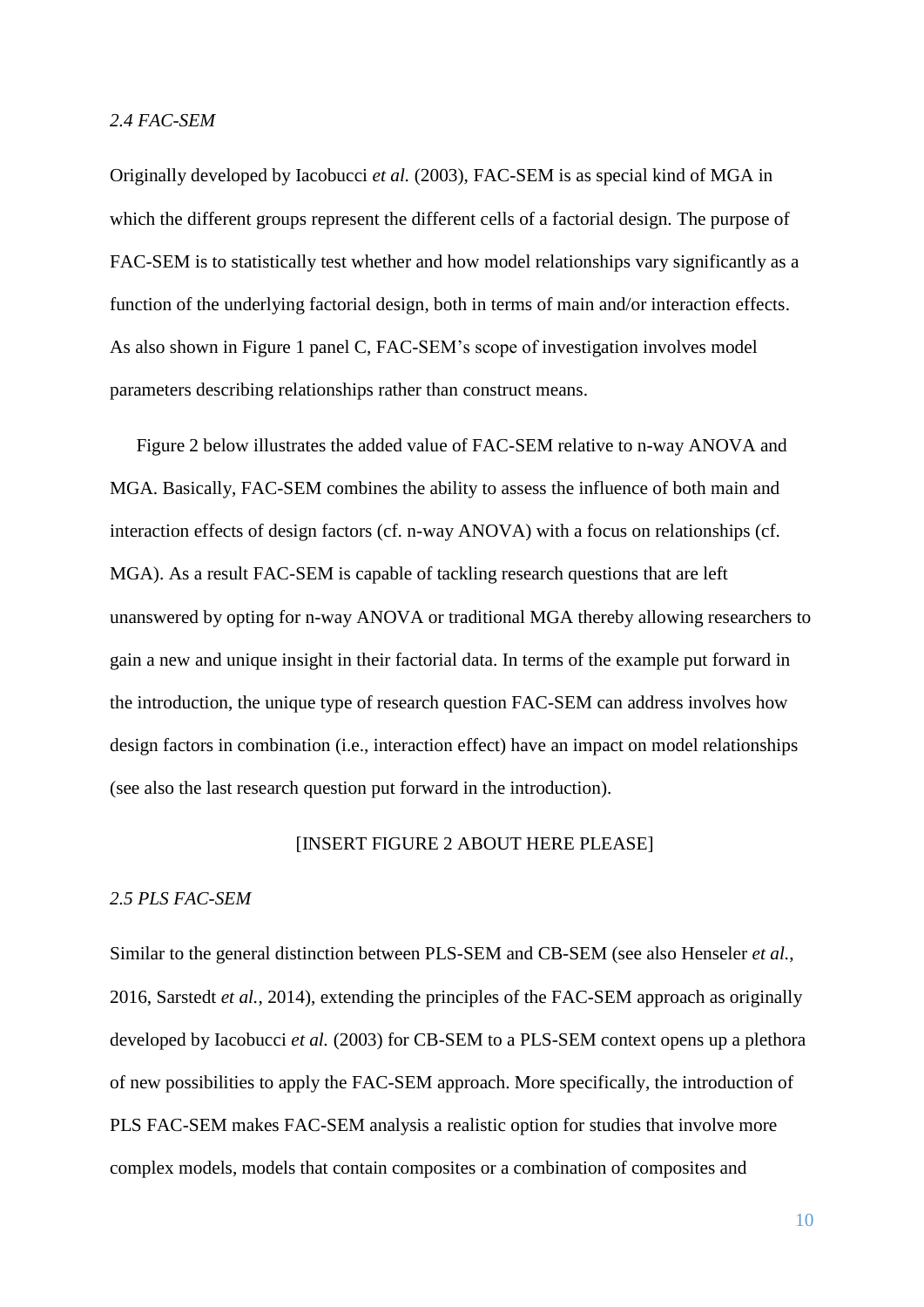common factors, and situations which do not meet the stringent distributional assumptions and sample size requirements associated with CB-SEM. In a similar vein, PLS FAC-SEM is suitable for research contexts that focus on prediction rather than explanation (cf. Hair *et al.*, 2011). Finally, it needs to be stressed that PLS FAC-SEM can also be used in combination with consistent partial least squares (PLSc) estimation as developed by Dijkstra and Henseler (2015a, 2015b). PLSc introduces a correction for structural model estimates when PLS is applied to reflectively measured constructs (i.e., common factors) thereby avoiding inflation of the path coefficients and thus reducing the probability of type I errors. PLSc is applicable to models that contain both common factors and composites, yet PLSc only corrects those constructs that are reflective (see also Dijkstra and Henseler, 2015a, 2015b).

# **3. The PLS FAC-SEM methodology: a step-by-step guide and illustration**

Performing a PLS FAC-SEM analysis requires a sequence of steps that is summarized below in Figure 3. Although not explicitly mentioned in Figure 3, it is important to emphasize that before conducting the actual PLS FAC-SEM analysis, data on the underlying factorial design (i.e., variables denoting of the factors (and the treatments)) need to be included in the dataset. Furthermore, similar to traditional PLS-MGA, the data collection procedures as well as the model need to be identical across the cells of the factorial design under study.

# [INSERT FIGURE 3 ABOUT HERE PLEASE]

The remainder of this section provides a detailed explanation of these steps. In order to further clarify the steps involved in PLS FAC-SEM we start in paragraph 3.1 with the introduction of a real-life example that will be used throughout the remainder of this section.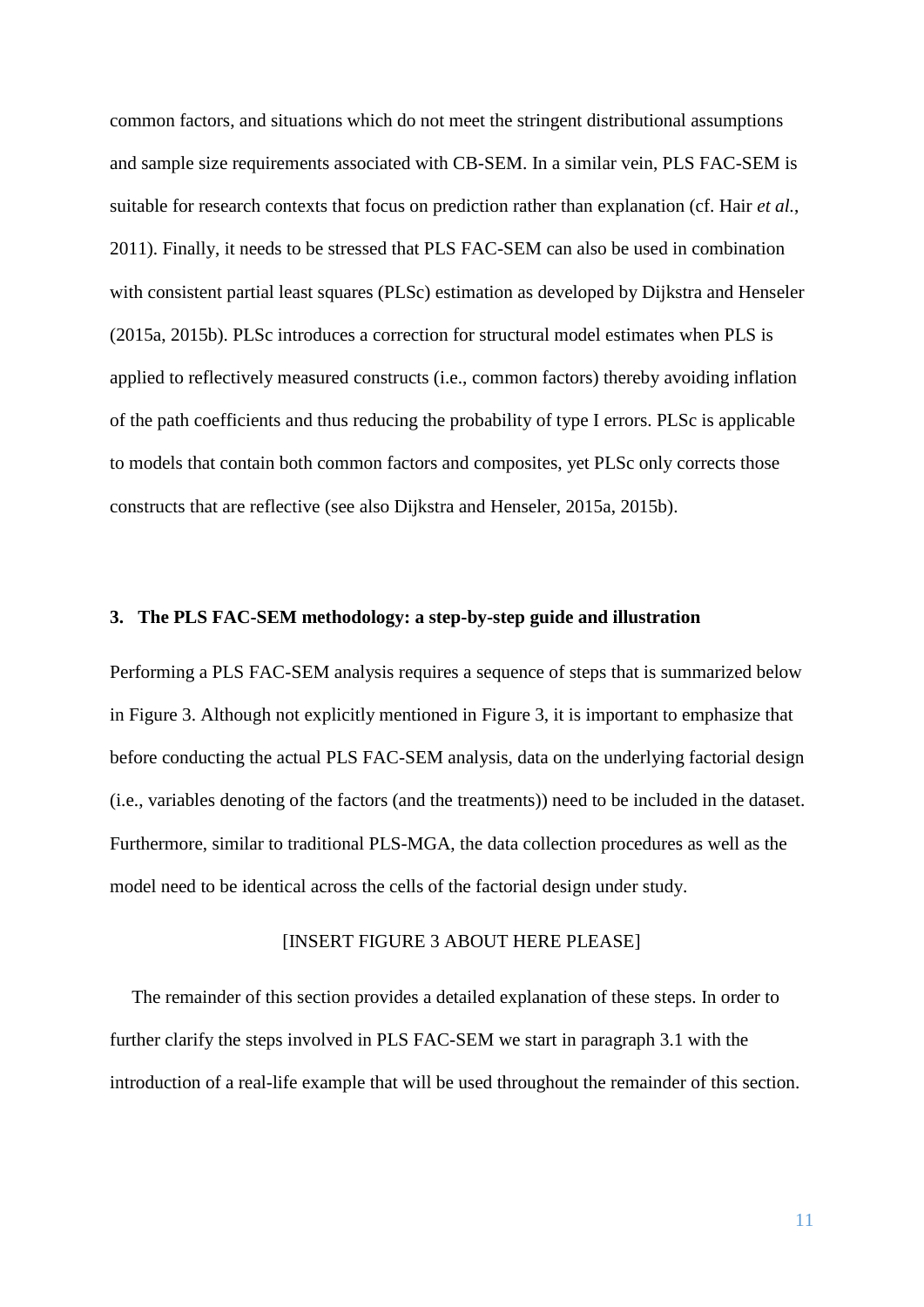Perceived customer value is a key determinant of customer behavior. Research by Leroi-Werelds *et al.* (2014) assessed the performance of the four alternative measurement methods that are most commonly used in empirical studies (i.e., the value measurement methods proposed respectively by Dodds *et al.* (1991); Gale (1994); Woodruff and Gardial (1996); Holbrook (1999)). Their performance was assessed in terms of their predictive ability of customer's word of mouth intentions. Here, a customer value measurement method's predictive ability of word of mouth intentions was measured by the  $R^2$  value of the latter construct with the particular customer value measurement method acting as a predictor.

Closer inspection of Leroi-Werelds e*t al.'s* (2014) results indicate that the differences in the predictive ability of customers' word of mouth intentions between the four value measurement methods vary across settings (see for an overview of these results Table A1 in Appendix A). In this context, differences in predictive ability or relative performance reflect the differences in the amount of variance explained (i.e.,  $R^2$  value) for the criterion construct (i.e., customer's word of mouth intent) for two customer value measurement methods. For example, the relative predictive ability of Gale's (1994) method compared to Holbrook's (1999) method in terms of customer's word of mouth thus involves assessing the difference in  $R<sup>2</sup>$  values for the latter construct obtained when Gale's (1994) method was used as a predictor and when Holbrook's (1999) method was used as a predictor.

The aim of the current empirical study is to assess whether the relative performance of the four customer value measurement methods varies structurally as a function of product involvement and type of product. Besides the effect of level of product involvement and

1

<sup>6</sup> Details pertaining to the actual empirical study can be found in Appendix A as well as in Leroi-Werelds *et al*. (2014). This paragraph only pays attention to those details of the study related to the PLS FAC-SEM approach.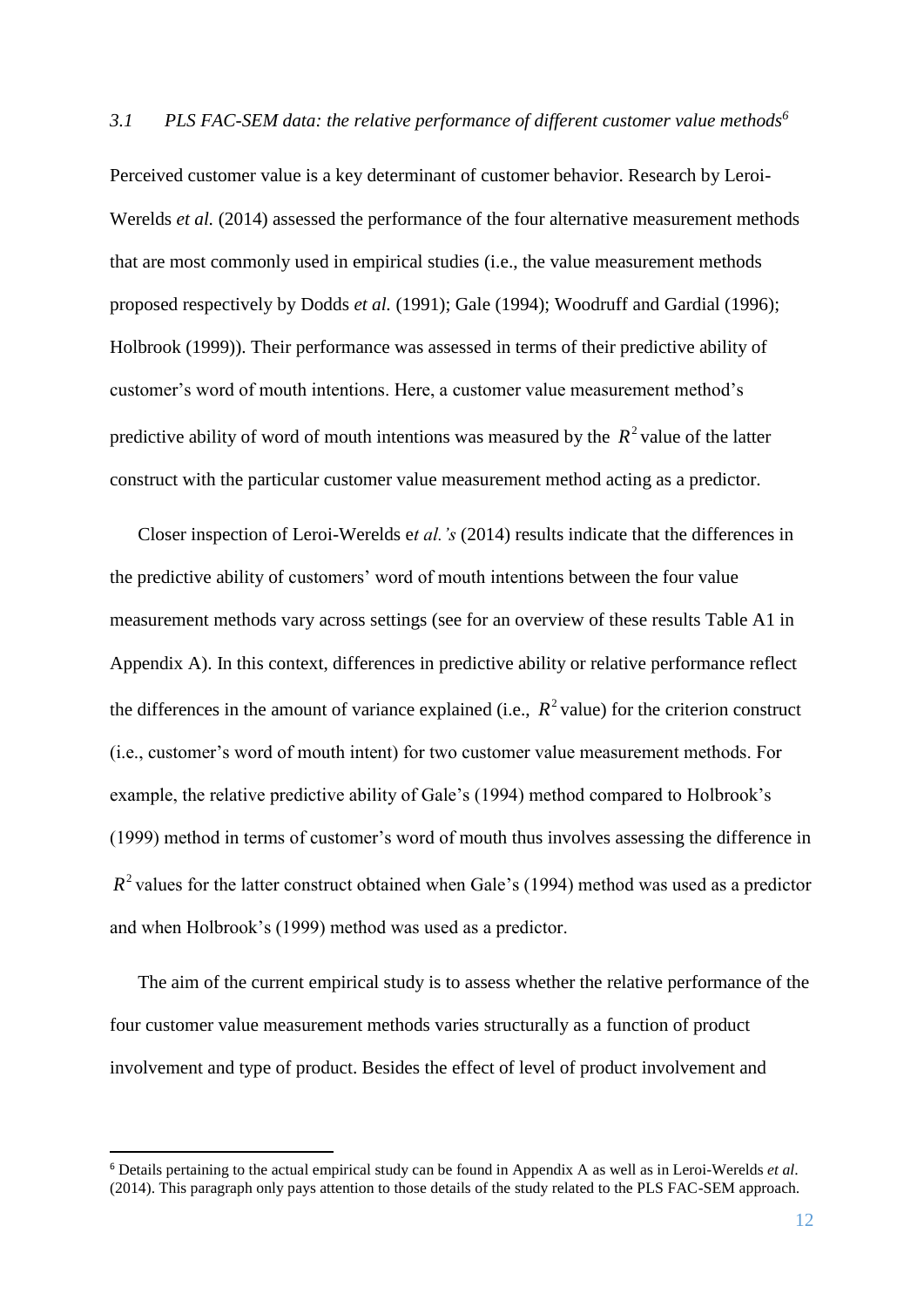product type in isolation (i.e., main effects), we question whether the effect of product involvement on relative predictive ability is dependent on product type (i.e., interaction effect).

To address the abovementioned research question, the data collection is structured as a factorial design composed of two design factors. The first design factor is the level of involvement and consists of two levels (i.e., low and high). The second design factor is the type of offering, which also consists of two levels (i.e., think and feel). Figure 4 provides a graphical presentation of this factorial design as well as the abbreviation used throughout the remainder of this paper. Furthermore, Figure 4 provides information about the study contexts used to operationalize the different cells of the factorial design. The relevant PLS FAC-SEM substantive hypotheses as well as the relevant theoretical background can be found in Appendix A. Appendix A also contains a detailed explanation of how the substantive hypotheses translate into relationship parameters which will be central to the PLS FAC-SEM approach.

#### [INSERT FIGURE 4 ABOUT HERE PLEASE]

The remainder of this section focuses on the relevant PLS FAC-SEM statistical hypotheses both in general terms as well as applied to the illustrative example.

# *3.2 PLS FAC-SEM: an illustrated step-by-step guideline*

The results of the PLS FAC-SEM analysis accompanying this step-by-step guideline are summarized below in Table 1 and will be discussed in detail for each of the steps below.

[INSERT TABLE 1 ABOUT HERE PLEASE]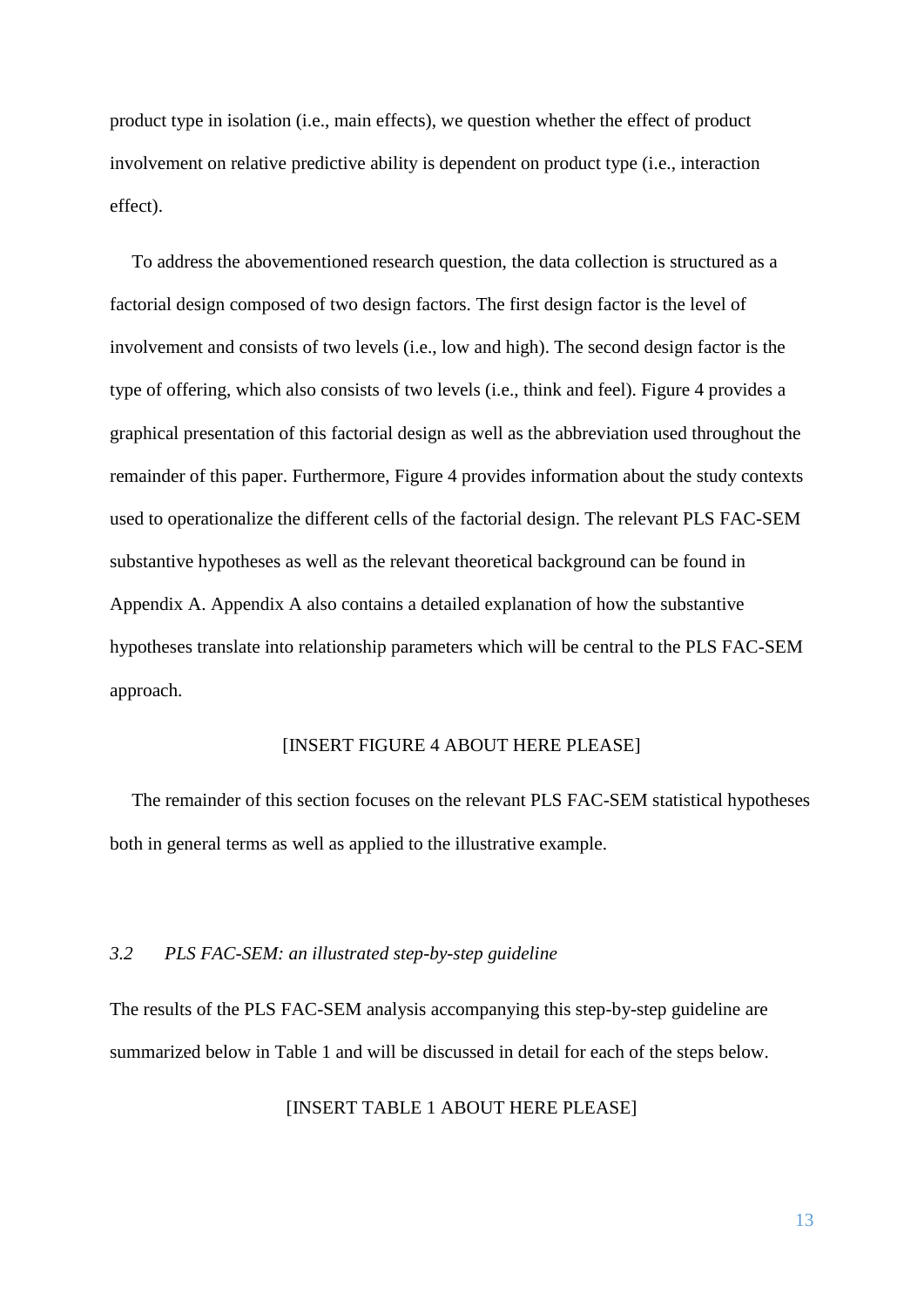In Table 1, the results mentioned under the heading "estimates per cell" are the average parameter values per cell. They can be used as descriptives to further unravel the nature of the main and/or interaction effects that take central stage in the PLS FAC-SEM analysis.

PLS FAC-SEM Step 1: The omnibus test. The first step in PLS FAC-SEM is to assess whether the structural model parameters are indeed different across the cells of the factorial design. In general terms (as also employed in Figures 1 and 3), this involves testing the following null hypothesis:

$$
H_0: \beta_i(a_1b_1) = \beta_i(a_1b_2) = \beta_i(a_2b_1) = \beta_i(a_2b_2)
$$

To test this null hypothesis Sarstedt *et al.*'s (2011) omnibus test of group differences is needed. Note that Sarstedt *et al.*'s (2011) omnibus test cannot be conducted using regular PLS-SEM software packages. In order to perform this test a SAS-code was written which can also be found in Appendix B.

Rejection of the omnibus test's null hypothesis indicates that the model relationships (denoted by  $\beta$ <sub>i</sub>) vary as a function of the underlying factorial design. Whether the differences are due to significant interaction effects and/or main effects needs to be assessed in the remaining PLS FAC-SEM steps. If the omnibus test's null hypotheses cannot be rejected, the parameter under investigation is equal across all cells of the factorial design implying that the underlying factorial design does not have an impact on the parameter's magnitude. In this case, the PLS FAC-SEM analysis stops.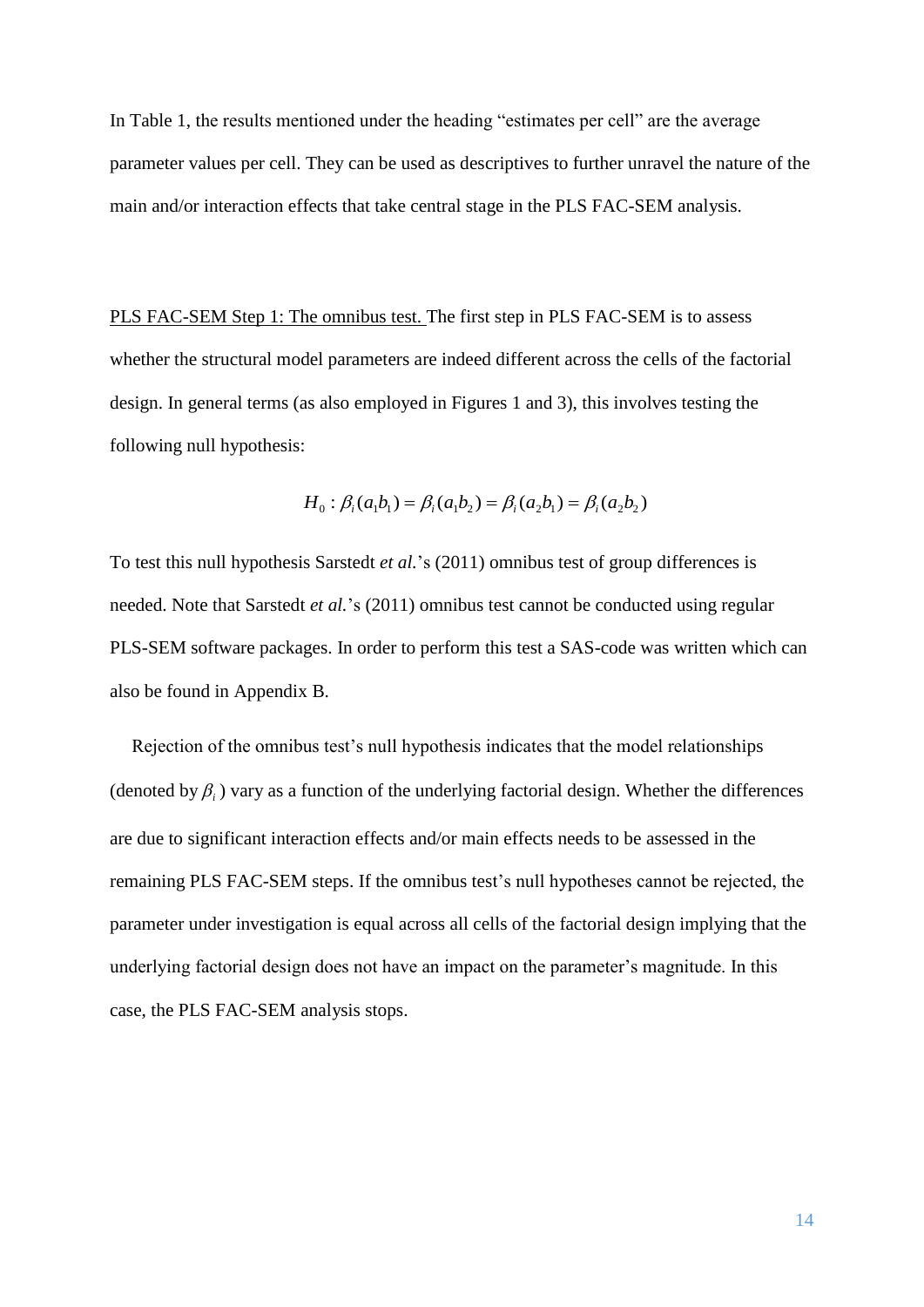In terms of the empirical illustration at hand, the first step of the PLS FAC-SEM approach involves testing three<sup>7</sup> omnibus tests. That is, one omnibus test for each pair of customer value methods that we compare (i.e., comparison Woodruff and Gardial vs. Gale; Holbrook vs. Gale; Holbrook vs. Woodruff and Gardial). Specifically, this boils down to the three null hypotheses presented in Exhibit 1.

# **Exhibit 1: Null hypotheses omnibus tests**

1

*Omnibus test hypothesis for the comparison Woodruff & Gardial vs. Gale*  $H_0: \Delta_{WG-GA}(Lo, Fe) = \Delta_{WG-GA}(Hi, Fe) = \Delta_{WG-GA}(Lo, Th) = \Delta_{WG-GA}(Hi, Th)$ *Omnibus test hypothesis for the comparison Holbrook vs. Woodruff & Gardial*  $H_0: \Delta_{HB-WG}(Lo, Fe) = \Delta_{HB-WG}(Hi, Fe) = \Delta_{HB-WG}(Lo, Th) = \Delta_{HB-WG}(Hi, Th)$ *Omnibus test hypothesis for the comparison Holbrook vs. Gale*  $H_0: \Delta_{HR-GA}(Lo, Fe) = \Delta_{HR-GA}(Hi, Fe) = \Delta_{HR-GA}(Lo, Th) = \Delta_{HR-GA}(Hi, Th)$ 

In Exhibit 1,  $\Delta$  refers to the difference in predictive ability or relative performance (i.e., difference in  $R^2$  values for customer's word of mouth intentions as predicted by the different value measurement methods) and the letters *WG*, *GA*, and *HB* respectively denote the customer value measurement methods of Woodruff and Gardial, Gale, and Holbrook. Furthermore, the cell of the factorial design is denoted by the abbreviations in parentheses. Similar as in Figure 4, *Lo* indicates low involvement and *Hi* indicates high involvement. Whereas *Fe* and *Th* respectively indicate feel and think offerings.

As shown in Table 1, the results of the omnibus tests reveal that for each of the three customer value method-comparisons the null hypothesis can be rejected (all  $p < 0.001$ ). This

<sup>7</sup> As explained in Appendix A as well as in the work of Leroi-Werelds *et al.* (2014) the value measurement method put forward by Dodds *et al.* (1991) does not possess favorable psychometric properties and will therefore be excluded from the PLS FAC-SEM analysis.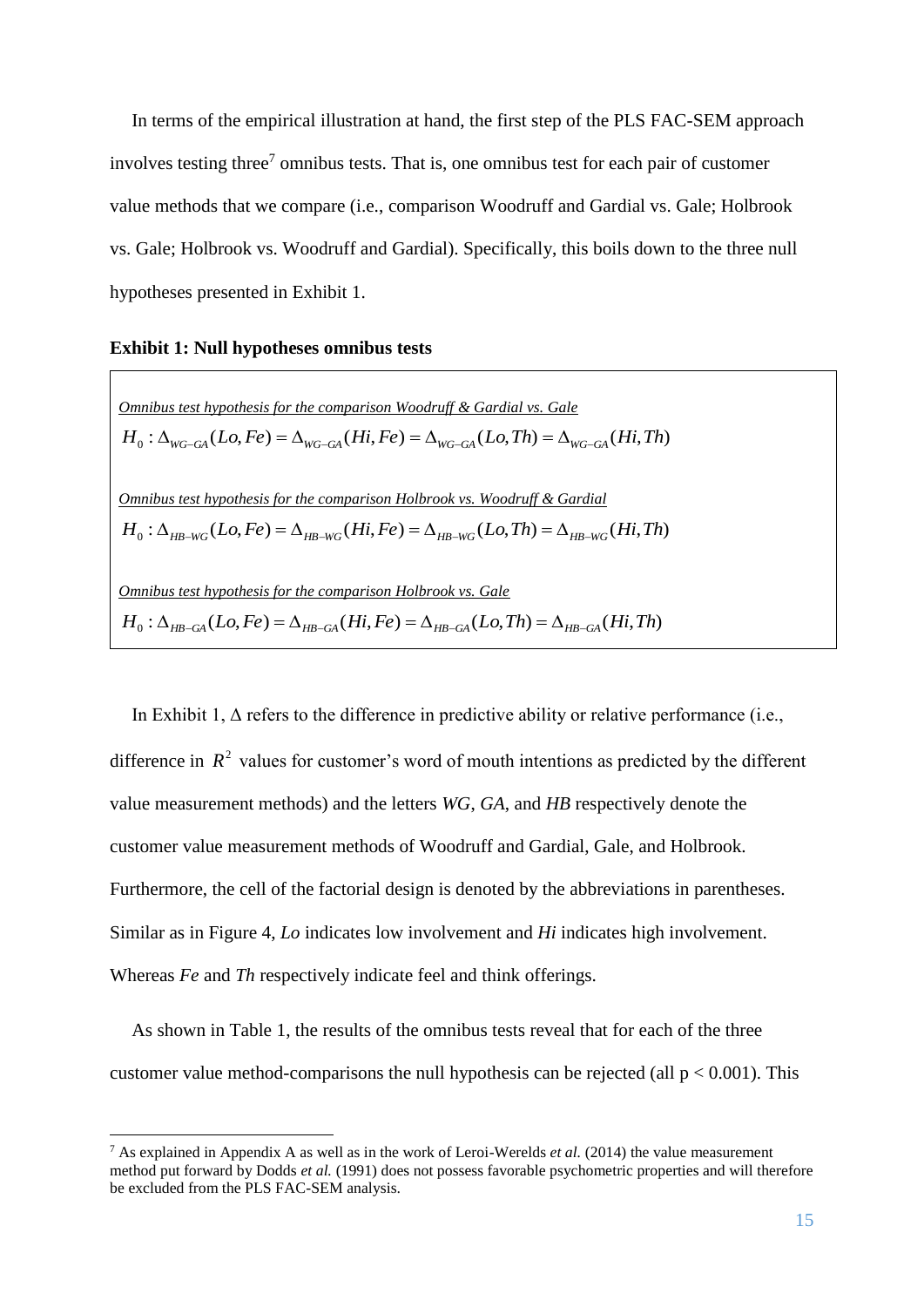indicates that the parameter estimates across the cells of the factorial design are not equal. In terms of the application at hand, the rejection of the omnibus null hypotheses implies that the relative performance of two value measurement methods differs as a function of the level of involvement, the type of offering, and/or their interaction. The subsequent steps are needed to further assess the nature of the across-cells parameter differences.

PLS FAC-SEM Step 2: Assessing interaction effects Similar to n-way ANOVA, upon rejection of the omnibus test's null hypothesis, the PLS FAC-SEM analysis continues with the assessment of the highest-order statistically significant interaction (cf. Keppel, 1991). The rationale for this lies in the fact that a significant n<sup>th</sup>-order interaction effect implies that the lower  $(n-1)$ <sup>th</sup> effect is not constant and therefore can only be meaningfully interpreted when the higher order interaction effect is ignored. For example, in a 2\*2\*2 factorial design, a significant third-order the interaction effect implies that the magnitude and/or nature of a second-order interaction effect depends on the level of a third design factor. Ignoring the significant third-order interaction, would lead to the false conclusion that there is a particular second-order interaction effect that is the same for all levels of the third design factor, whereas in reality it might be that a second-order interaction exists for a particular level of the third design factor and there is no (or different) second-order interaction effect for another level of the third design factor. In turn, significant second-order interaction effects indicate that a factor's main effect depends on the level of the other factor involved in the secondorder interaction effect. Again, ignoring the interaction effect may lead to erroneous conclusions about the magnitude and/or presence of the lower level effects. Empirical studies by Hui *et al.* (2004) and Van Dolen *et al.* (2008) provide examples of how significant higherorder interaction effects influence the interpretation of lower order effects.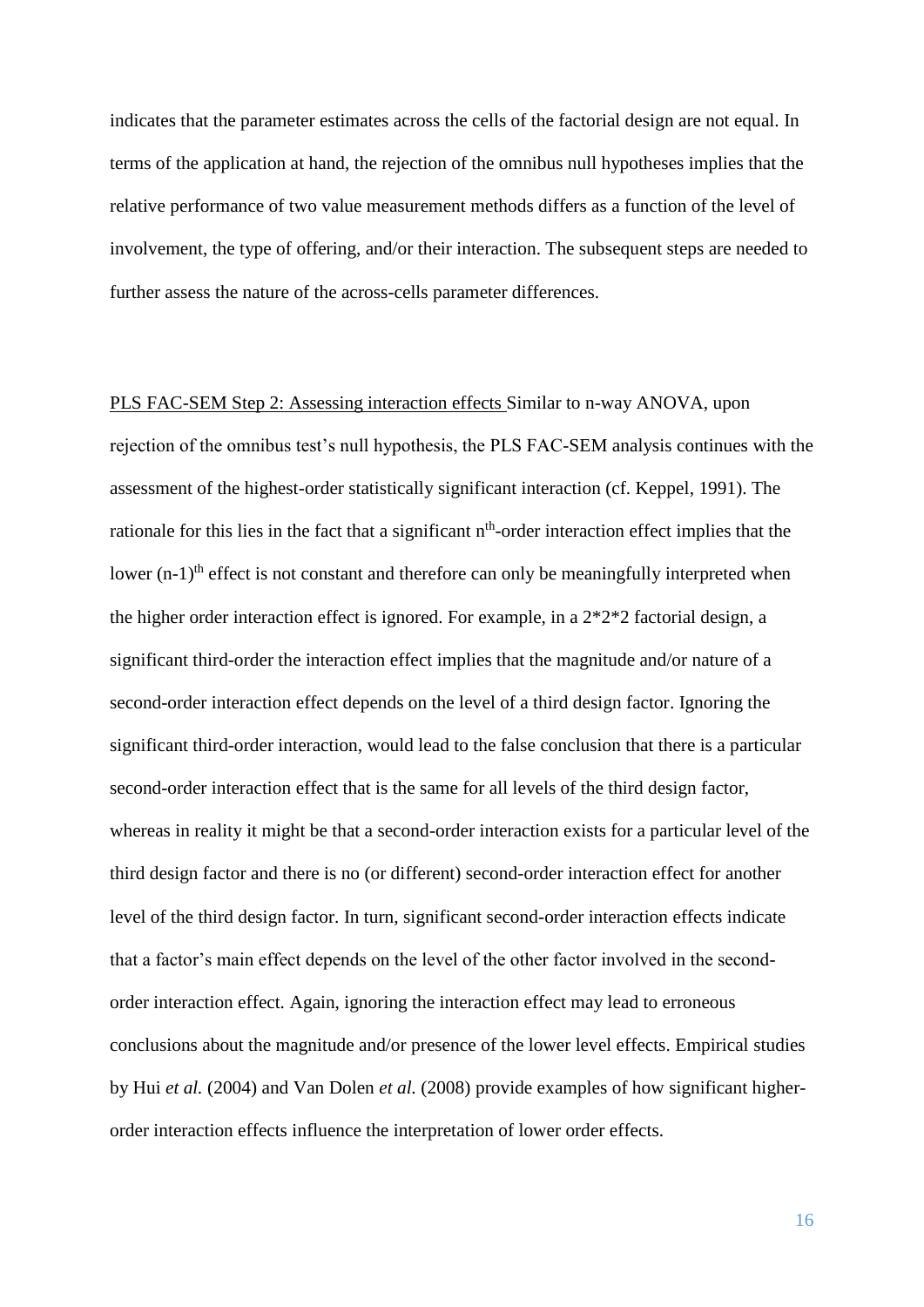To examine whether an interaction effect exists, the bootstrap estimates obtained in the first step of Sarstedt *et al*. 's (2011) omnibus test are used to construct bias-corrected percentile confidence intervals to test the null hypothesis whether the difference in parameter estimate stemming from one design factor remains unaffected by the other design factor. For a detailed explanation of how to construct bias-corrected percentile bootstrap confidence intervals see Streukens *et al.* (2010) and Streukens and Leroi-Werelds (2016). For this study, all confidence intervals were constructed in Microsoft Excel using the relevant bootstrap output from smartPLS 3.0 (Ringle *et al.*, 2015) as a starting point.

In terms of the factorial design presented in Figure 1, the following general null hypothesis applies for the interaction effect:

$$
H_0: |\beta_i(a_1b_1) - \beta_i(a_1b_2)| - |\beta_i(a_2b_1) - \beta_i(a_2b_2)| = 0
$$

Rejection of the interaction effect's null hypothesis (i.e., the confidence interval contains the value zero), implies that a design's factor effect on the structural relationships under study depends on the level of the other design factor.

When a significant interaction effect is evidenced, the researcher is advised to create a socalled interaction plot to gain further insight in the nature of the interaction effects. An interaction plot is a graph containing the mean parameter values for each cell of the factorial design. The x-axis of the interaction plot contains the different levels of one design factor. The interaction plot contains lines (equal to the number of levels of the other design factor) that connect the mean parameter values of the cells corresponding to a particular level of the other design factor (see Keppel (1991) Chapter 9 for a detailed overview of the construction of interaction plots). Note that the in-depth inspection of the interaction effect is strongly driven by theoretical considerations (i.e., what does the substantive literature hypothesize in terms of an interaction effect). That is, which design factor is used to represent the lines in an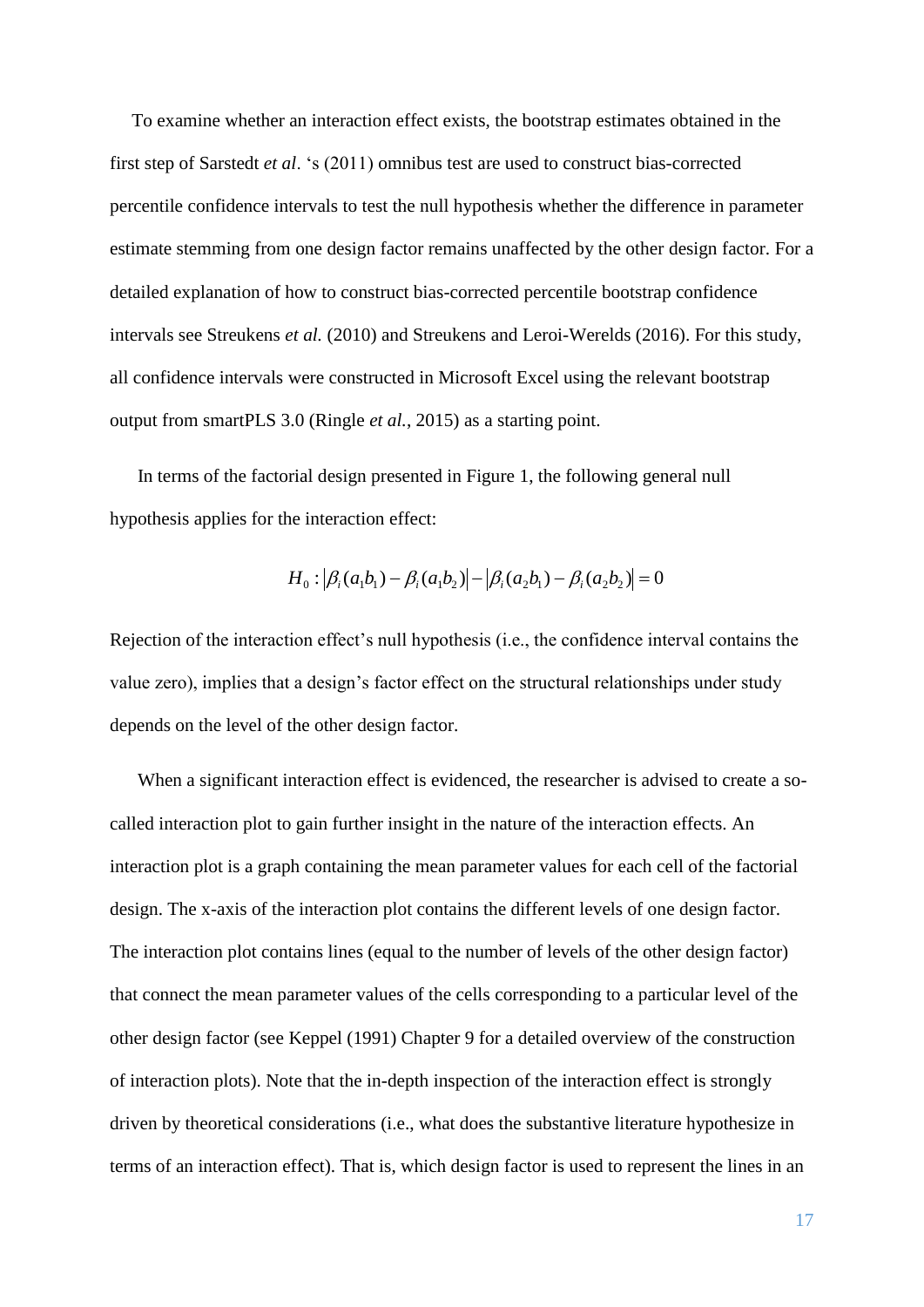interaction plot and which factor is placed on the x-axis, is a decision that should be in line with the underlying substantive theory.

For the empirical study at hand, three (second-order) interaction effects are relevant (i.e., one for each of the three pair-wise customer value methods comparisons), leading to the three null hypotheses presented in Exhibit 2 (same notation applies as used in Exhibit 1).

# **Exhibit 2: Null hypotheses interaction effects**

Interaction effect hypothesis for the comparison Woodruff & Gardial vs. Gale  
\n
$$
H_0: |\Delta_{WG-GA}(Lo, Fe) - \Delta_{WG-GA}(Lo, Th)| = |\Delta_{WG-GA}(Hi, Fe) - \Delta_{WG-GA}(Hi, Th)|
$$
\nInteraction effect hypothesis for the comparison Holbrook vs. Woodruff & Gardial  
\n
$$
H_0: |\Delta_{HB-WG}(Lo, Fe) - \Delta_{HB-GW}(Lo, Th)| = |\Delta_{HB-WG}(Hi, Fe) - \Delta_{HB-WG}(Hi, Th)|
$$
\nInteraction effect hypothesis for the comparison Holbrook vs. Gale  
\n
$$
H_0: |\Delta_{HB-GA}(Lo, Fe) - \Delta_{HB-GA}(Lo, Th)| = |\Delta_{HB-GA}(Hi, Fe) - \Delta_{HB-GA}(Hi, Th)|
$$

As can also be seen in Table 1, a significant interaction effect is present for two out of the three comparisons (Woodruff and Gardial vs. Gale: .14  $CI_{.95} = [.02; .25]$ ; Holbrook vs. Gale: .24  $CI_{.95} = [.11; .38]$ ). This implies that the difference in relative performance of the value measurement method of Woodruff and Gardial (Holbrook) compared to that of Gale between think and feel offerings depends on the level of involvement.

For these significant interaction effects, the corresponding interaction plots were constructed to gain a better understanding of the interaction effect. These interaction plots are shown in Figure 5 below. Inspection of the interaction plots shows that the interactions are disordinal in nature as the lines of the plot cross each other. To fully understand the exact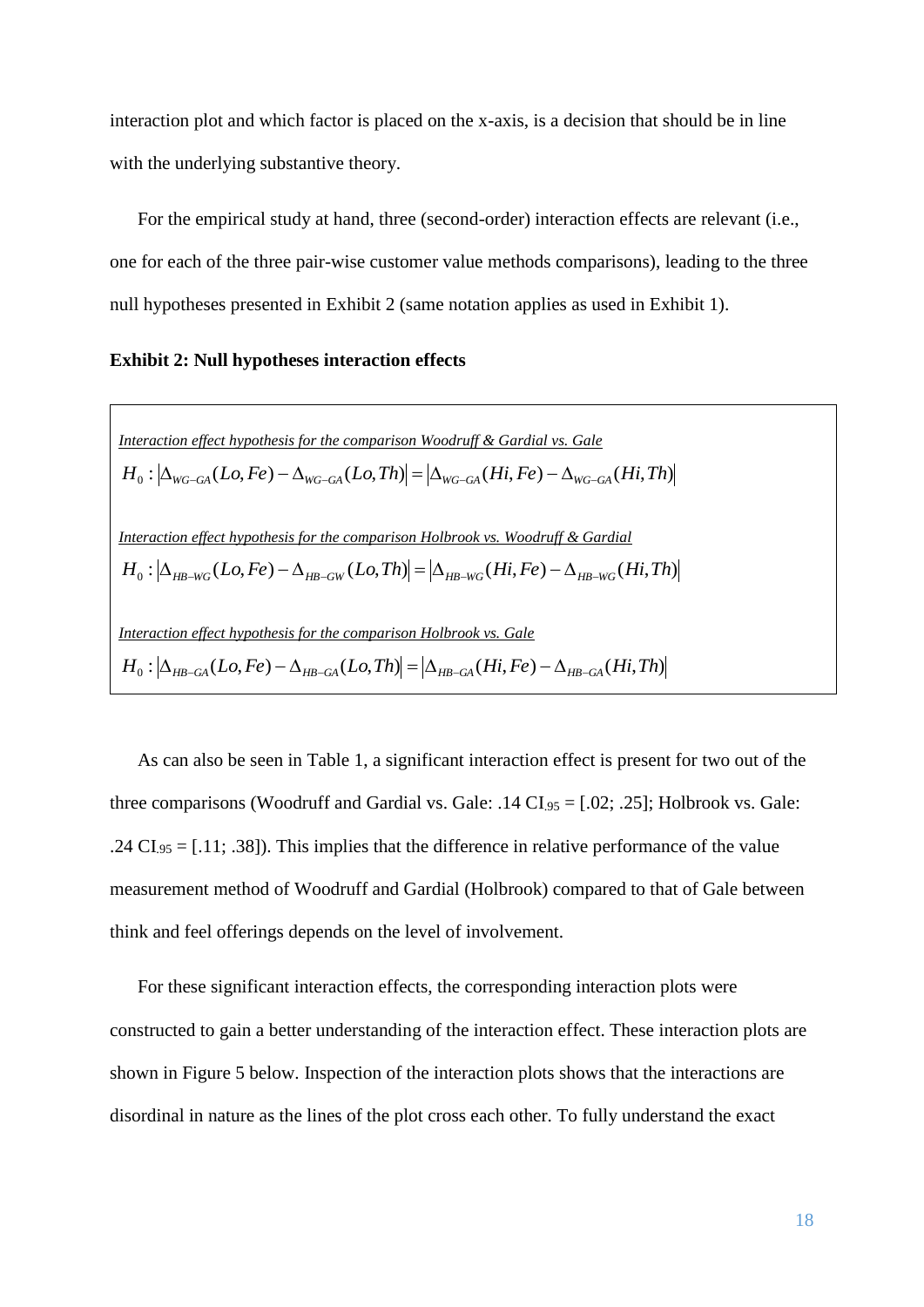nature of the interaction effects, an analysis of the relevant simple effects is needed (see also step 3A below).

#### [INSERT FIGURE 5 ABOUT HERE PLEASE]

It is important to note that the third and final step of the PLS FAC-SEM approach depends on the outcome of step 2. If there is a significant interaction effect, the researcher proceeds by assessing the relevant simple effects (step 3A). In case there is no significant interaction effect, the researcher continues by assessing the design factor's main effects (step 3B).

Step 3A PLS FAC-SEM: Simple effects The existence of a significant interaction effect (i.e., assessed in step 2), implies that the effect of one design factor depends on the level of the other design factor. Put differently, a significant interaction effect means that the main effect of a design factor is non-constant across the level of the other design factor. As such, it is generally not meaningful to refer to main effects, even if they are statistically significant, when a significant interaction effect is present (cf. Zar, 1999). Rather, the simple effects need to be assessed.

Simple effects involve the analysis of the effects of one design factor at one level of the other design factor (Keppel, 1991). In general terms (and conform the design depicted in Figure 1), analysis of simple effects for design factor A involves testing:

$$
H_0
$$
:  $\beta_i(a_1b_1) = \beta_i(a_2b_1)$  and  $H_0$ :  $\beta_i(a_1b_2) = \beta_i(a_2b_2)$ 

Similarly, the general null hypotheses accompanying the analysis of the simple effects for design factor B are:

$$
H_0
$$
:  $\beta_i(a_1b_1) = \beta_i(a_1b_2)$  and  $H_0$ :  $\beta_i(a_2b_1) = \beta_i(a_2b_2)$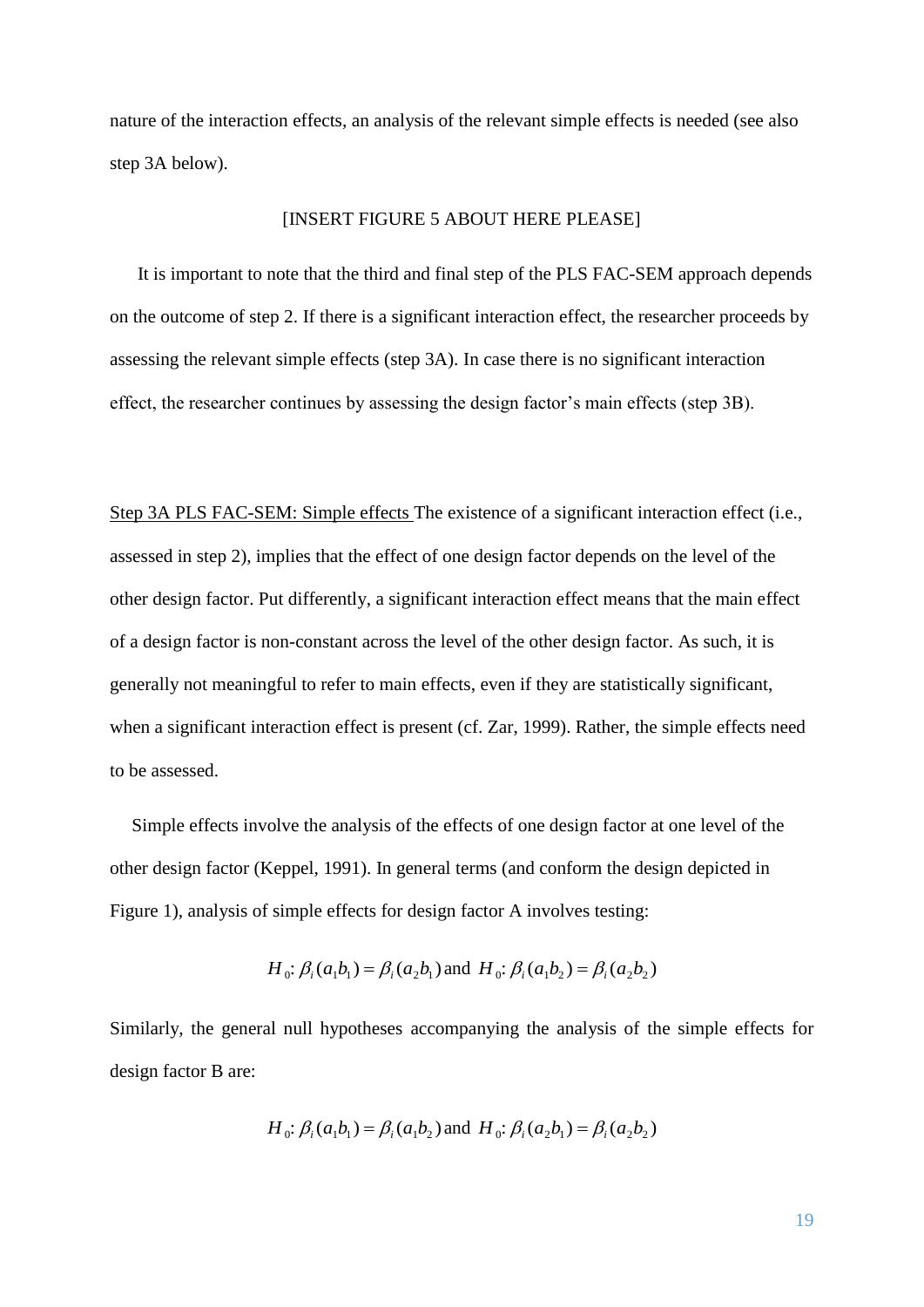Bias-corrected percentile bootstrap confidence intervals need to be constructed to assess whether the simple effects are statistically significant. Similar as to the analysis of the interaction effect, the nature of the simple effects' tests need to be guided by theoretical considerations.

For the empirical study at hand, simple effects are assessed for the customer value method comparison Woodruff and Gardial vs. Gale and the customer value method comparison Holbrook vs. Gale. In doing so, the levels of the design factor "involvement" are kept constant, meaning that a simple effect needs to be assessed for each level of the design factor "involvement". The null hypotheses that apply to the assessment of the simple effects are shown below in Exhibit 3A (again, the same notation applies as in the previous exhibits). Note that these hypotheses are only developed and tested for the significant interaction effects.

#### **Exhibit 3A: Null hypotheses simple effects**

| Simple effect hypotheses for the comparison Woodruff & Gardial vs. Gale |                                                                      |  |  |  |  |  |
|-------------------------------------------------------------------------|----------------------------------------------------------------------|--|--|--|--|--|
| Low involvement                                                         | $H_0: \Delta_{\text{WC-GA}}(Lo, Fe) = \Delta_{\text{WC-GA}}(Lo, Th)$ |  |  |  |  |  |
| High involvement                                                        | $H_0: \Delta_{WC-GA}(Hi, Fe) = \Delta_{WC-GA}(Hi, Th)$               |  |  |  |  |  |
|                                                                         |                                                                      |  |  |  |  |  |
| Simple effect hypotheses for the comparison Holbrook vs. Gale           |                                                                      |  |  |  |  |  |
| Low involvement                                                         | $H_0: \Delta_{HR-GA}(Lo, Fe) = \Delta_{HR-GA}(Lo, Th)$               |  |  |  |  |  |
| High involvement                                                        | $H_0: \Delta_{HR-GA}(Hi, Fe) = \Delta_{HR-GA}(Hi, Th)$               |  |  |  |  |  |

Our results (see also Table 1) reveal that for the comparison Woodruff and Gardial vs. Gale a significant simple effect for the type of offering exists for high involvement products  $(0.12 \text{ CI}_{.95} = [0.04; 0.22])$ , but not for low involvement products  $(-0.01 \text{ CI}_{.95} = [-0.09; 0.07])$ . A similar pattern is found for the comparison Holbrook vs. Gale (respectively, .17 CI.  $95 = 0.07$ ; .28] and  $-.07 \text{ CI}_{.95} = [-16; .01]$ . Thus, in terms of the substantive hypotheses, the relative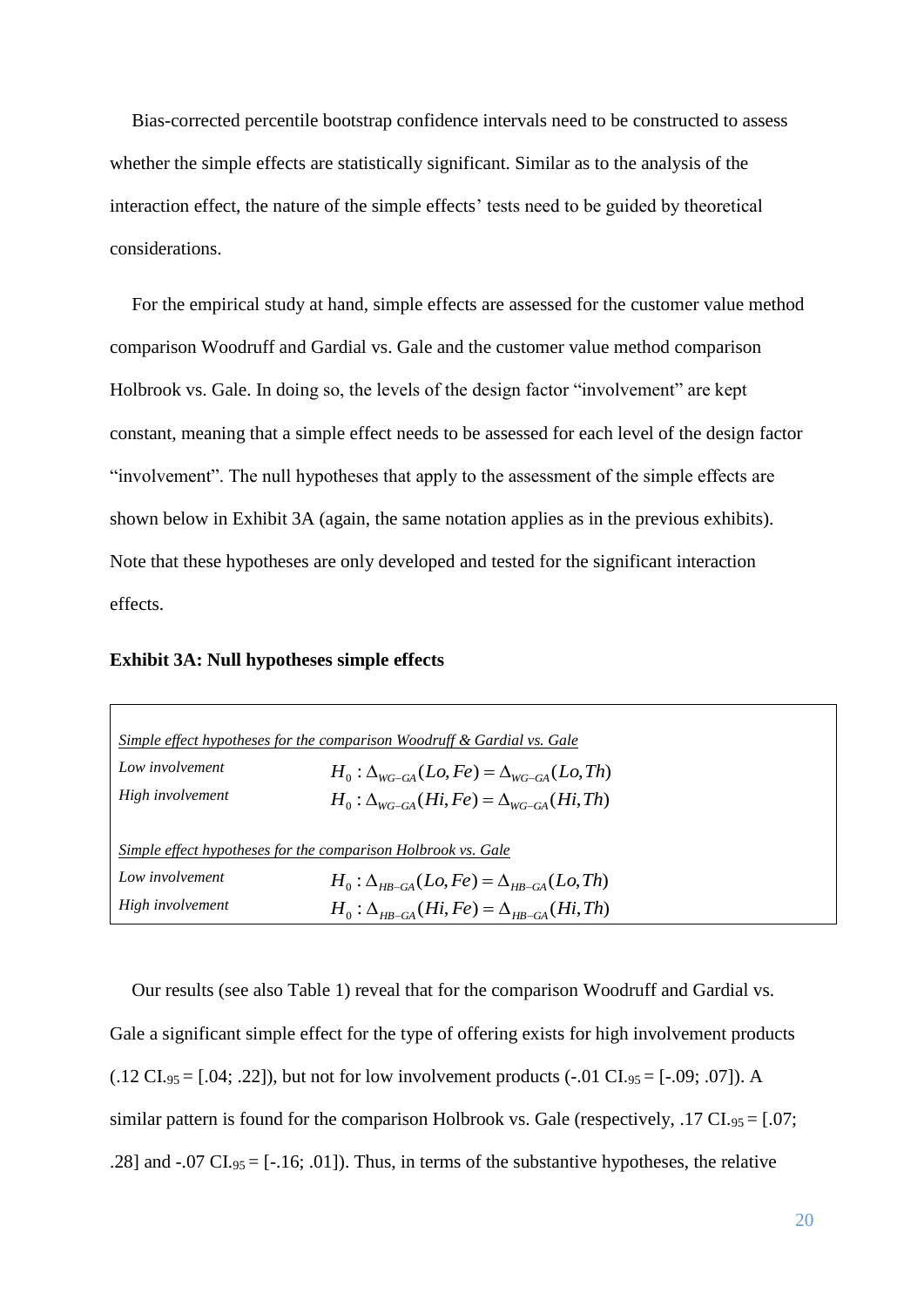performance of Woodruff and Gardial's method (Holbrook's method) over Gale's method in equal for low involvement think offerings and low involvement feel offerings. In contrast, relative performance of Woodruff and Gardial's method (Holbrook's method) over Gale's method is different for high involvement think offerings and high involvement feel offerings.

Step 3B PLS FAC-SEM: Main effects As stated above in paragraph 2.2 a design factor's main effect refers to the design factor's effect on an outcome collapsed over the levels of the other design factors. The number of main effects is equal to the number of design factors.

As also can be concluded from the hypotheses in Figure 1-Panel D above, testing a factor's main effect involves aggregating the data over other factor's different levels (this is indicated by the dots in the subscript). In terms of Figure 1 panel C, to test for the main effect factor A the data over cells  $a_1b_1$  and  $a_1b_2$  are merged into a single group  $a_1b_2$  (i.e.,  $a_1b_1 + a_1b_2 = a_1b_2$ ) and the data over cells  $a_2b_1$  and  $a_2b_2$  are merged into a single group  $a_2b_2$  (i.e.,

 $a_2b_1 + a_2b_2 = a_2b_2$ . The null hypothesis concerning the main effect of design factor A equals:

$$
H_0: \beta_i(a_1b_{\bullet}) = \beta_i(a_2b_{\bullet})
$$

In a similar vein, to test for the main effect of design factor B the data in the different cells are merged such that  $a_1b_1 + a_2b_1 = a_1b_1$  and  $a_2b_1 + a_2b_2 = a_1b_2$ . The accompanying null hypothesis for the main effect of design factor B is:

$$
H_0: \beta_i(a_{\bullet}b_1) = \beta_i(a_{\bullet}b_2)
$$

In order to be able to test the main effects' null hypotheses the data needs to be regrouped and for the resulting groups the model needs to be re-estimated. For the actual testing of the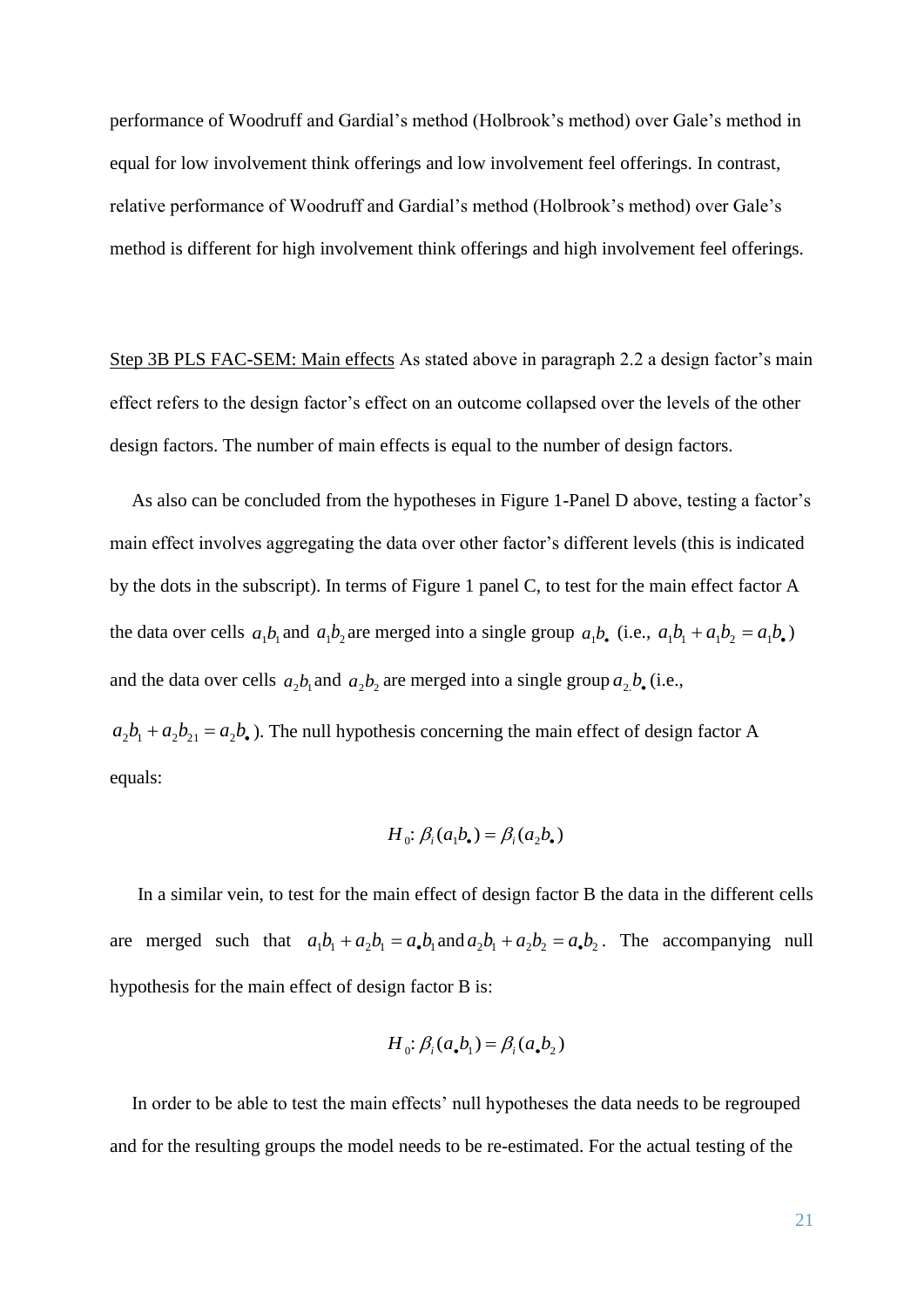null hypotheses, bias-corrected percentile bootstrap confidence intervals need to be constructed.

For the situation at hand, two main effects need to be assessed for the customer value method comparison Holbrook vs. Woodruff and Gardial (i.e., no significant interaction effect). That is, a main effect of level of involvement and a main effect for type of offering. Exhibit 3B summarizes the relevant null hypotheses. Again, the notation used in Exhibit 3B is equal to that used in the previous exhibits

# **Exhibit 3B: Null hypotheses main effects**

.

*Main effect hypothesis "Involvement" for the comparison Woodruff & Gardial vs. Holbrook*  $H_0: \Delta_{HB-WG}(Lo, \bullet) = \Delta_{HB-WG}(Hi, \bullet)$ *Main effect hypothesis "Type offering" for the comparison Woodruff & Gardial vs. Holbrook*  $H_0: \Delta_{HB-WG}(\bullet, Fe) = \Delta_{HB-WG}(\bullet, Th)$ 

Having re-arranged the data as outlined above and re-estimated the models, bias-corrected bootstrap percentile intervals were construct to test the main effect null hypotheses. As can be concluded from Table 1, a significant main effect is found for the design factor involvement  $(-.19 \text{ CI}_{.95} = [-.31; -.06])$ , but not for the design factor type of product  $(-.01 \text{ CI}_{.95} = [-.13; .11])$ . This result means that the relative performance of Holbrook's method compared to Woodruff and Gardial's method varies as a function of the level of involvement, but not as a function of type of offering (i.e., feel-think).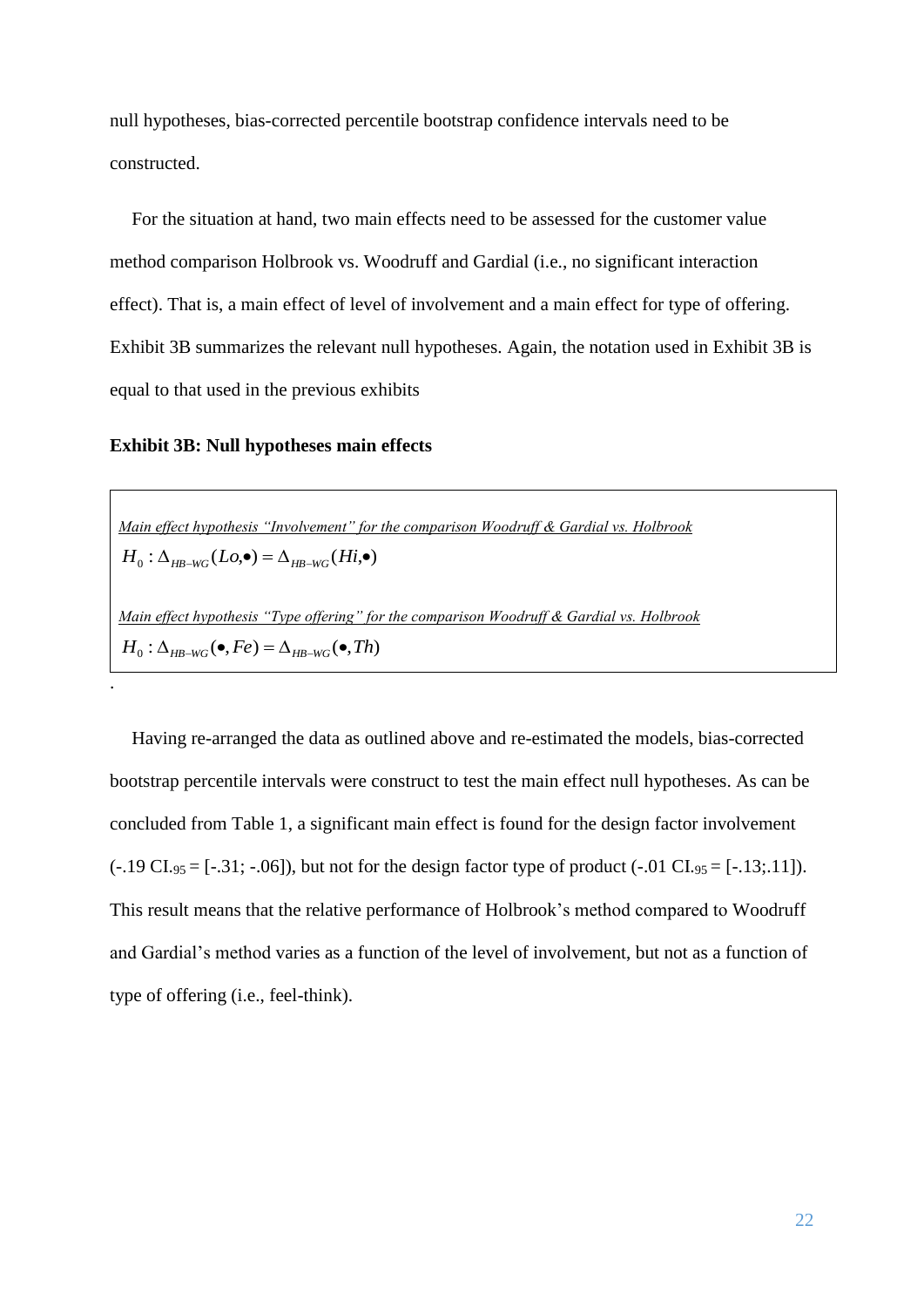#### **4. Conclusion**

The aim of this paper was to provide and illustrate a step-by-step guideline of the PLS FAC-SEM approach. The PLS FAC-SEM approach, which can be considered as a special kind of MGA, offers researchers the ability to obtain alternative and unique insights in their factorial data as it allows researchers to assess whether and how model relationships vary as a function of an underlying factorial design. More specifically, consistent with the logic underlying nway ANOVA, PLS FAC-SEM assesses whether differences in inter-construct relationships depend on the design factors both in isolation (i.e., main effects) and in combination (i.e., interaction effect).

So far, the FAC-SEM approach, as originally developed by Iacobucci *et al*. (2003), was only available in a CB-SEM context. With the introduction of PLS FAC-SEM the virtues of the FAC-SEM approach now become applicable for a larger variety of research and modeling situations. We believe that the PLS FAC-SEM approach is a valuable addition to the PLS-SEM analysis toolbox.

As a final remark, it is important to note that the PLS FAC-SEM approach as discussed in this paper was limited to 2\*2 factorial designs and inter-construct relationships. This choice was made for the ease of exposition of the PLS FAC-SEM approach. Following the principles of n-way ANOVA (see also Keppel (1991)), the PLS FAC-SEM approach can be extended to larger factorial designs without any problem. Likewise the PLS FAC-SEM approach can be used to assess the impact of the underlying factorial design on PLS-SEM parameters other than the structural model parameters.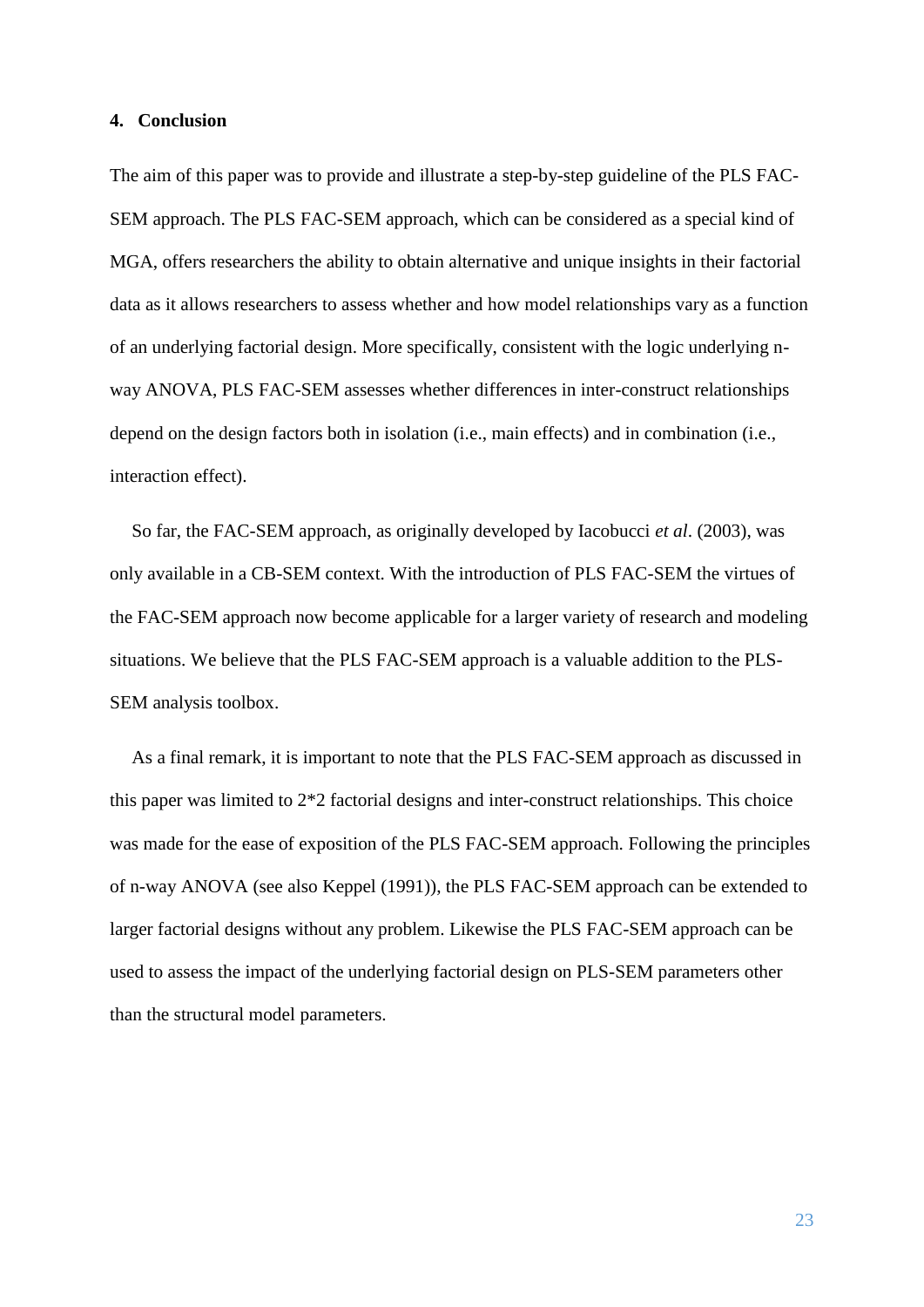# **REFERENCES**

Claeys, C., Swinnen, A., and Abeele, P. V. (1995), "Consumer's means-end chains for "think" and "feel" products", *International Journal of Research in Marketing*, Vol. 12 No. 3, pp. 193- 208.

Dodds, W. B., Monroe, K. B., and Grewal, D. (1991), "Effects of price, brand, and store information on buyers' product evaluations", *Journal of Marketing Research*, Vol. 28 No. 3, pp. 307-319.

Diamantopoulos, A., and Winklhofer, H. M. (2001), "Index construction with formative indicators: An alternative to scale development", *Journal of Marketing Research*, Vol. 38 No. 2, pp. 269-277.

Dijkstra, T. K., and Henseler, J. (2015a), "Consistent and asymptotically normal PLS estimators for linear structural equations", *Computational Statistics & Data Analysis*, Vol. 81 No. 1, pp. 10-23.

Dijkstra, T. K., and Henseler, J. (2015b), "Consistent partial least squares path modeling", *MIS Quarterly*, Vol. 39 No. 2, pp. 297-316.

Eggert, A., Steinhoff, L., and Garnefeld, I. (2015), "Managing the bright and dark sides of status endowment in hierarchical loyalty programs", *Journal of Service Research*, Vol. 18 No. 2, pp. 210-228.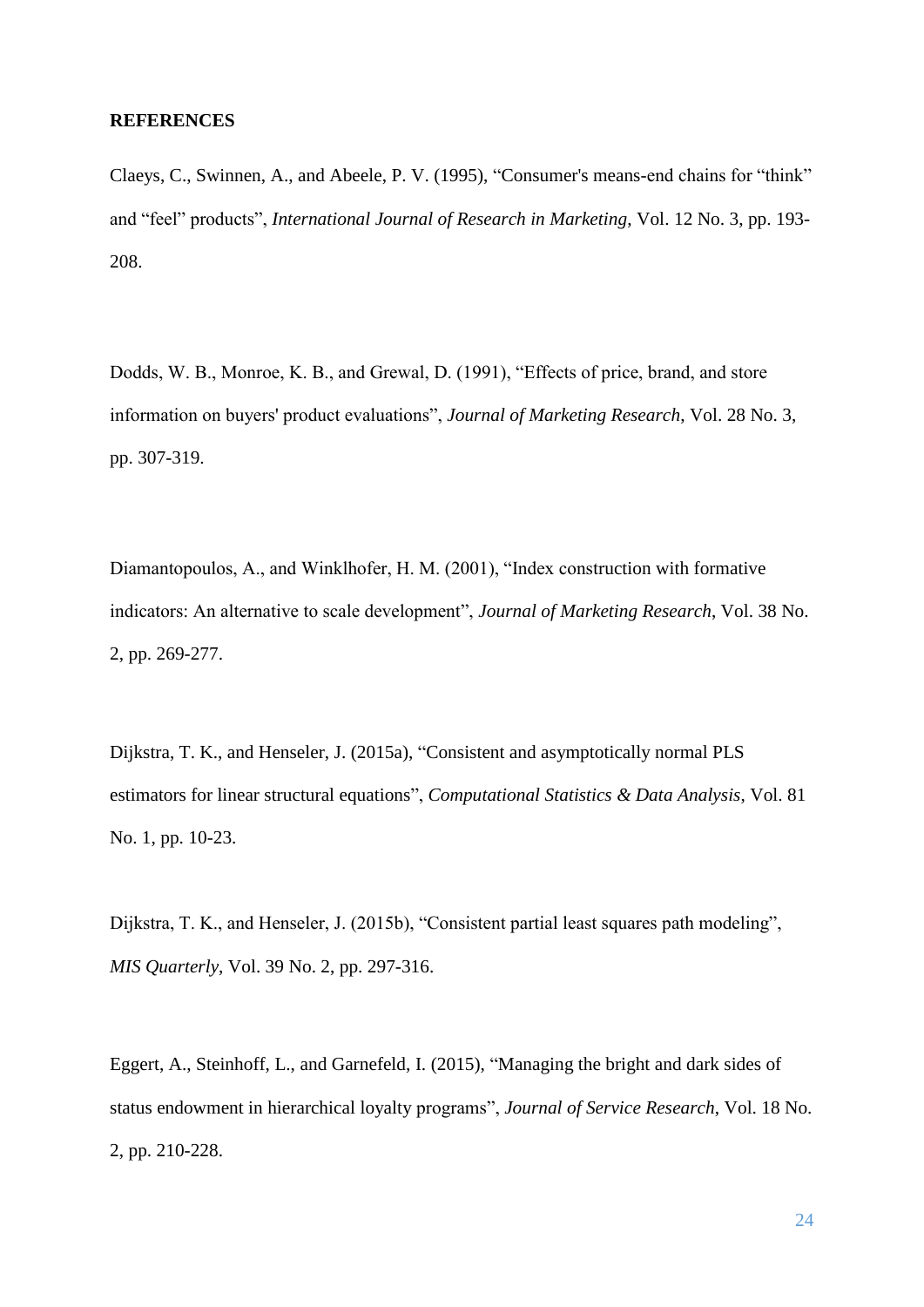Fornell, C., and Larcker, D. F. (1981), "Structural equation models with unobservable variables and measurement error: Algebra and statistics", *Journal of Marketing Research*, Vol. 18 No. 1 pp. 382-388.

Gale, B. T. (1994), *Managing Customer Value*, The Free Press, New York, NY.

Gan, H. C., Bai, Y., and Wei, J. (2013), "Why do people change routes? Impact of information services", *Industrial Management & Data Systems*, Vol. 113 No. 3, pp. 403-422.

Gutman, J. (1982), "A means-end chain model based on consumer categorization processes", *Journal of Marketing*, Vol. 46 No. 2, pp. 60-72.

Hair, J. F., Ringle, C. M., and Sarstedt, M. (2011), "PLS-SEM: Indeed a silver bullet", *Journal of Marketing Theory and Practice*, Vol. 19 No. 2, pp. 139-152.

Henseler, J., Hubona, G., and Ray, P. A. (2016), "Using PLS path modeling in new technology research: Updated guidelines", *Industrial Management & Data Systems*, Vol. 116 No. 1, pp. 2-20.

Henseler, J., Ringle, C. M., & Sinkovics, R. R. (2009), "The use of partial least squares path modeling in international marketing", *Advances in international marketing*, Vol. 20 No. 1, 277-319.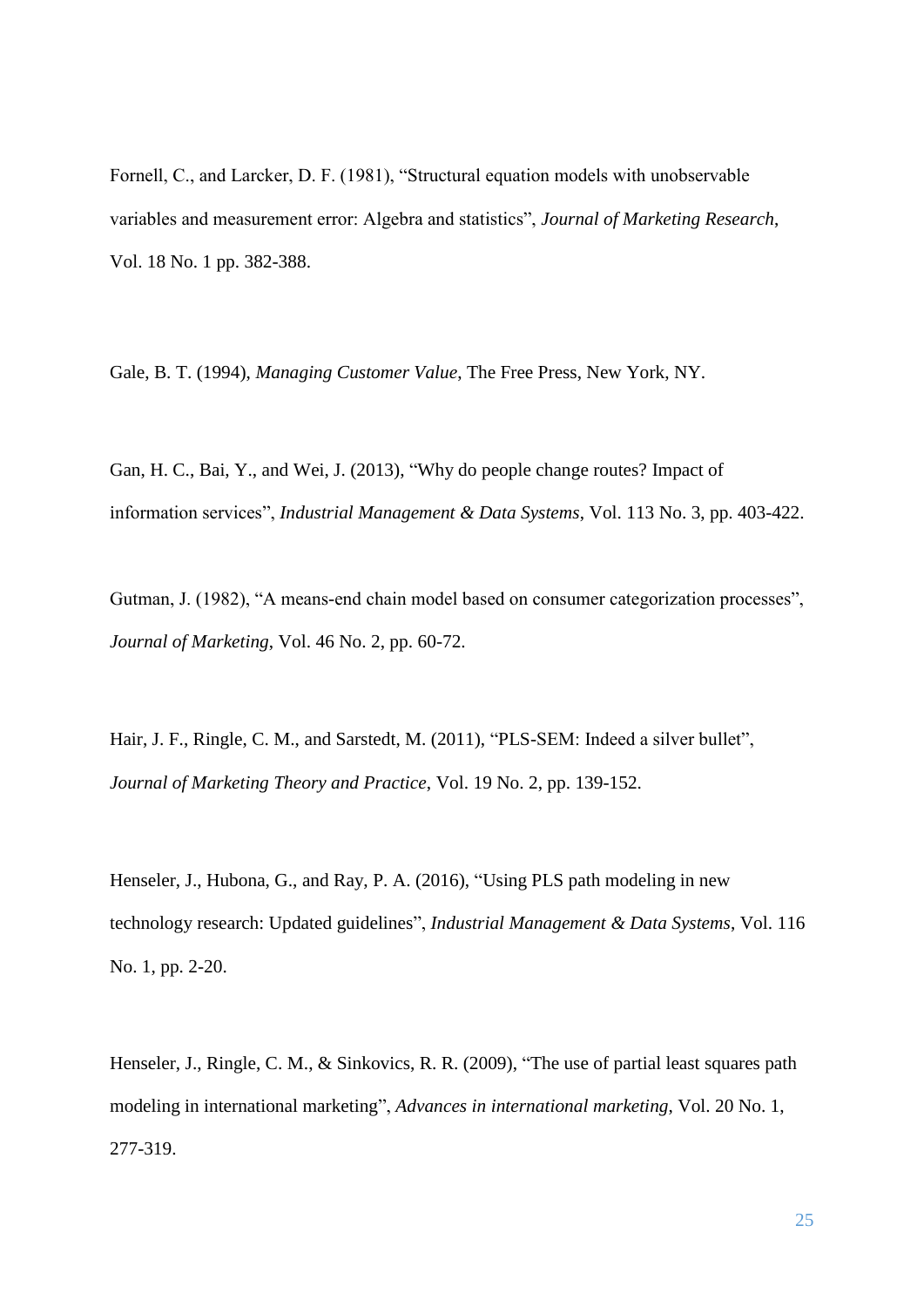Holbrook, M. B. (1999), "Introduction to consumer value", in Holbrook, M.B. (Ed.), *Consumer Value: A Framework for Analysis and Research*, Routledge, London, pp. 1-28.

Hulland, J. (1999), "Use of partial least squares (PLS) in strategic management research: A review of four recent studies", *Strategic Management Journal*, Vol. 20 No. 2, pp. 195-204.

Hui, M. K., Zhao, X., Fan, X., and Au, K. (2004), "When does the service process matter? A test of two competing theories", *Journal of Consumer Research*, Vol. 31 No. 2, pp. 465-475.

Iacobucci, D., Grisaffe, D., Duhachek, A., and Marcati, A. (2003), "FAC-SEM: A methodology for modeling factorial structural equations models, applied to cross-cultural and cross-industry drivers of customer evaluations", *Journal of Service Research*, Vol. 6 No. 1, pp. 3-23

Jarvis, C. B., MacKenzie, S. B., and Podsakoff, P. M. (2003), "A critical review of construct indicators and measurement model misspecification in marketing and consumer research", *Journal of Consumer Research*, Vol. 30 No. 2, pp. 199-218.

Jöreskog, K. G. (1971), "Statistical analysis of sets of congeneric tests", *Psychometrika*, Vol. 36 No. 2, pp. 109-133.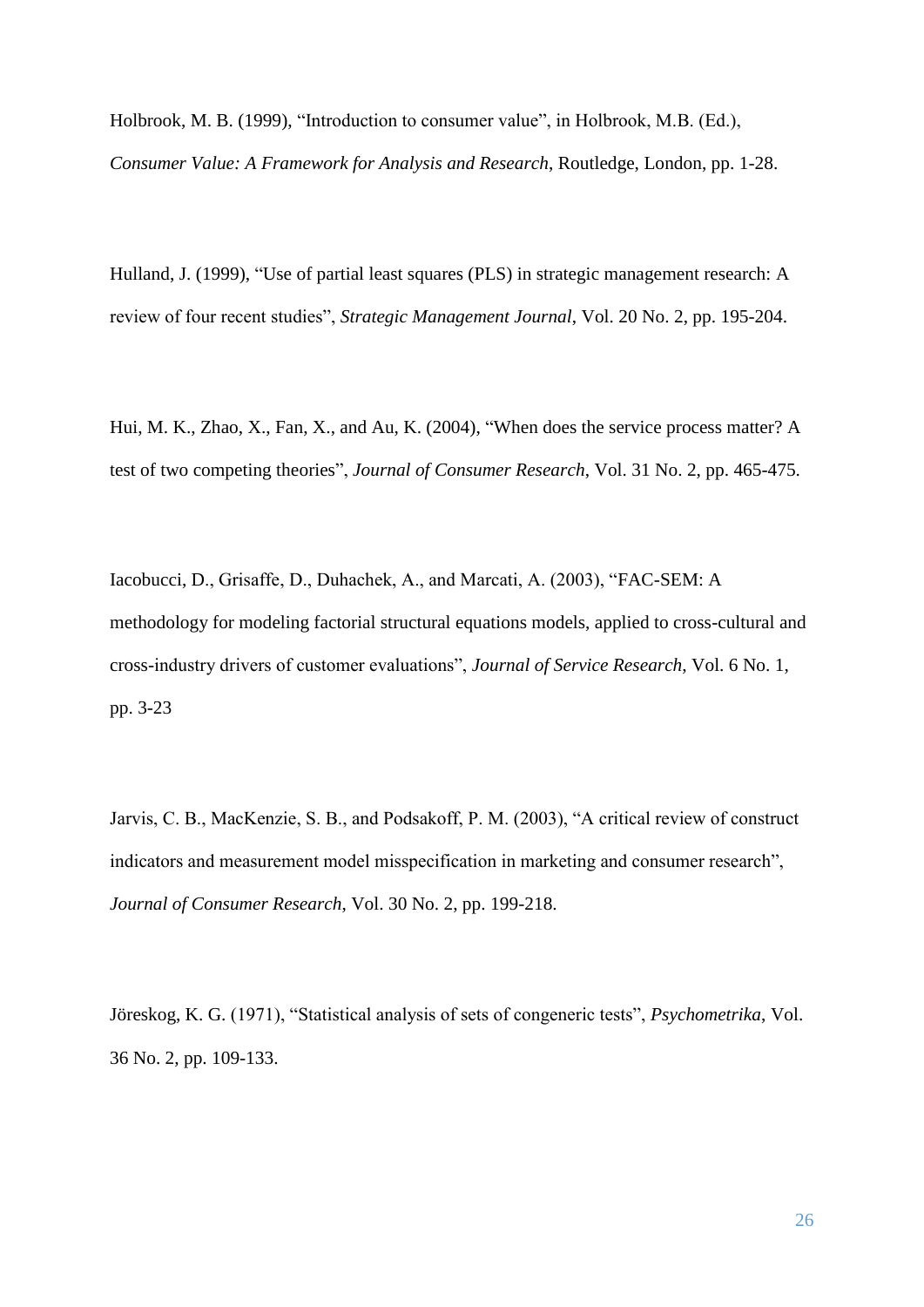Karlis, D., Saporta, G., and Spinakis, A. (2003), "A simple rule for the selection of principal components", *Communications in Statistics-Theory and Methods*, Vol. 32 No. 3, pp. 643-666.

Keppel, G. (1991), *Design and Analysis: A Researcher's Handbook.* Prentice-Hall Inc., Englewood Cliffs, NJ.

Leroi-Werelds, S., Streukens, S., Brady, M. K., and Swinnen, G. (2014), "Assessing the value of commonly used methods for measuring customer value: A multi-setting empirical study", *Journal of the Academy of Marketing Science*, Vol. 42 No. 4, pp. 430-451.

MacKenzie, S. B., Podsakoff, P. M., and Jarvis, C. B. (2005), "The problem of measurement model misspecification in behavioral and organizational research and some recommended solutions", *Journal of Applied Psychology*, Vol. 90 No. 4, pp. 710-730.

Mangalaraj, G., Nerur, S., Mahapatra, R., and Price, K. H. (2014), "Distributed cognition in software design: An experimental investigation of the role of design patterns and collaboration", *MIS Quarterly*, Vol. 38 No. 1, pp. 249-274.

Montgomery, D.C. (2012), *Design and Analysis of Experiments*, John Wiley & Sons, Hoboken, NJ.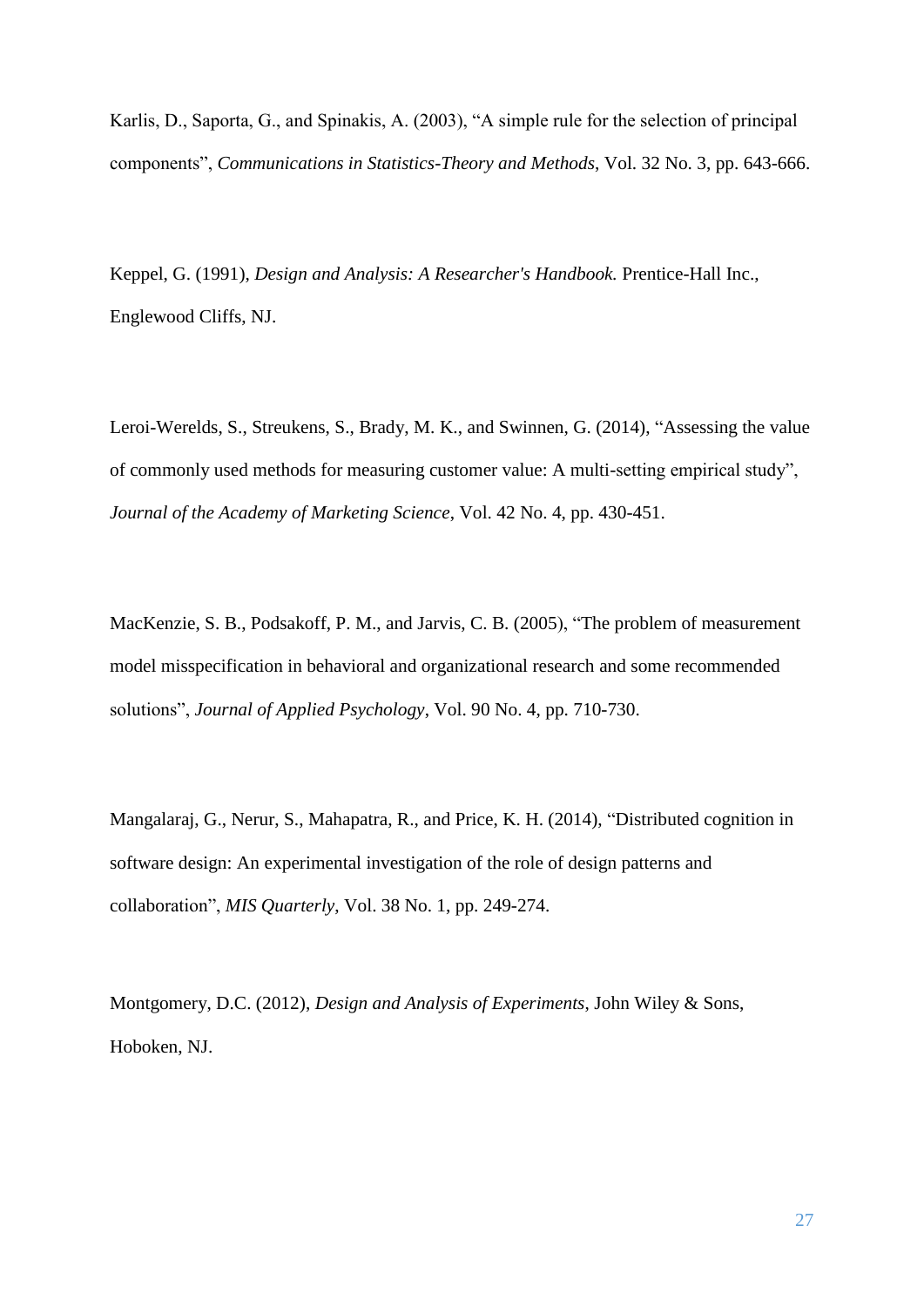Mulvey, M. S., and Olson, J. C. (1994), "Exploring the relationship between means-end knowledge and involvement", *Advances in Consumer Research*, Vol. 21 No. 1, pp. 51-57.

Neter, J, Kutner, M.H., Nachtsheim, C.J., and Wasserman, W. (1996), *Applied Linear Statistical Models*, Irwin, Chicago, IL.

Park, S., Stylianou, A., Subramaniam, C., and Niu, Y. (2015), "Information technology and interorganizational learning: An investigation of knowledge exploration and exploitation processes", *Information & Management*, Vol. 52 No. 8, pp. 998-1011.

Preacher, K. J., and Hayes, A. F. (2008), "Asymptotic and resampling strategies for assessing and comparing indirect effects in multiple mediator models", *Behavior Research Methods*, Vol. 40 No. 3, pp. 879-891.

Ratchford, B. T. (1987), "New insights about the FCB grid", *Journal of Advertising Research*, Vol. 27 No. 5, pp. 24-38.

Reinartz, W., Krafft, M., and Hoyer, W. D. (2004), "The customer relationship management process: Its measurement and impact on performance", *Journal of Marketing Research*, Vol. 41 No. 3, pp. 293-305.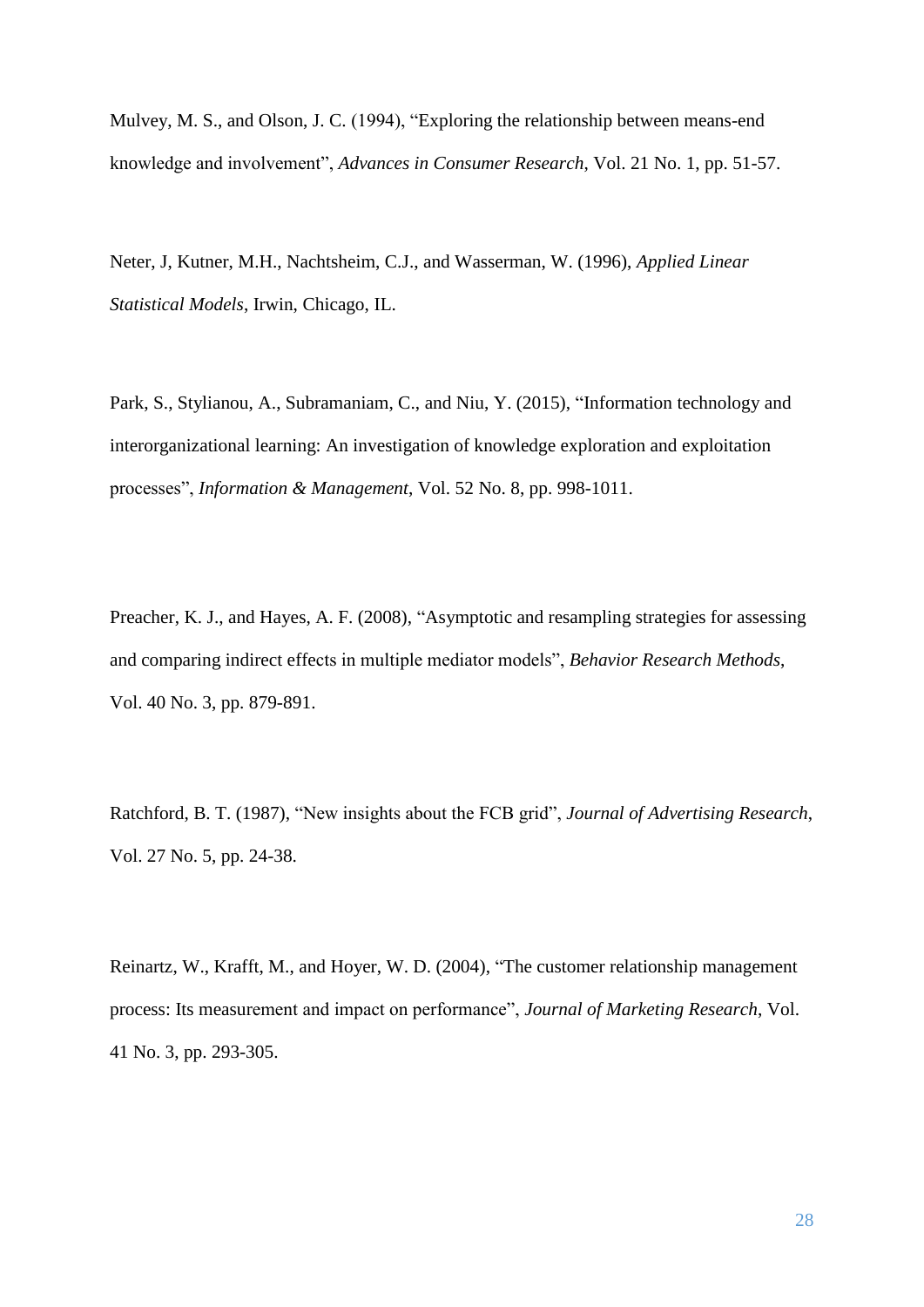Rigdon, E. E. (2012), "Rethinking partial least squares path modeling: In praise of simple methods", *Long Range Planning*, Vol. 45 No. 5, pp. 341-358.

Rigdon, E. E. (2014),"Rethinking partial least squares path modeling: Breaking chains and forging ahead", *Long Range Planning*, Vol. 47 No. 3, pp. 161-167.

Ringle, C.M., Wende, S., and Becker, J. (2015), *SmartPLS 3*. Bönningstedt: SmartPLS. Retrieved from http://www.smartpls.com

Sahmer, K., Hanafi, M., and El Qannari, M. (2006), "Assessing unidimensionality within PLS path modeling framework", in Spiliopoulou, M., Kruse, R., Borgelt, C., Nürnberger, A., and Gaul, W. (Eds.), *From Data and Information Analysis to Knowledge Engineering*, Springer Berlin, Heidelberg, pp. 222-229.

Sanchez-Fernandez, R., Iniesta-Bonillo, M., and Holbrook, M. B. (2009), "The conceptualization and measurement of customer value in services", *International Journal of Marketing Research*, Vol. 15 No. 1, pp. 93-113.

Sarstedt, M., Henseler, J., and Ringle, C. M. (2011), "Multigroup analysis in partial least squares (PLS) path modeling: Alternative methods and empirical results", *Advances in International Marketing*, Vol. 22 No.1, pp. 195-218.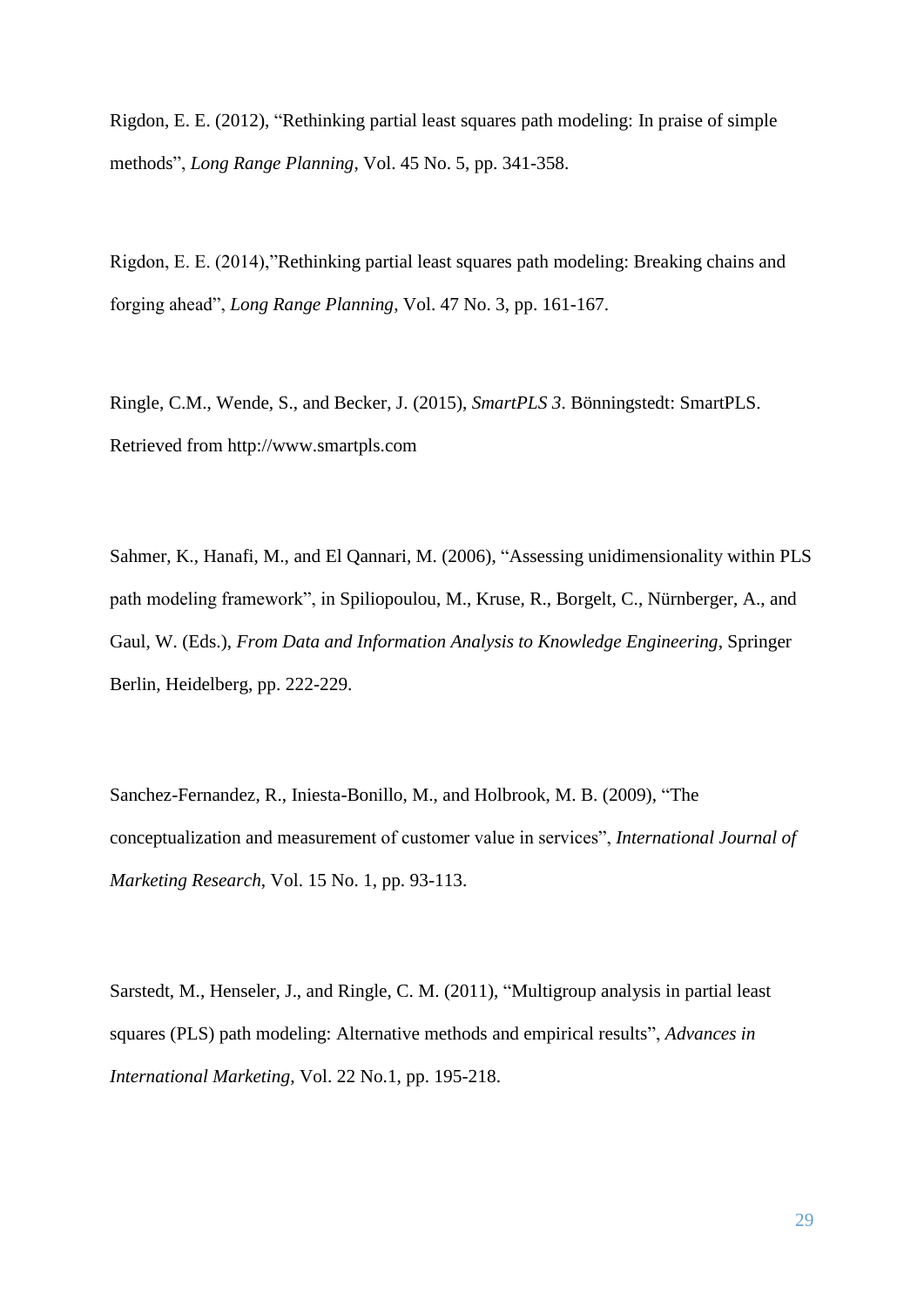Sarstedt, M., Ringle, C. M., Henseler, J., and Hair, J. F. (2014),"On the emancipation of PLS-SEM: A commentary on Rigdon (2012)", *Long Range Planning*, Vol. 47 No. 3, pp. 154-160.

Singh, S., and Kumar, S. (2012), "Factorial analysis of lifting task to determine the effect of different parameters and interactions", *Journal of Manufacturing Technology Management*, Vol. 23 No. 7, pp. 947-953.

Slater, S. F. (1997), "Developing a customer value-based theory of the firm", *Journal of the Academy of marketing Science*, Vol. 25 No. 2, pp. 162-167.

Streukens, S., and Leroi-Werelds, S. (2016), "Bootstrapping and PLS-SEM: A step-by-step guide to get more out of your bootstrap results", *European Management Journal*, conditionally accepted.

Streukens, S., Wetzels, M., Daryanto, A., and de Ruyter, K. (2010), "Analyzing factorial data using PLS: Application in an online complaining context", In Vinzi, V., Chin, W.W., Henseler, J., and Wang, H. (Eds.), *Handbook of Partial Least Squares: Concepts, Methods and Applications*, Springer Berlin, Heidelberg, pp. 567-587.

van Dolen, W. M., de Ruyter, K., and Streukens, S. (2008), "The effect of humor in electronic service encounters", *Journal of Economic Psychology*, Vol. 29 No. 2, pp. 160-179.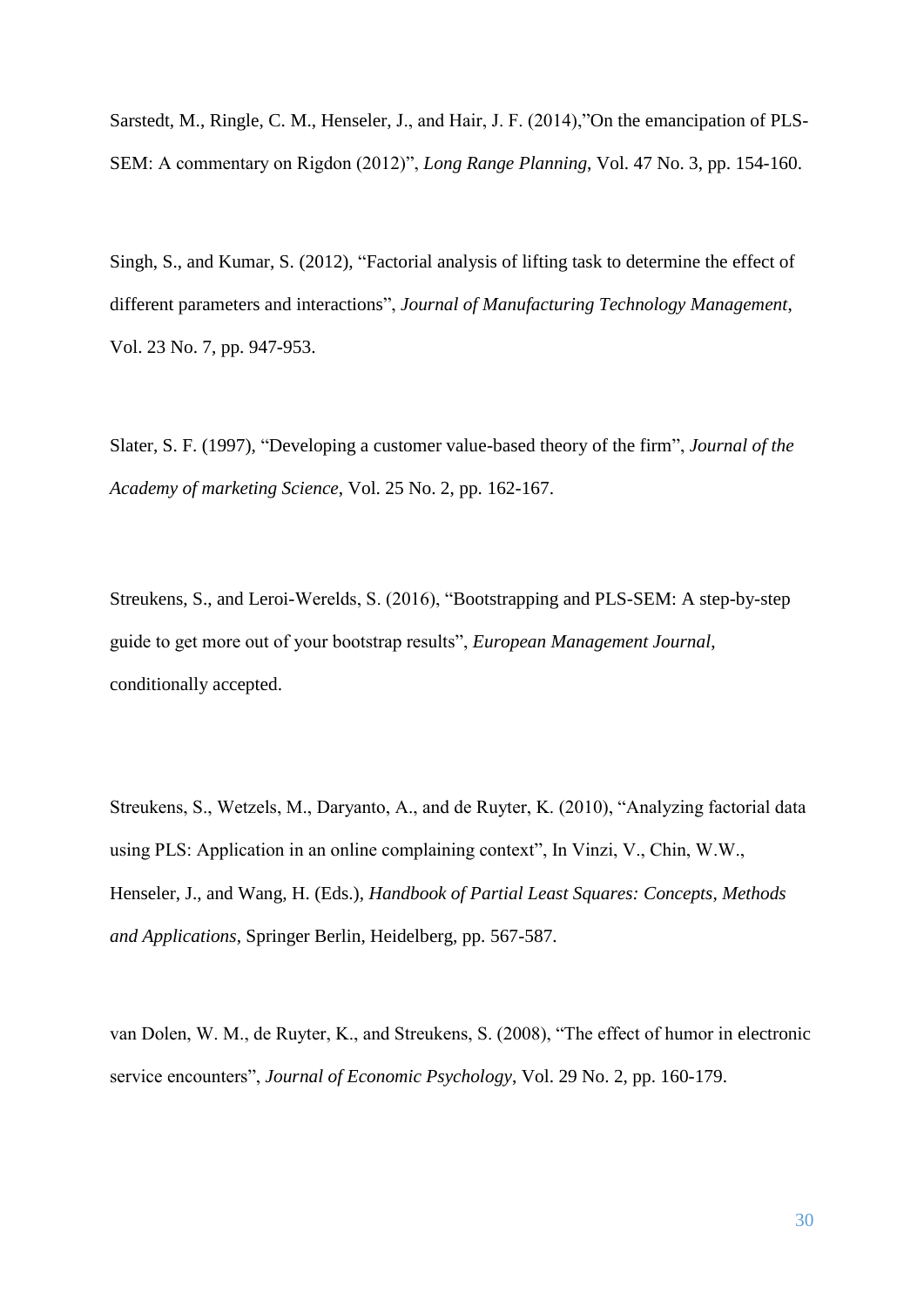Vickery, J. (2015), "Permit me to permute: A basic introduction to permutation tests with SAS/IML", available at http://support.sas.com/resources/papers/proceedings15/2440- 2015.pdf. (accessed 1 June 2015).

Woodruff, R. B., and Gardial, S. (1996), *Know Your Customer: New Approaches to Understanding Customer Value and Satisfaction*, Blackwell Business, Cambridge, MA.

Zar, J.H. (1999), *Biostatistical Analysis*, Prentice-Hall*,* New Jersey, NJ.

Zeithaml, V. A. (1988), "Consumer perceptions of price, quality, and value: a means-end model and synthesis of evidence", *Journal of Marketing*, Vol. 52 No. 3 pp. 2-22.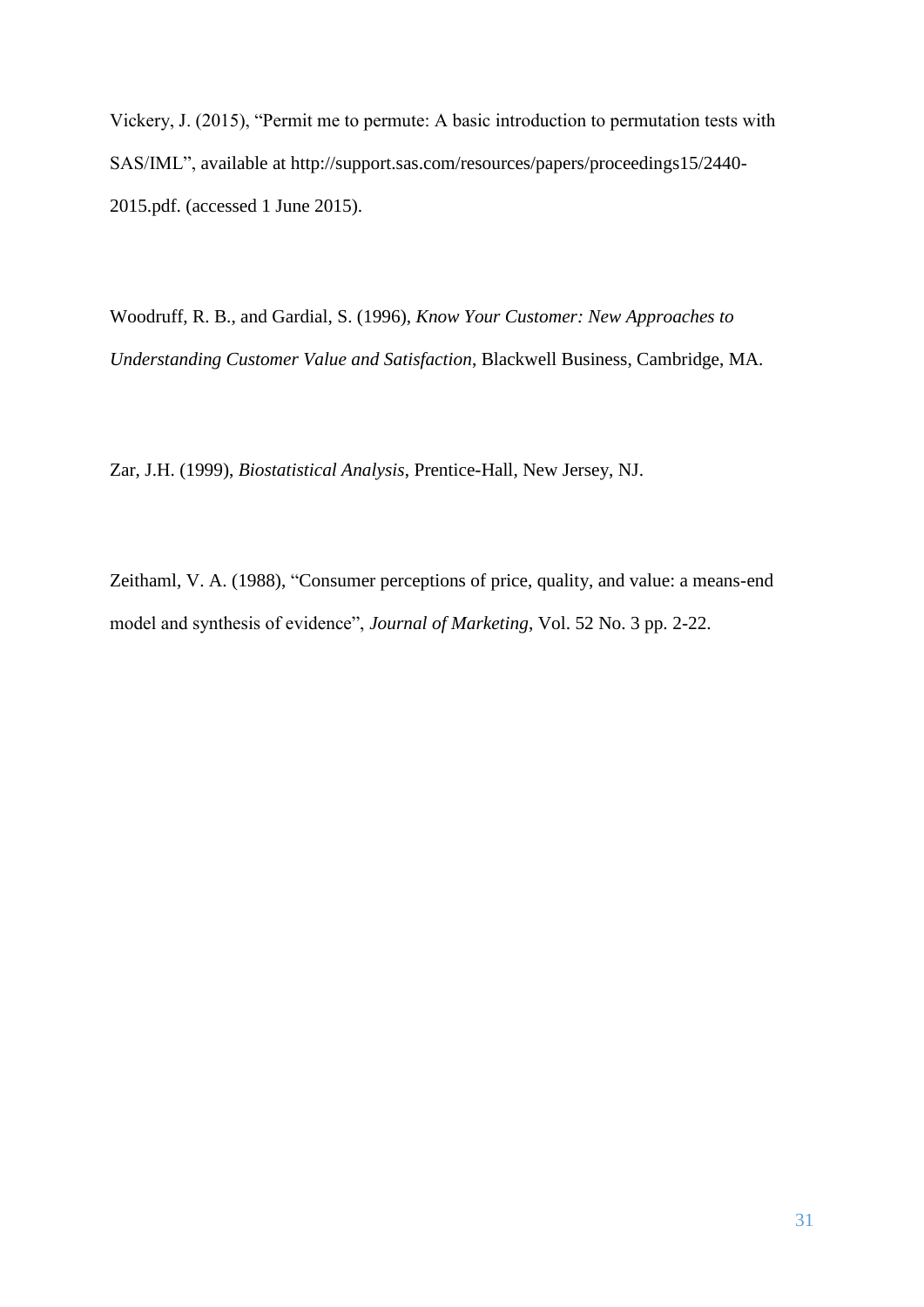# **APPENDIX A**

The aim of this appendix is to provide more detailed information about the empirical study used to illustrate the PLS FAC-SEM approach.

#### **Perceived customer value and predictive ability**

Perceived customer value has been of continuing interest to marketing researchers and practitioners alike. Moreover, it has been recognized as one of the most significant factors in the success of organizations (Slater, 1997). In line with Zeithaml's (1988, p. 4) definition that "perceived value is the consumer's overall assessment of the utility of a product based on perceptions of what is received and what is given", there has been a general consensus that customer value involves a trade-off between benefits and costs. Given the academic and practical relevance of customer value, there is a pressing need for further understanding of how this construct should be measured (e.g., Sánchez-Fernández *et al.*, 2009).

Over the years several customer value measurement methods have been put forward in the literature, all using Zeithaml's definition as point of departure. In general, the customer value measurement methods of Dodds *et al.* (1991), Gale (1994), Woodruff and Gardial (1996), and Holbrook (1999) dominate the marketing literature. Although all of these methods have their merits, considerable differences among them exist. One key domain of difference involves the nature of the benefits and costs included in the model. Following Gutman's (1982) means-end chain model, customer perceived benefits and costs can be measured at the attribute and/or consequence level. Attributes are concrete characteristics or features of a product or service such as size, shape or on-time delivery. Consequences are more subjective experiences resulting from product use such as a reduction in lead time or a pleasant experience (Gutman, 1982).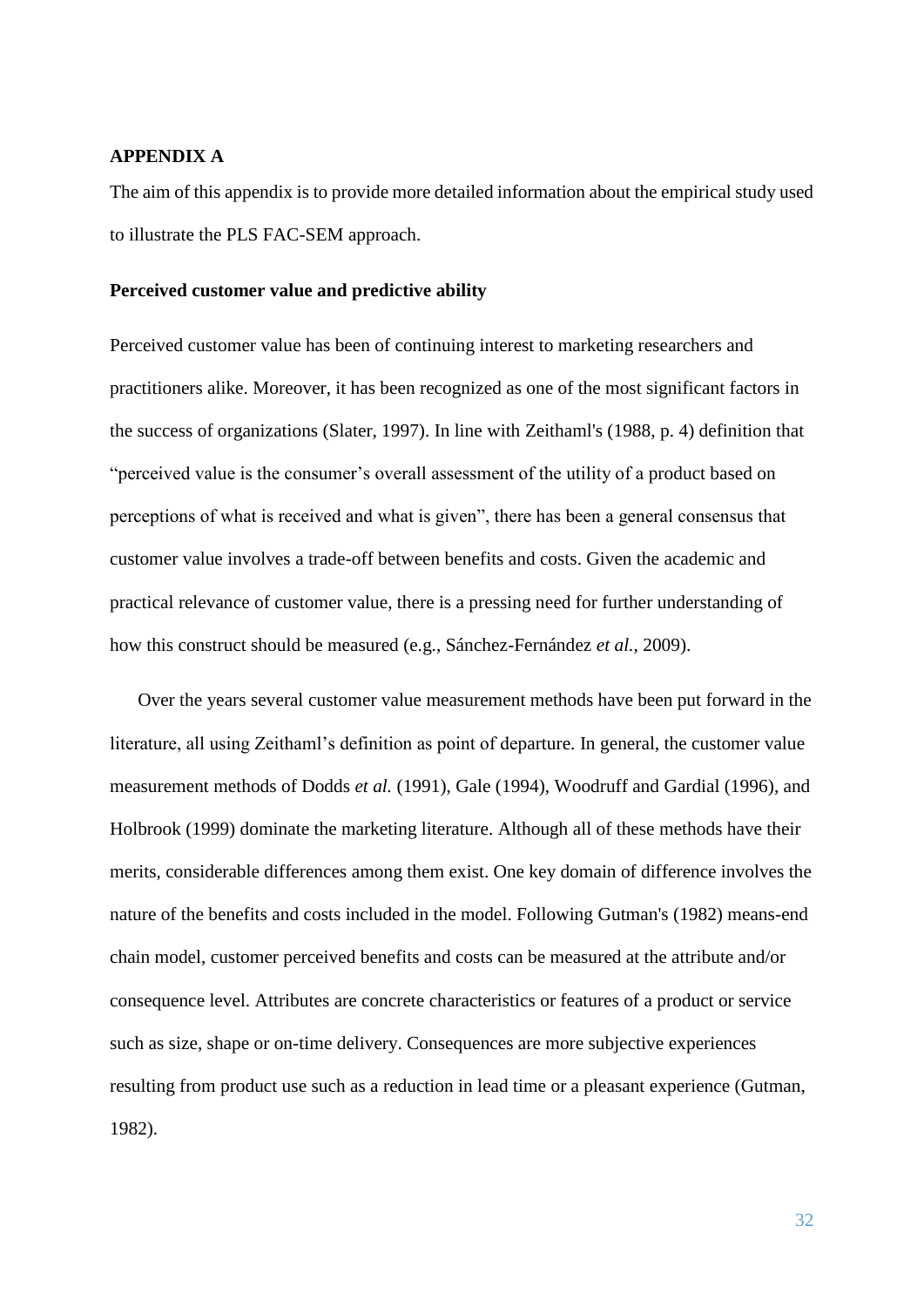In a large-scale empirical study Leroi-Werelds *et al.* (2014) compared the predictive ability of these four commonly used customer value measurement methods (i.e., Dodds *et al.* (1991); Gale (1994); Woodruff and Gardial (1996); Holbrook (1999). The results of Leroi-Werelds *et al.* (2014) indicate that the relative predictive ability of the customer value measurement methods in terms of customers' word of mouth intentions is not consistent across settings that differ in terms of involvement (high-low) and type of offering (feel-think). Table A1 below summarizes the relevant results reported in the study by Leroi-Werelds et al. (2014).

Table A1: Predictive ability of different customer value methods Leroi-Werelds et al. (2014)

| <b>Toothpaste</b> |                                    |           |          |          |           | Soft drink                        |                |            |            |          |  |
|-------------------|------------------------------------|-----------|----------|----------|-----------|-----------------------------------|----------------|------------|------------|----------|--|
|                   | (Low involvement, Think offering)  |           |          |          |           | (Low involvement, Feel offering)  |                |            |            |          |  |
|                   |                                    |           |          |          |           |                                   |                |            |            |          |  |
|                   | DO                                 | <b>GA</b> | WG       | HB       |           |                                   | D <sub>O</sub> | GA         | WG         | HB       |  |
| <b>DO</b>         | .60(.36)                           |           |          |          | DO        |                                   | .60(.36)       |            |            |          |  |
| GA                |                                    | .58(.33)  |          |          | <b>GA</b> |                                   |                | .58(.33)   |            |          |  |
| WG                |                                    |           | .59(.35) |          |           | WG                                |                |            | .59(.35)   |          |  |
| HВ                |                                    |           |          | .62(.39) | HВ        |                                   |                |            |            | .62(.39) |  |
| <b>DVD</b> player |                                    |           |          |          |           |                                   |                |            | Day cream  |          |  |
|                   | (High involvement, Think offering) |           |          |          |           | (High involvement, Feel offering) |                |            |            |          |  |
|                   | DO                                 | <b>GA</b> | WG       | HB       |           |                                   | DO             | GA         | <b>WG</b>  | HВ       |  |
| DO                |                                    |           |          |          | <b>DO</b> |                                   | .56(.32)       |            | $+ +$      |          |  |
| GA                |                                    | .76(.58)  |          | $+ +$    | <b>GA</b> |                                   |                | .60(.36)   | $\ddagger$ |          |  |
| WG                |                                    |           | .76(.58) | $***$    | WG        |                                   | $* *$          | $\ddagger$ | .73(.54)   |          |  |
| <b>HB</b>         |                                    | $***$     | **       | .62(.38) | HВ        |                                   |                |            |            | .64(.41) |  |

*Notes:* This table displays the R-values with the R<sup>2</sup>-values in parenthesis. DO = Dodds; GA = Gale;  $\overline{WG}$  = Woodruff and Gardial; HB = Holbrook.

\*  $p < 10$  \*\*  $p < 0.05$ 

# **Underlying factorial design**

The FCB grid classifies customers' purchase decisions on two dimensions: involvement and type of offering. Involvement is defined as the attention of a customer to a product or a service because it is somehow important or relevant to him (Ratchford, 1987). Regarding the type of offering, the FCB grid discerns between think and feel offerings. Think offerings are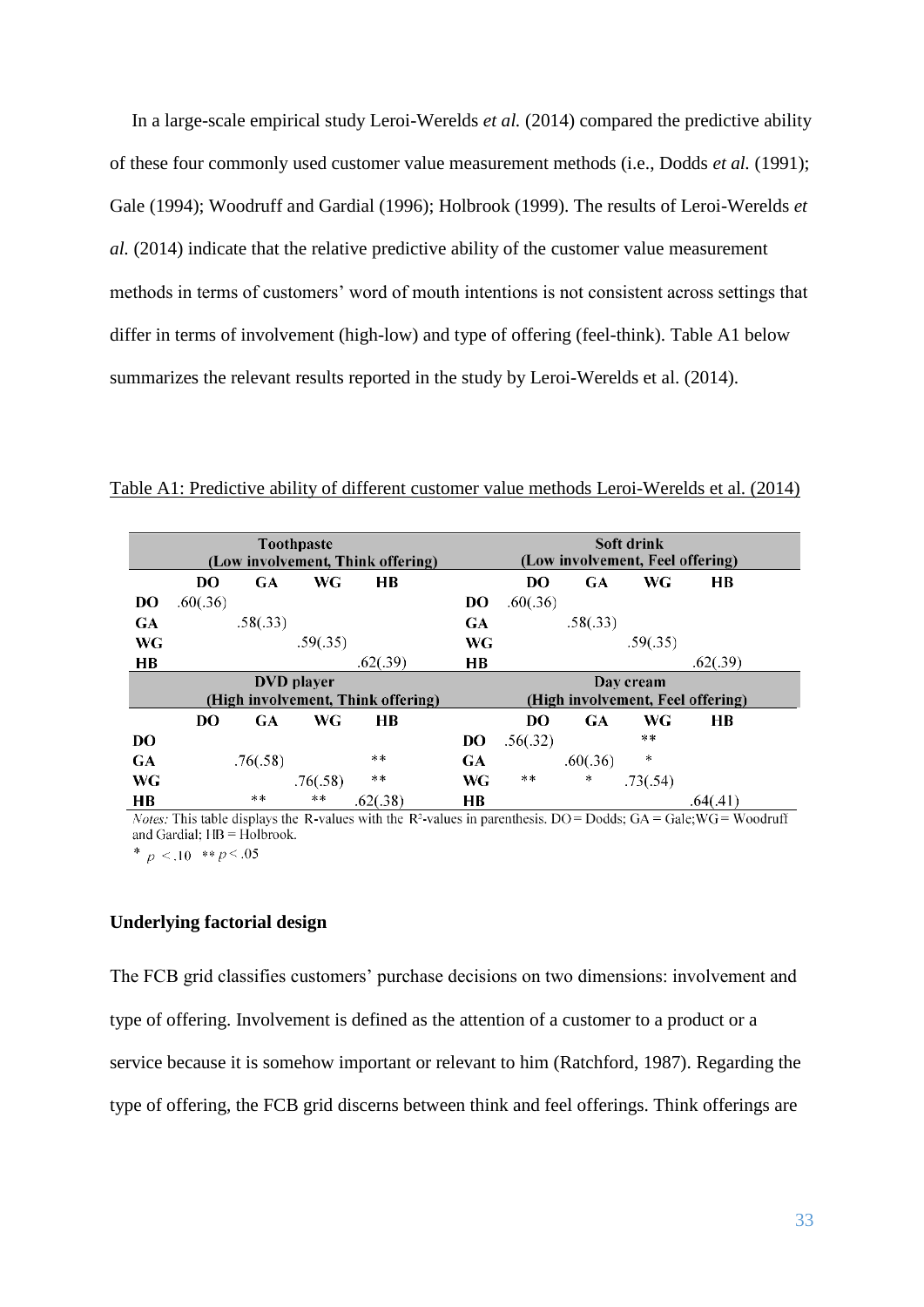products or services bought to satisfy utilitarian needs, while feel offerings represent products and services bought to satisfy emotional wants.

# **Hypothesis development**

Below we develop hypotheses reflecting the main effects of involvement (H1) and type of offering (H2) as well as the interaction effect between involvement and type of offering (H3). In terms of structural model parameters, the hypotheses focus on the structural relationships between on the one hand customer value and on the other hand word of mouth intention. More specifically, the parameters of interest reflect the predictive ability (i.e.,  $\mathbb{R}^2$ ) of customer value as measured by the different approaches in terms of customers' positive word of mouth intentions.

According to consumer research (e.g., Mulvey and Olson (1994), Claeys *et al.* (1995)) the level of involvement and the type of product (feel-think) influence customers' means-end chains. Mulvey and Olson (1994) show that the higher the level of involvement, the more a person is aware of the consequences that stem from product use. Likewise, research by Claeys *et al.* (1995) reveals that, compared to think products, the means-end chains for feel products are characterized by a higher level of abstraction.

A key dimension of difference among the four commonly used customer value measurement methods is the extent to which they assess customer value perceptions at the attribute or consequence level. On the one hand, the methods proposed by Holbrook (1999) and Woodruff and Gardial (1996) take into account the consequences customers experience from product use, whereas the other methods do not. On the basis of this theoretical foundation, it is conjectured that the relative performance of customer value measurement methods is influenced by the degree of correspondence between the level of abstraction of the

34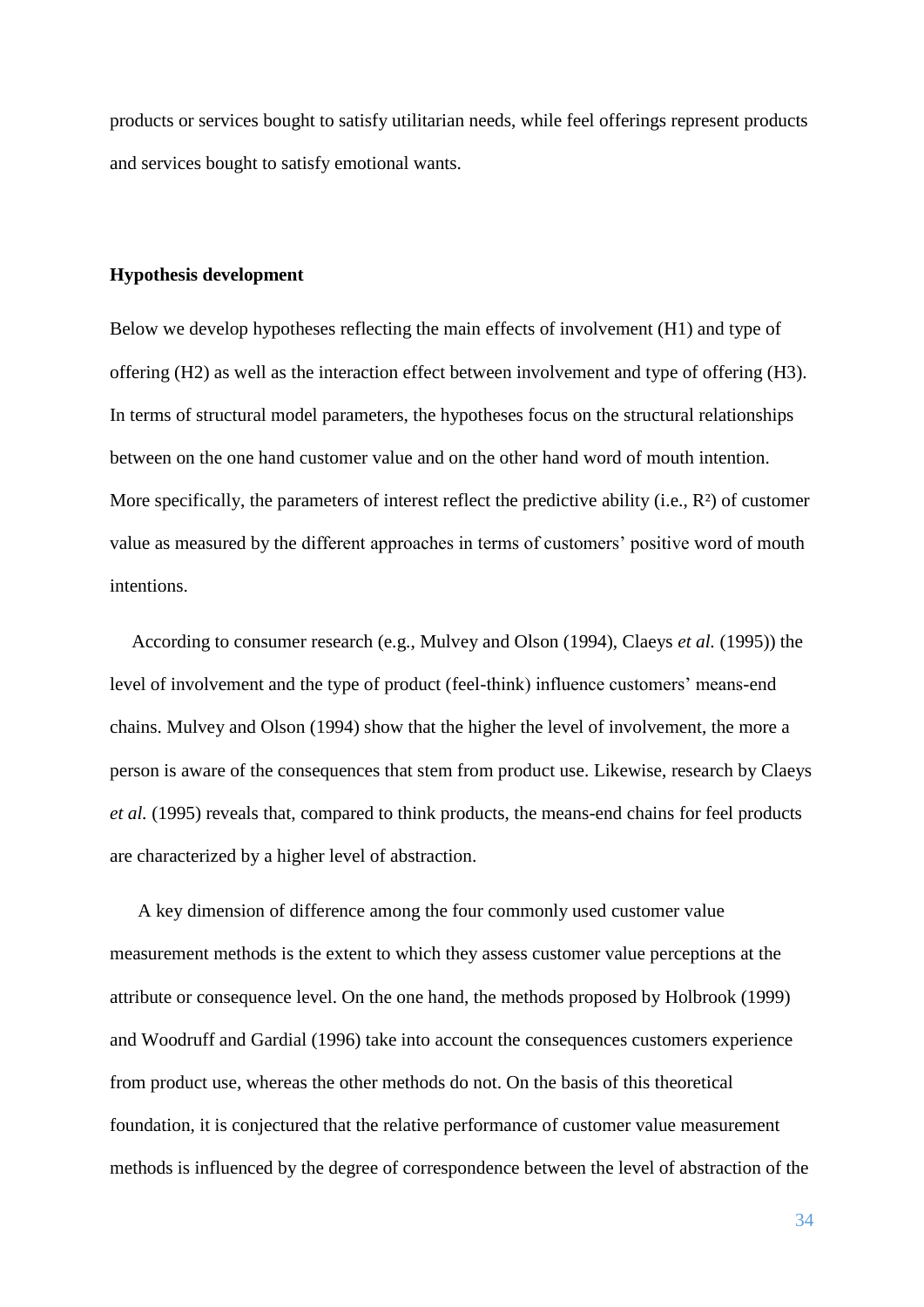benefits and sacrifices assessed by the customer value measurement method and the characteristics of the means-end chains that depend on the level of involvement and the type of product. This leads to the following hypotheses:

- *H1: The difference in ability to predict word of mouth intent between customer value measurement methods that assess benefits and sacrifices at the consequence level (i.e., Woodruff & Gardial and Holbrook) and customer value measurement methods that do not assess benefits and sacrifices at the consequence level (i.e., Gale and Dodds et al.) is larger for high involvement offerings than for low involvement offerings.*
- *H2: The difference in ability to predict word of mouth intent between customer value measurement methods that assess benefits and sacrifices at the consequence level (i.e., Woodruff & Gardial and Holbrook) and customer value measurement methods that do not assess benefits and sacrifices at the consequence level (i.e., Gale and Dodds et al.) is larger for feel offerings than for think offerings.*

Furthermore, Claeys *et al.* (1995) infer that under a high level of involvement the difference between think and feel offerings may become more prominent, because under high involvement conditions, the cognitive structure is better organized at the product-knowledge levels (i.e., the attributes) and the self-knowledge levels (i.e., the consequences). Accordingly, the following hypothesis is proposed.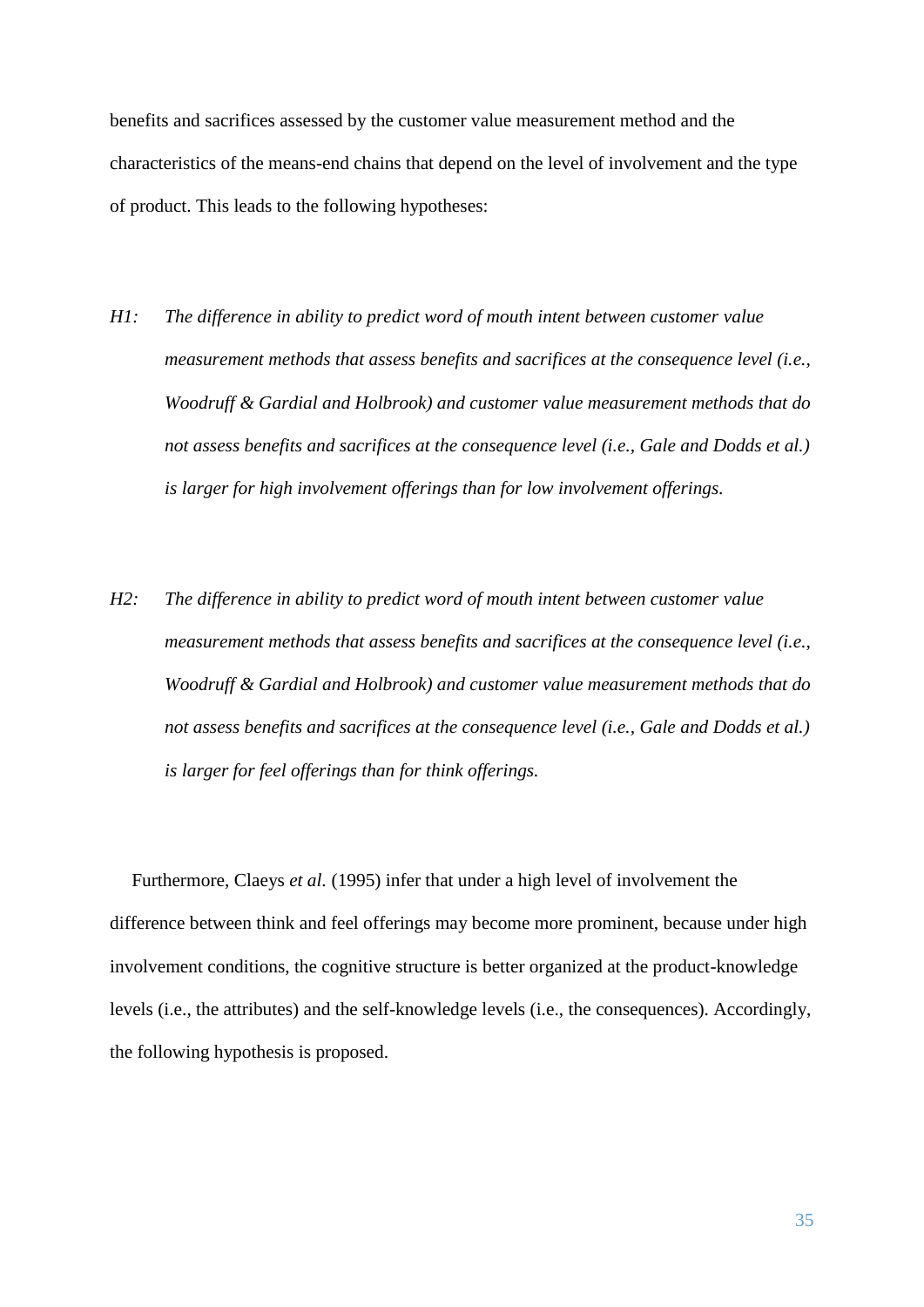*H3: The suggested superiority in word of mouth predictability of customer value measurement methods that assess benefits and sacrifices at the consequence level (i.e., Woodruff & Gardial and Holbrook) over customer value measurement methods that do not assess benefits and sacrifices at the consequence level (i.e., Gale and Dodds et al.) for feel offerings will be even more pronounced in case of a high level of involvement*

#### **Settings and sampling**

In order to test the hypotheses outlined above, data were collected across four different settings reflecting the structure of the FCB grid. The products selected as research contexts (see also Figure 4) for our study were soft drinks (low involvement feel offering), toothpaste (low involvement think offering), day cream (high involvement feel offering), and DVD players (high involvement think offering). To enhance the external validity of our research, data were collected using one of the largest marketing research panels in Belgium.

# **Questionnaire design**

We opted to construct 16 different questionnaires (i.e., collected from 16 different [sub]samples), so that each questionnaire assesses one customer value measurement method in one setting. All questionnaires were identical in terms of the measurement instrument for customer word of mouth intentions and the manipulation checks (i.e., measurement of involvement and type of offering). What differed across the questionnaires was the customer value measurement method employed which, furthermore, needed to be adapted to the particular setting. The content of the questionnaires as well as a detailed explanation of how the different customer value measurement methods were operationalized can be found in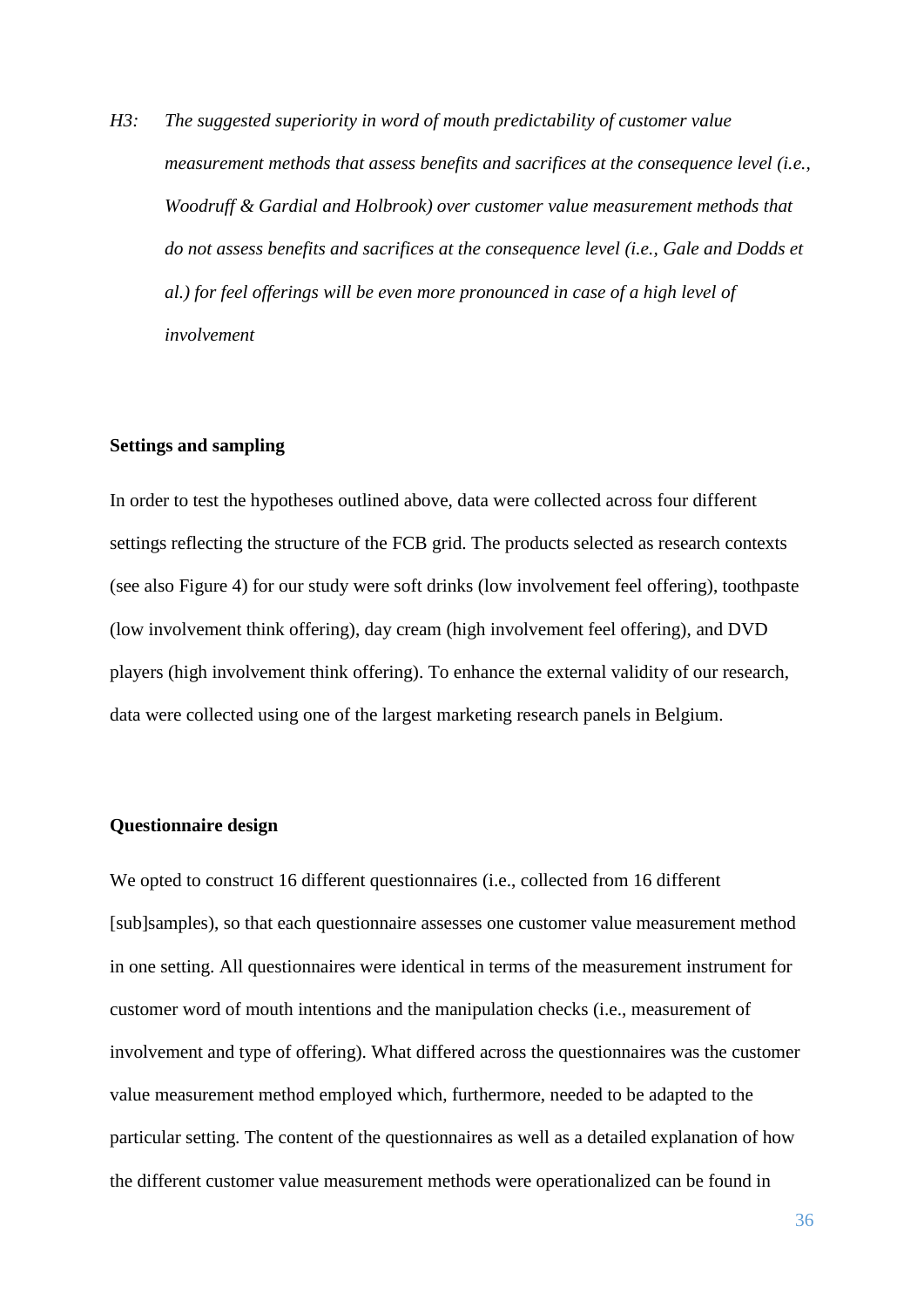Leroi-Werelds *et al.* (2014). Data collection continued until we obtained an effective sample size of 210 for each of the 16 questionnaires (i.e., setting-method combinations).

#### **Analytical approach**

Unless stated explicitly in the discussion of the results, all analyses were performed using SmartPLS 3 (Ringle *et al.*, 2015). To assess the statistical significance of parameter estimates and differences in parameter estimates, we constructed bootstrap percentile confidence intervals based on J=5,000 bootstrap samples (cf. Preacher and Hayes, 2008).

# **Measurement model structure and properties**

Following the work of Jarvis *et al.* (2003), the measurement model structures for the four customer value measurement methods used in this study are specified as follows. The scale suggested by Dodds *et al.* (1991) was modeled as a first-order factor model. A first-order composite model was used to operationalize Gale's (1994) approach. Here, the constructed market-perceived price and market-perceived quality scores act as indicators.

For the remaining two methods (i.e., Woodruff and Gardial (1996), Holbrook (1999)) we specified second-order measurement models. For the Woodruff and Gardial (1996) approach, overall customer value is a second-order construct formed by two first-order constructs (i.e., benefits and sacrifices). In turn, the benefit construct is modeled as a composite and the sacrifice construct is modeled along the lines of a factor model. Regarding Holbrook's (1999) approach, overall customer value represents a second-order construct with the dimensions arising from his typology acting as first-order constructs that form overall customer value. The various first-order constructs are either a composite or a factor. For more details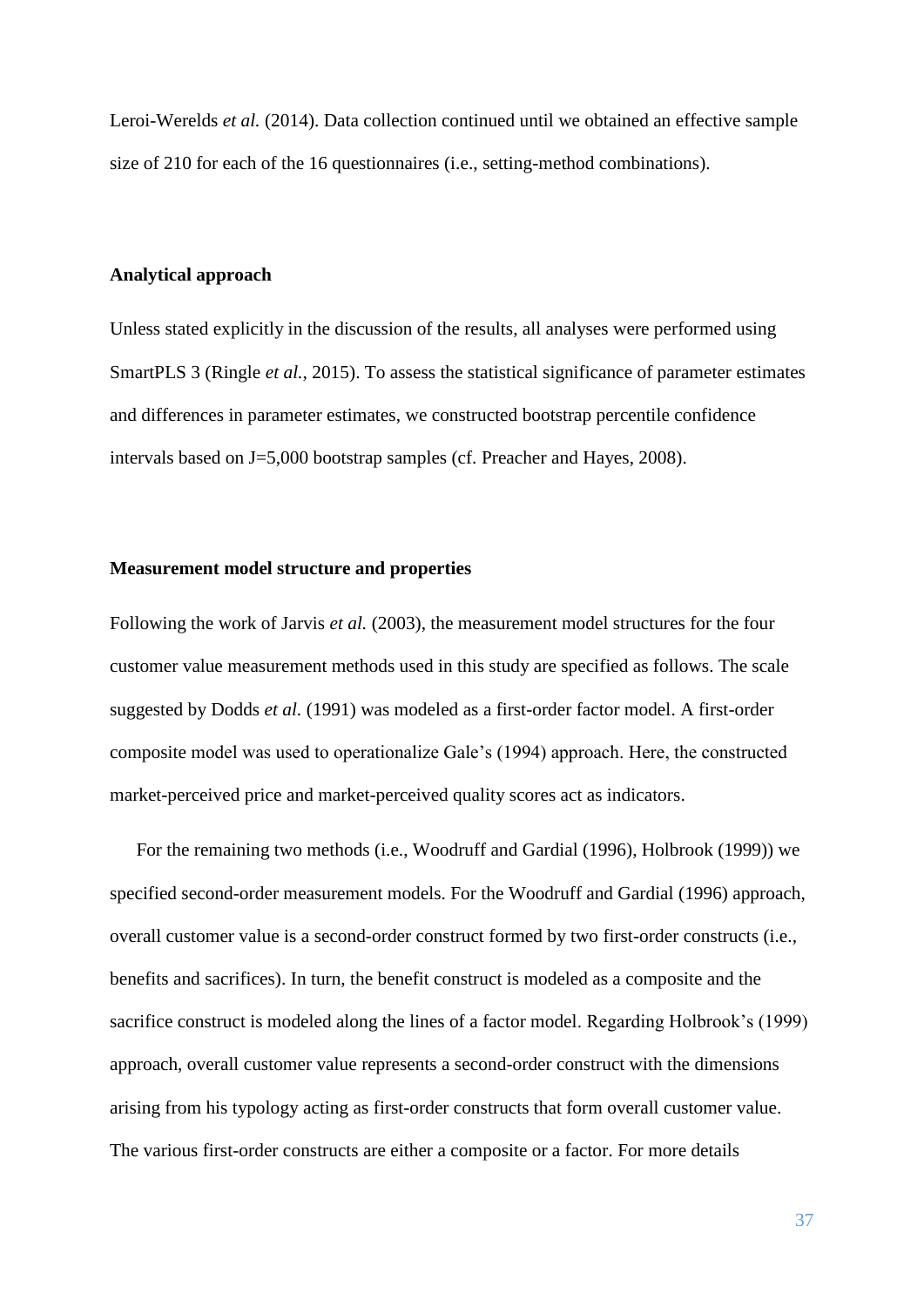regarding the exact measurement model specifications, which reflects the theoretical foundations of the respective customer value measurement approaches, the reader is referred to Leroi-Werelds *et al.* (2014). To model customer value as a second-order construct, the twostage approach suggested by Reinartz *at al.* (2004) was used. In the first stage, the latent variable scores were estimated without the second-order construct (i.e, customer value) present but with all of the first-order constructs (benefits and sacrifices for Woodruff and Gardial's method and the various value types for Holbrook's method) in the model. In the second stage, the latent variable scores of the first-order factors (i.e., benefits and sacrifices for Woodruff and Gardial's method and the various value types for Holbrook's method) were used as indicators of the second-order construct (i.e., customer value) in a separate higherorder PLS model.

We evaluated the psychometric properties of all first-order constructs used in our study. In terms of psychometric properties, it is crucial to distinguish between composites and factors (MacKenzie, Podsakoff & Jarvis 2005). Regarding the factor models, we assessed unidimensionality (procedure Sahmer *et al.* (2006) and cut-off criteria proposed by Karlis *et al.* (2003)), internal consistency reliability (procedure Jöreskog (1971)), item validity (procedure Hulland (1999)), within-method convergent validity and discriminant validity (procedures Fornell and Larcker (1981). Regarding the composites, the statistical significance of the items was assessed (cf. Diamantopoulos and Winklhofer, 2001)) discriminant validity was assessed by examining whether the latent variable correlations fall within two standard errors of an absolute value of 1 (MacKenzie *et al.*, 2005). Detailed results regarding the constructs' psychometric properties can be found in Leroi-Werelds *et al.* (2014). All constructs possess favorable properties with exception of the customer value measurement method proposed by Dodds *et al.* (1991). Consequently, the Dodds *et al.* (1991) measurement approach will be left out of the remaining analyses.

38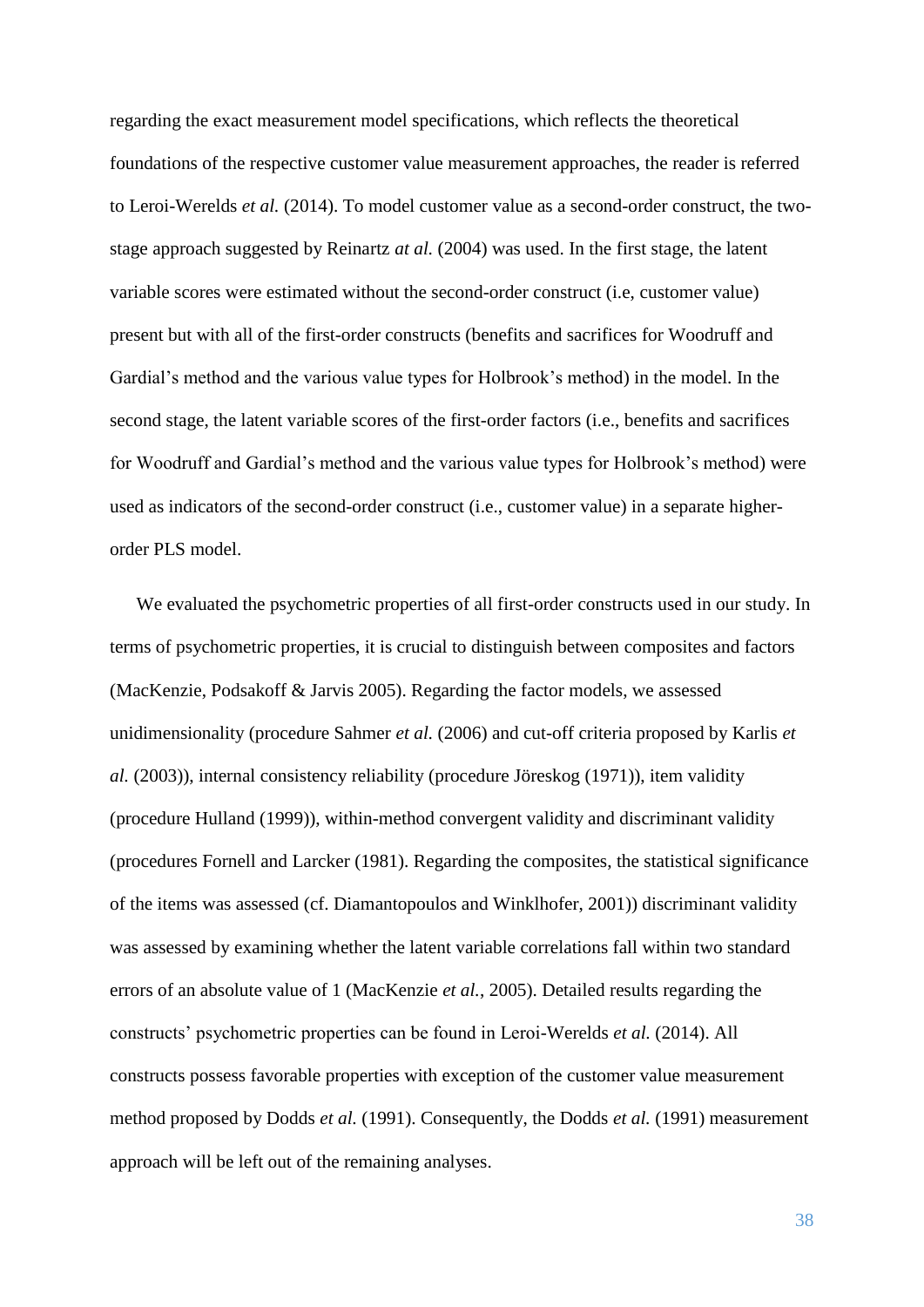#### **Manipulation checks**

To assess whether the chosen products indeed reflect the dimensions of the FCB matrix, manipulation checks were conducted. Following the procedure outlined by Streukens *et al.* (2010) it was assessed whether the average scores of the involvement items and the think/feel items included in the questionnaire differ for the relevant products. Regarding the level of involvement, we found significant differences between soft drink and day cream (mean SD = 4.26, mean DC = 4.94,  $p < 0.001$ ) as well as between tooth paste and DVD player (mean TP = 4.14, mean DVD = 4.72,  $p < 0.001$ ). With respect to the type of offering (think vs. feel), significant differences were found between soft drink and tooth paste (mean  $SD = 4.91$ , mean  $TP = 4.39$ ,  $p < 0.001$ ) as well as between day cream and DVD player (mean DC = 4.76, mean  $DVD = 3.99$ ,  $p < 0.001$ ).

# **Comparing the predictive ability of different customer value methods**

A key challenge in the current situation is to make four substantially different customer value measurement methods comparable. This challenge is magnified further by the fact that the operationalization of each value measurement method also differs per setting. The answer to this challenge is to find a common structural model that is identical (and thus comparable) across methods and settings.

To place all customer value measurement methods, across all settings, on an even footing we proceeded as follows.

 Twelve (4 settings and 3 methods because Dodds *et al.* (1991) was not taken into account) structural models were estimated in which  $y = f$  (perceived customer value), in the current illustration y refers to the respondent's intention to engage in positive word-of-mouth.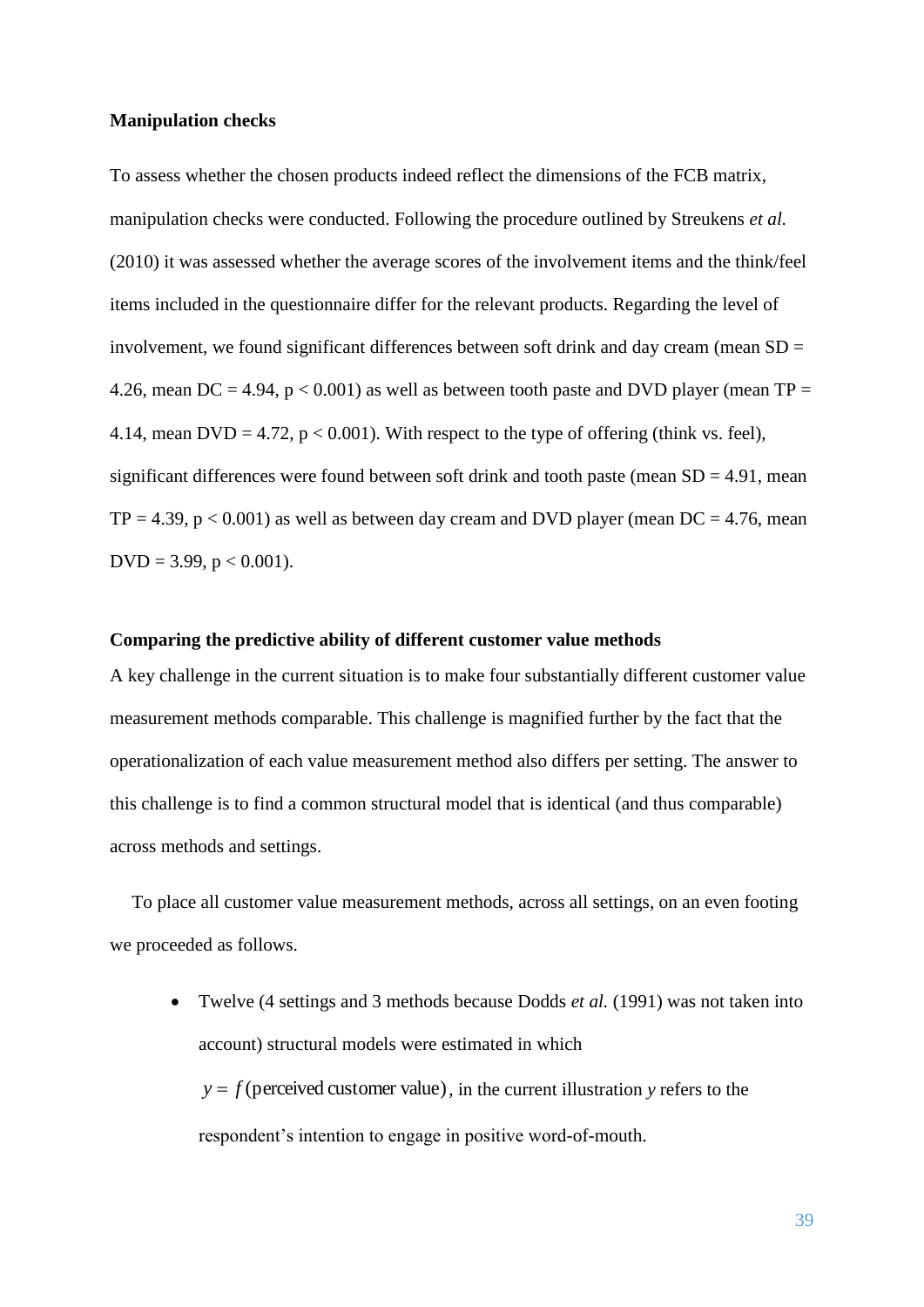- For each of the twelve models, the estimation results were used to obtain the predicted values  $(\hat{y})$  of the endogenous construct under study (i.e., positive word of mouth)
- The predicted values  $(\hat{y})$  were then regressed to the actual data (i.e., the latent variable scores) of the relevant construct ( *y* ). Thus, we estimated the following structural model:  $y = f(\hat{y})$  which is identical for all methods and across all settings.
- Similar as in a bivariate regression context, the resulting path coefficient equals the coefficient of multiple correlation  $R$  and indicates the model's predictive ability. As can be seen above, predictive ability plays a central role in our hypothesis testing.

## **Appendix B: SAS-code omnibus test group differences**

This appendix presents the SAS-code written to conduct Sarstedt *et al*.*'s* (2011) omnibus test. The omnibus test plays a pivotal role in "PLS FAC-SEM Step 1: The omnibus test" as outlined in the paper. Following the work of Sarstedt *et al*.*'s* (2011), the omnibus test involves four stages which are briefly described

Stage 1 Sarstedt et al.  $(2011)$ : For each of the groups (i.e., cells)  $B = 5,000$  bootstrap samples are generated. For each of these samples the model is estimated. This is all done using smartPLS3 (Ringle *et al*., 2015). The bootstrap results for the relevant model parameter under study are saved in a separate data file (e.g., Excel)

Stage 2-4 Sarstedt et al. (2011): for the remaining three stages a SAS-code was programmed based on Vickery's (2015) work. The code, together with comments to clarify its contents, is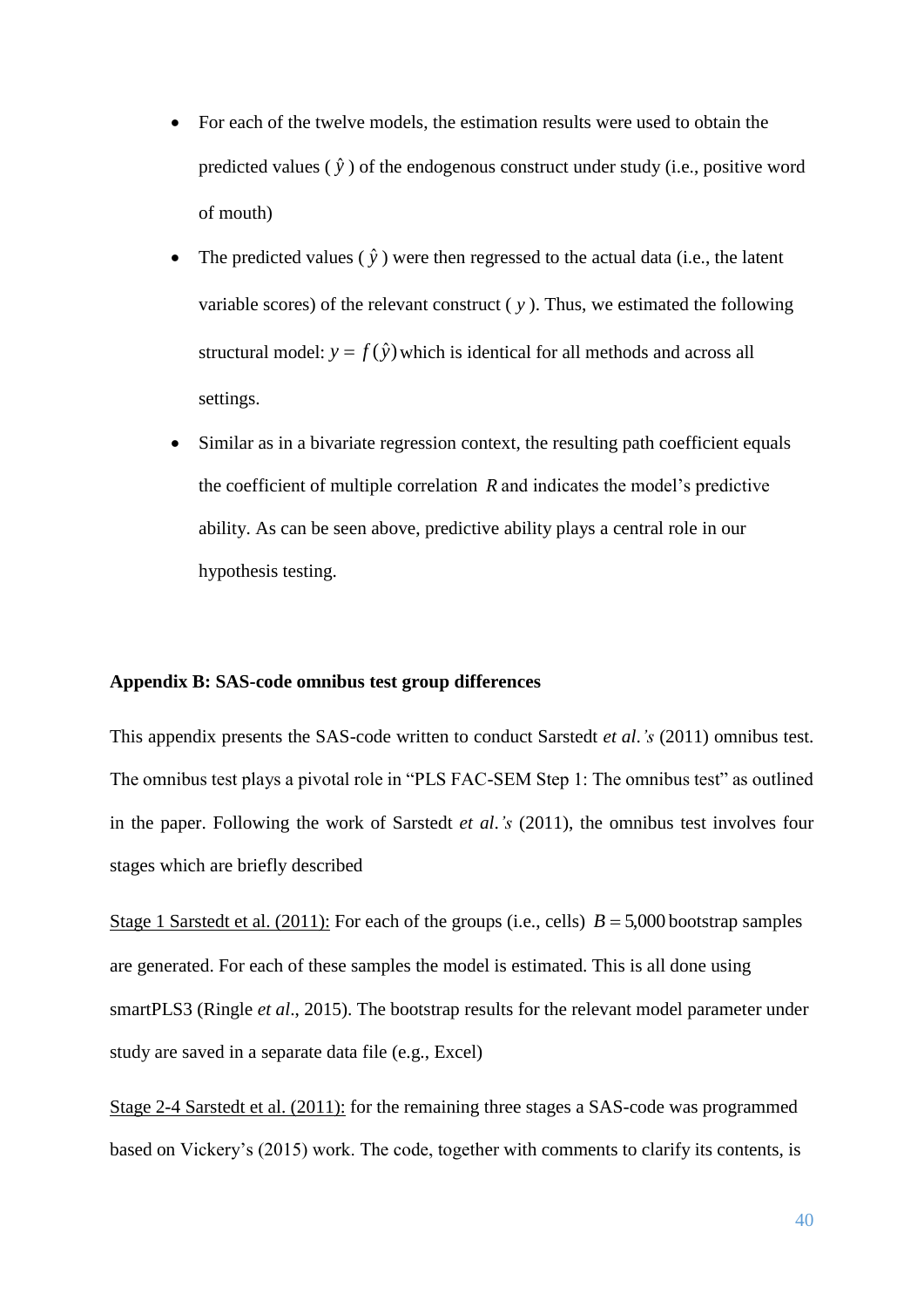listed below in exhibit B1. The input data stem from the data file created in Stage 1 of the

Sarstedt *et al.* (2011) procedure, which is also explained above.

*Note that Sarstedt's et al. (2011) omnibus test can also be programmed in other software such* 

*as R or Gauss.*

#### **Exhibit B1: SAS-code for omnibus test**

```
/* FAC-SEM USING PLS-SEM - SANDRA STREUKENS & SARA LEROI-WERELDS */
/* SASCODE FOR THE OTG TEST */
/*Start with reading the data file containing the bootstrap estimates of the model parameter
under study into SAS. The bootstrap results are generated using standard PLS-SEM software and
are subsequently saved in a separate file */
/* START OF THE CODE */
proc iml;
                                                                           /*Enter name of data file */read all var {CELL01 CELL02 CELL03 CELL04} into xobs; /*Read data into matrix format */
close Facsem;
/* USER-DEFINED MODULE NAMED FMOD(X) TO ENABLE SAS TO CALCULATE THE VARIANCE RATIO; SEE ALSO
EQUATION (13) SARSTEDT ET AL. (2011) */
start fmod(x);
         grandmean = x[:]; /*Grand mean scalar */<br>n = nrow(x); /*number of rows in da
         n = nrow(x);<br>
k = ncol(x):<br>
\begin{array}{ccc} \n 1 & \text{if } n = ncol(x); \\
 2 & \text{if } n = ncol(x); \\
 3 & \text{if } n = ncol(x); \n\end{array}k = ncol(x);<br>
k = ncol(x); /*number of columns in data matrix (i.e., G in OTG test */<br>
groupmean = x[:,]; /*Group mean; calculated for each of the G groups */
                                    /*Group mean; calculated for each of the G groups */
         SSB = (groupmean-grandmean)##2; /* Calculating SSB-The numerator of OTG test */
         SSB = SSB[+];
         SSW = (x-groupmean)##2; /* Calculating SSW-The denominator of OTG test */
         SSW = SSW[+,];SSW = SSWI + 1;
         MSSB = (k*n*(1/(k-1)))*SSB; /* F-value (variance ratio) computation */
         MSSW = (1/(n-1))*SSW;F=MSSB/MSSW;
         return (F);
         finish;
/* USER-DEFINED MODULE NAMED PERMUTEWITHINROWS */
         start PermuteWithinRows(m); /* For more details see Vickery (2015) */
                  colldx = ranperm(1:ncol(m), nrow(m));f = (row(m)-1)*ncol(m);mattdx = f + colIdx;return( shape(m[matIdx], nrow(m)) ); 
                   finish;
/*CALCULATING THE F-VALUE FOR THE ORIGINAL DATA FILE */
fobs = \text{fmod}(xobs);<br>
\begin{array}{ccc} \text{#} & \text{Applies FMOD to original data } \neq \text{print} & \text{fobs}; \\ \text{#} & \text{5hows you the output concerning} \end{array}/* Shows you the output concerning the computed Fvalue */call symputx('fobs',fobs);
```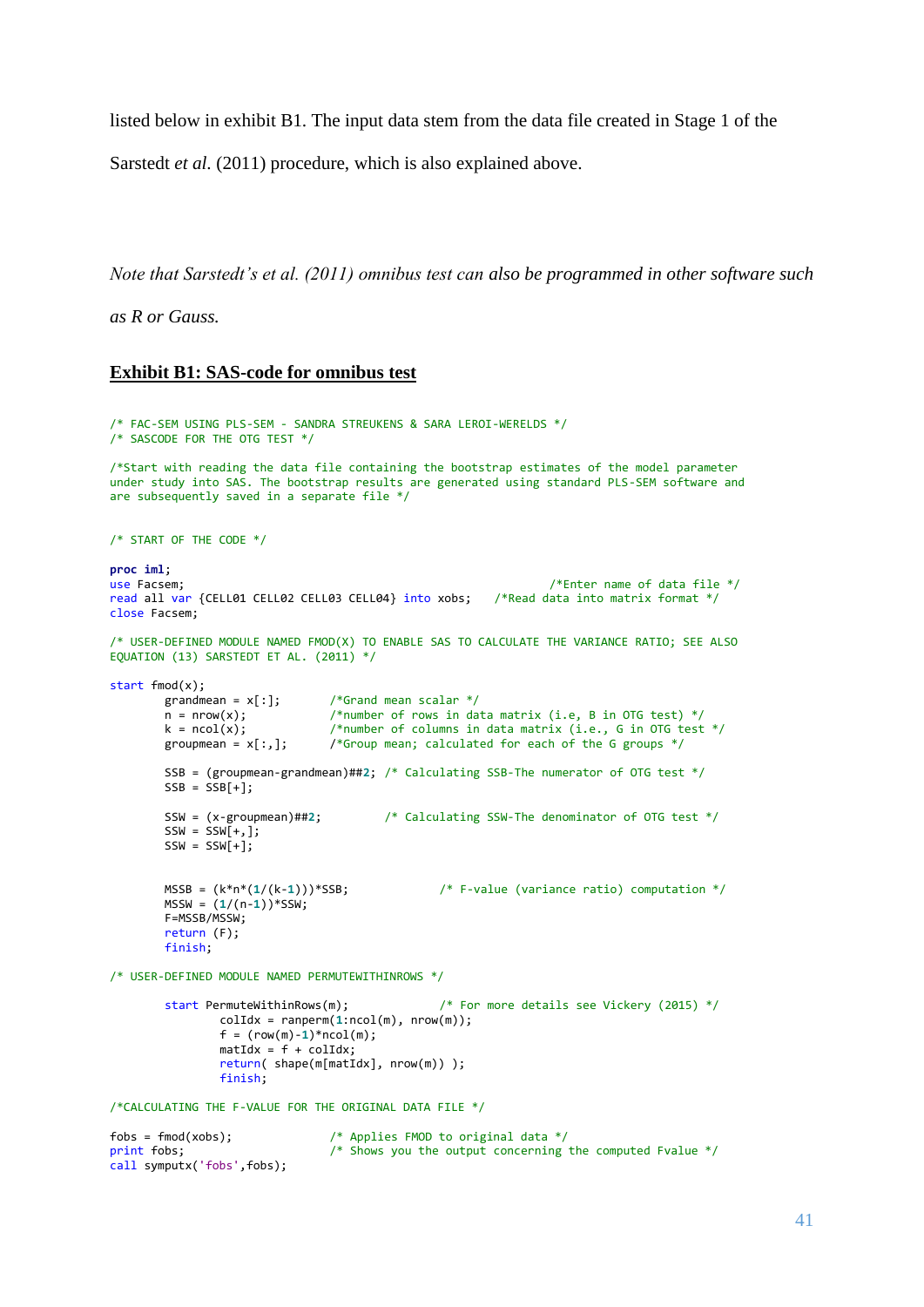```
/* GENERATING PERMUTATIONS AND CALCULATING THE ACCOMPANYING F-VALUES */
call randseed(12345);
B = 5000;<br>
fdist = j(B,1);<br>
fdist = j(B,1);<br>
f*(b) = j(b)<br>
f*(c) = j(b)<br>
f*(c) = j(b)<br>
f*(c) = j(c)<br>
f*(c) = j(c)<br>
f*(c) = j(c)<br>
f*(c) = j(c)<br>
f*(c) = j(c)<br>
f*(c) = j(c)<br>
f*(c) = j(c)<br>
f*(c) = j(c)<br>
f*(c) = j(c)<br>
f*(c) = j(c)<br>
f*(c) = j(c)<br>
f*(c) = j(c)<br>
f*(c)fded in the set of vector containing the F-value for */<br>j = 1 to B;<br>\frac{1}{2} + cach of the permutations. In a later step
do j = 1 to B; /* each of the permutations. In a later step this is */
             x = PermuteWithinRows(xobs); /* also saved in a data file */
             F = \text{fmod}(x);
             fdist[j,] = F;
end;
/* COMPUTATION P-VALUE*/
pval = sum(fdist > abs(fobs)) / B; /* Calculating the pvalue for the omnibus test */
print pval[label='P-value']; /* Shows you the output concerning the computed Pvalue */
call symputx('p',pval);
/*CREATION OF DATASET */
create facsemotg var {fdist}; \frac{1}{2} /* Creation of data file containing the F-value for */<br>append: \frac{1}{2} /* each of the permutations. Allows you to perform */
append;<br>
\begin{array}{ccc}\n\text{append}; & & \\
\text{close} & \text{f} & \\
\text{close} & & \\
\end{array} /* each of the permutations. Allows you to perform */<br>
\begin{array}{ccc}\n\text{f} & \\
\text{f} & \\
\text{f} & \\
\end{array}/* additional (visual) inspections */quit;
```

```
/* AND YOU'RE DONE! */
```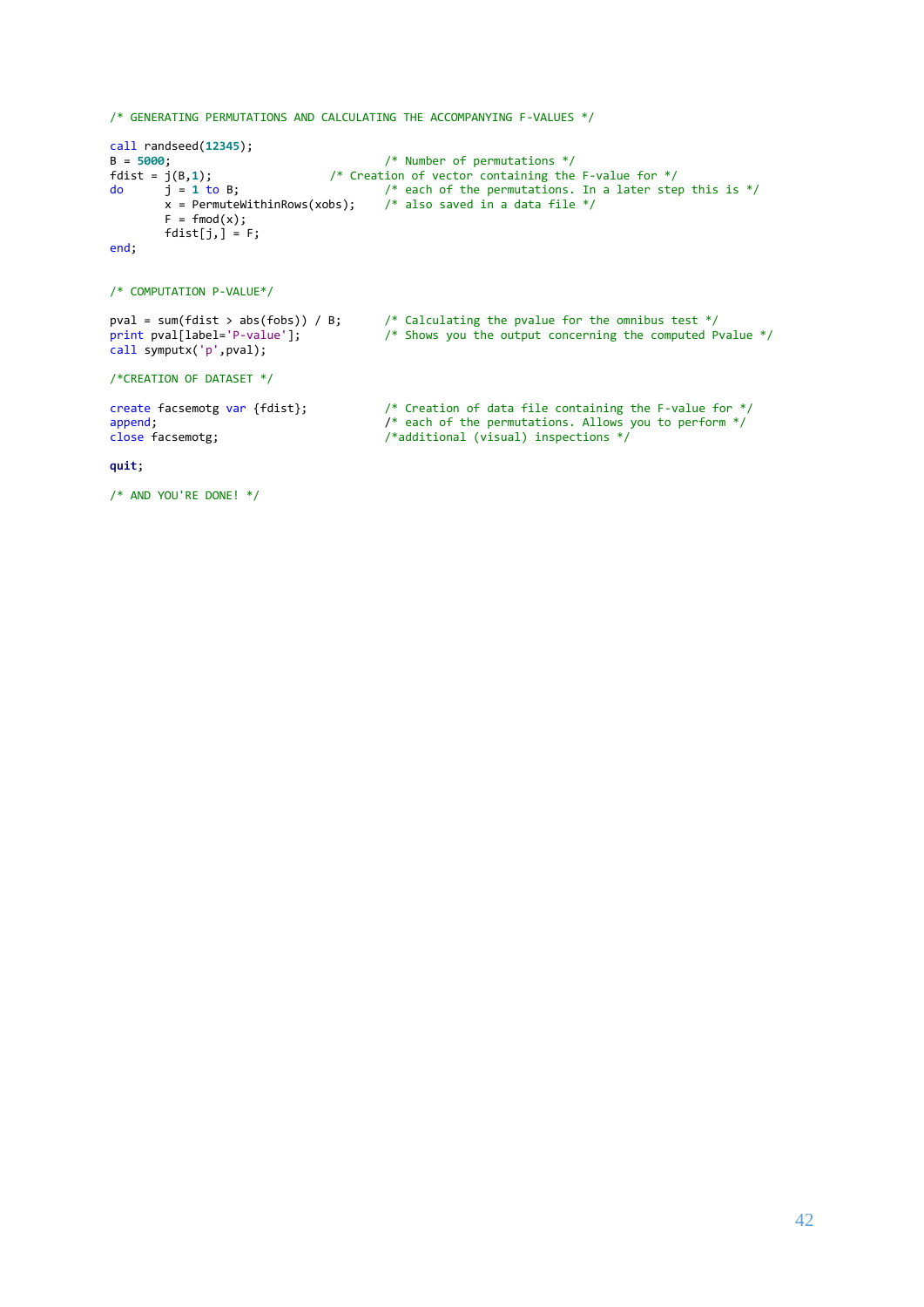# **Acknowledgements**

The data collection was supported by the Marketing Science Institute. The study was conducted in the period that the second author received an FWO scholarship.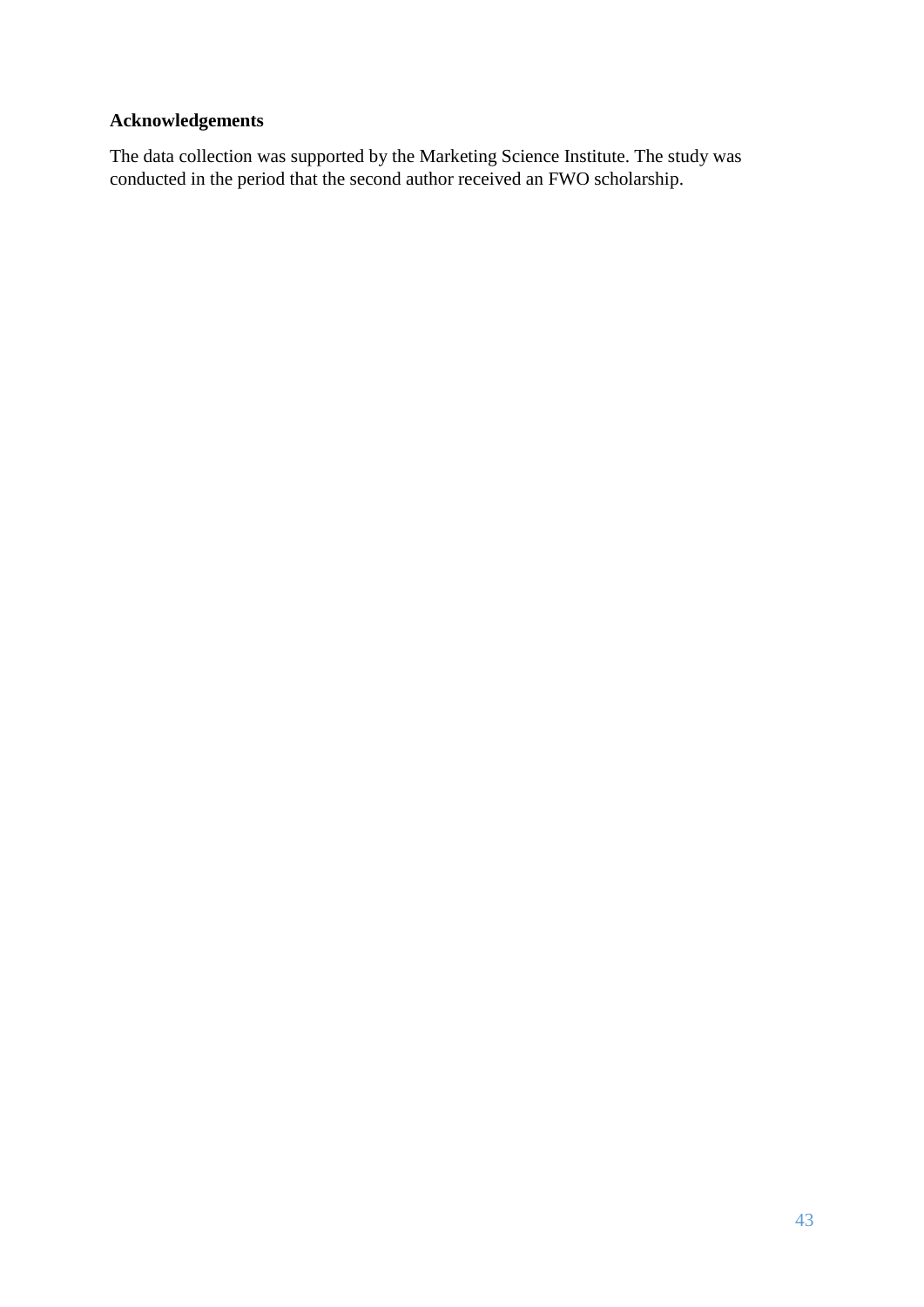| Panel A                                                                                                            |                                                                                                     | <b>Panel B</b>         |                                                                                                                                                           |                                                                        | Panel C                                                          |                                                                                                                                                                                                      |                                                                                                           |
|--------------------------------------------------------------------------------------------------------------------|-----------------------------------------------------------------------------------------------------|------------------------|-----------------------------------------------------------------------------------------------------------------------------------------------------------|------------------------------------------------------------------------|------------------------------------------------------------------|------------------------------------------------------------------------------------------------------------------------------------------------------------------------------------------------------|-----------------------------------------------------------------------------------------------------------|
| <b>Factorial design</b>                                                                                            |                                                                                                     |                        | n-way ANOVA                                                                                                                                               |                                                                        | <b>PLS FAC-SEM</b>                                               |                                                                                                                                                                                                      |                                                                                                           |
| a <sub>1</sub><br>$\begin{array}{c}\n a \\  \Delta \\  \vdots \\  a_2\n \end{array}$                               | Design factor B<br>b <sub>1</sub><br>b <sub>2</sub><br>$a_1b_1$<br>$a_1b_2$<br>$a_2b_1$<br>$a_2b_2$ |                        | a <sub>1</sub><br>Design factor A<br>a <sub>2</sub>                                                                                                       | Design factor B<br>$b_{1}$<br>$\mu_{i}(a_{1}b_{1})$<br>$\mu_i(a_2b_1)$ | b <sub>2</sub><br>$\mu_{i}(a_{1}b_{2})$<br>$\mu_{i}(a_{2}b_{2})$ | Design factor B<br>$b_{1}$<br>$\beta_i(a_1b_1)$<br>a <sub>1</sub><br>$\xi_1$<br>$\beta_1$<br>Design factor A<br>Κη,`<br>$\upbeta_2$<br>$\xi_{2}$<br>$\beta_i(a_2b_1)$<br>a <sub>2</sub><br>$(\xi_1)$ | b <sub>2</sub><br>$\beta_i(a_1b_2)$<br>$\xi_1$<br>Κη,<br>$\beta_2$<br>(r.<br>$\beta_i(a_2b_2)$<br>$\xi_1$ |
| (กุ่)<br>≯( η,<br>$\beta_2$<br>$\beta_2$<br>$(\xi_{2})$                                                            |                                                                                                     |                        |                                                                                                                                                           |                                                                        |                                                                  |                                                                                                                                                                                                      |                                                                                                           |
| PANEL D                                                                                                            |                                                                                                     |                        |                                                                                                                                                           |                                                                        |                                                                  |                                                                                                                                                                                                      |                                                                                                           |
| Hypotheses in general terms                                                                                        |                                                                                                     | n-way ANOVA hypotheses |                                                                                                                                                           |                                                                        | <b>PLS FAC-SEM hypotheses</b>                                    |                                                                                                                                                                                                      |                                                                                                           |
| $H_0$ : Design factor A does not have ani mpact on the<br>magnitude of the statistic under study                   |                                                                                                     |                        | $H_0: \mu_i(a_1b_*) = \mu_i(a_2b_*)$                                                                                                                      |                                                                        | $H_0: \beta_i(a_1b_*) = \beta_i(a_2b_*)$                         |                                                                                                                                                                                                      |                                                                                                           |
| $H_0$ : Design factor B does not have an impact on the<br>magnitude of the statistic under study                   |                                                                                                     |                        | $H_0: \mu_i(a_{\bullet}b_1) = \mu_i(a_{\bullet}b_2)$                                                                                                      |                                                                        | $H_0: \beta_i(a_{\bullet}b_1) = \beta_i(a_{\bullet}b_2)$         |                                                                                                                                                                                                      |                                                                                                           |
| $H_0$ : Design Factor A's impact on the magnitude of the<br>statistics under study does not depend on the level of |                                                                                                     |                        | $H_0:  \mu_i(a_1b_1) - \mu_i(a_1b_2)  =  \mu_i(a_2b_1) - \mu_i(a_2b_2)  + H_0:  \beta_i(a_1b_1) - \beta_i(a_1b_2)  =  \beta_i(a_2b_1) - \beta_i(a_2b_2) $ |                                                                        |                                                                  |                                                                                                                                                                                                      |                                                                                                           |
| design factor B                                                                                                    |                                                                                                     |                        |                                                                                                                                                           |                                                                        |                                                                  |                                                                                                                                                                                                      |                                                                                                           |

**Figure 1: General overview of PLS FAC-SEM and its building blocks**

Notes:

μ<sub>i</sub> refers to the mean value of a variable or construct,  $β_i$  refers to structural (or measurement) model parameter.

The hypotheses for CB FAC-SEM are equal to those listed in panel D under PLS FAC-SEM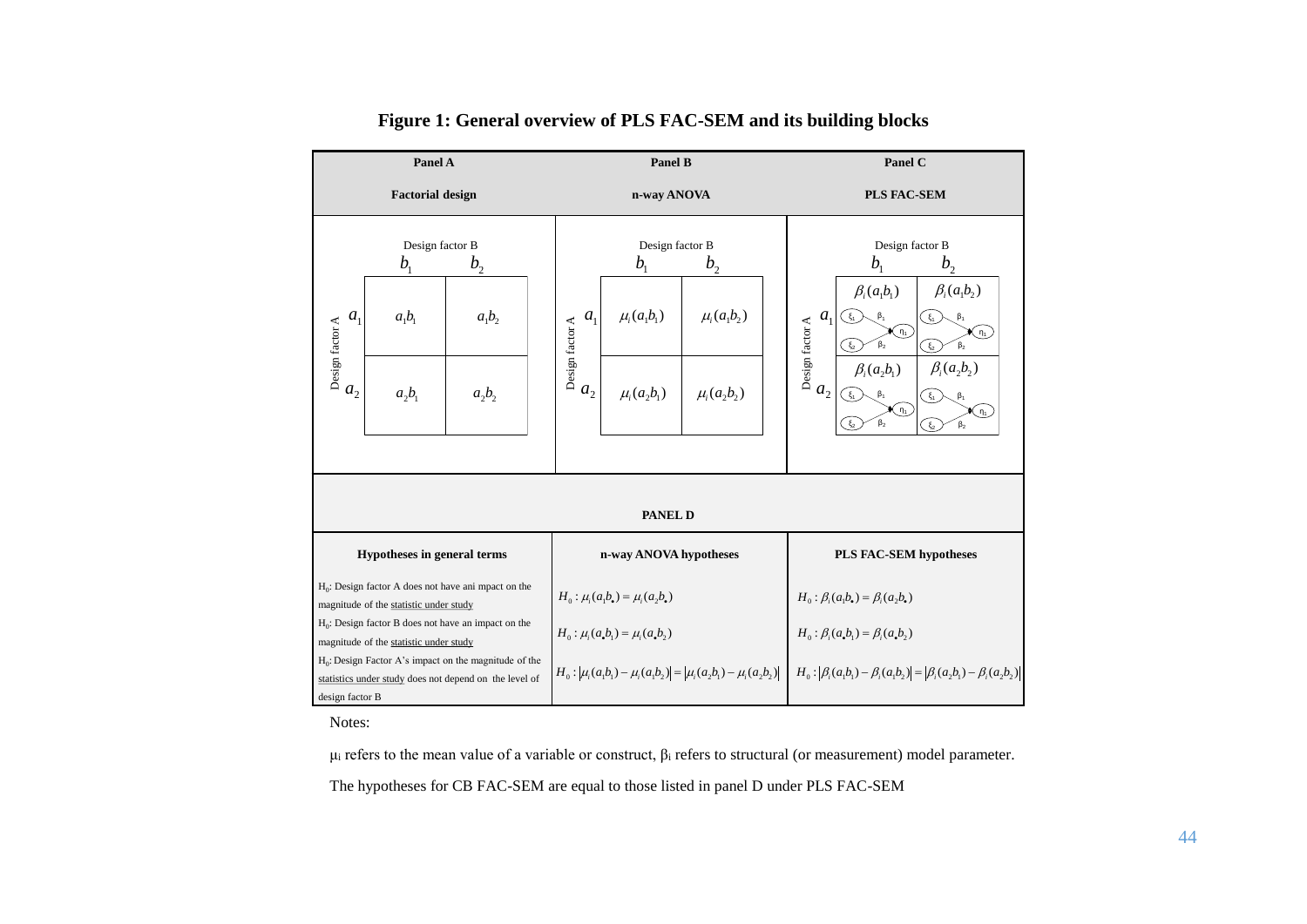# **Figure 2: FAC-SEM, n-way ANOVA and MGA**

|                | <b>Parameter of interest</b>     | <b>Interaction effects</b> |
|----------------|----------------------------------|----------------------------|
| n-way ANOVA    | Means                            | Yes                        |
| <b>MGA</b>     | Structural/measurement model     | N <sub>0</sub>             |
|                | parameters (i.e., relationships) |                            |
| <b>FAC-SEM</b> | Structural/measurement model     | Yes                        |
|                | parameters (i.e., relationships) |                            |

#### Notes:

Interaction effect in this context refers to the interaction effect as the joint influence of the design factors of the underlying factorial design, not the interaction effect between two constructs as in a moderator analysis.

The statements made in Figure 2 hold regardless of whether the analyses are performed in a PLS-SEM context or not.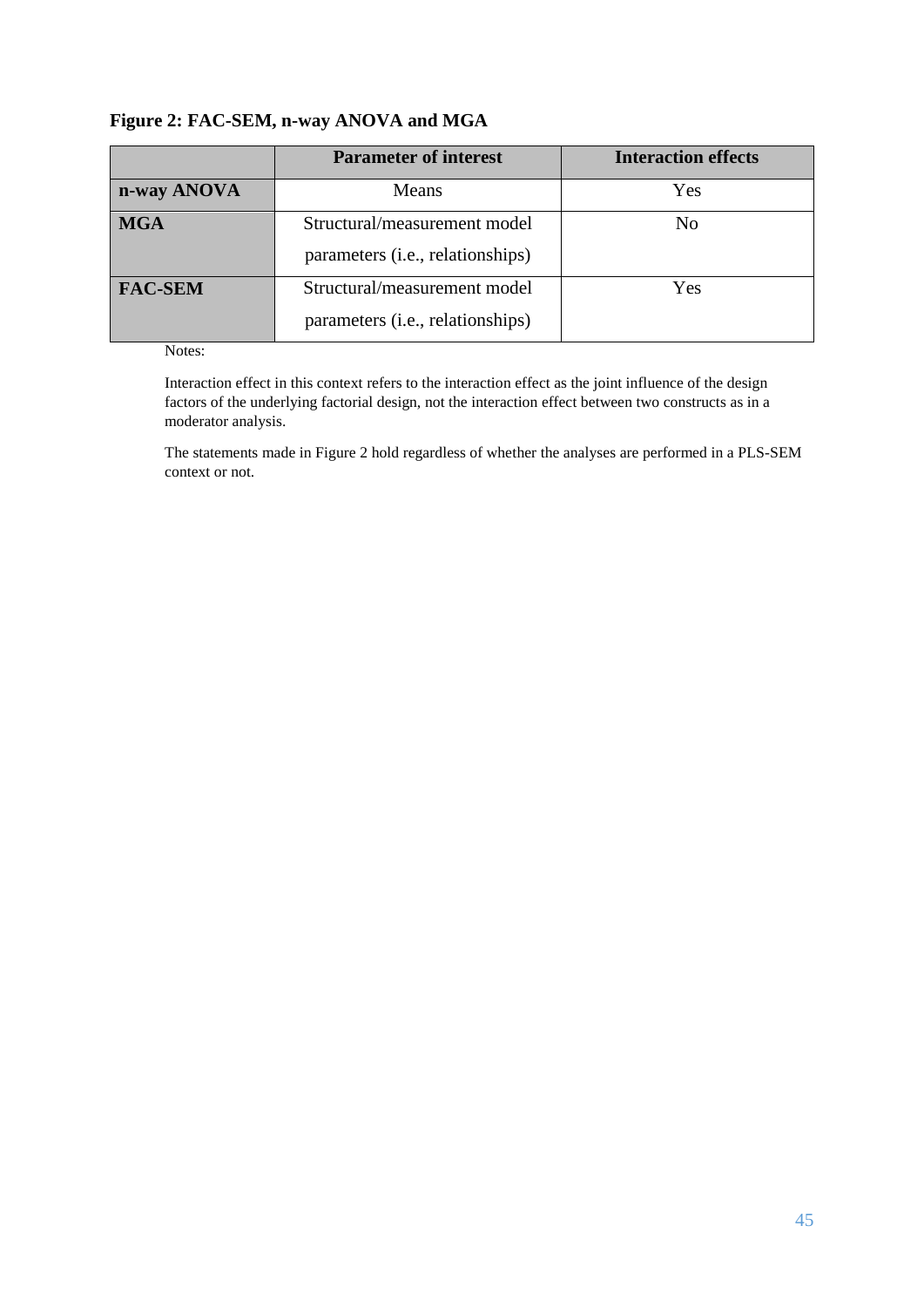# **Figure 3: PLS FAC-SEM step-by-step**

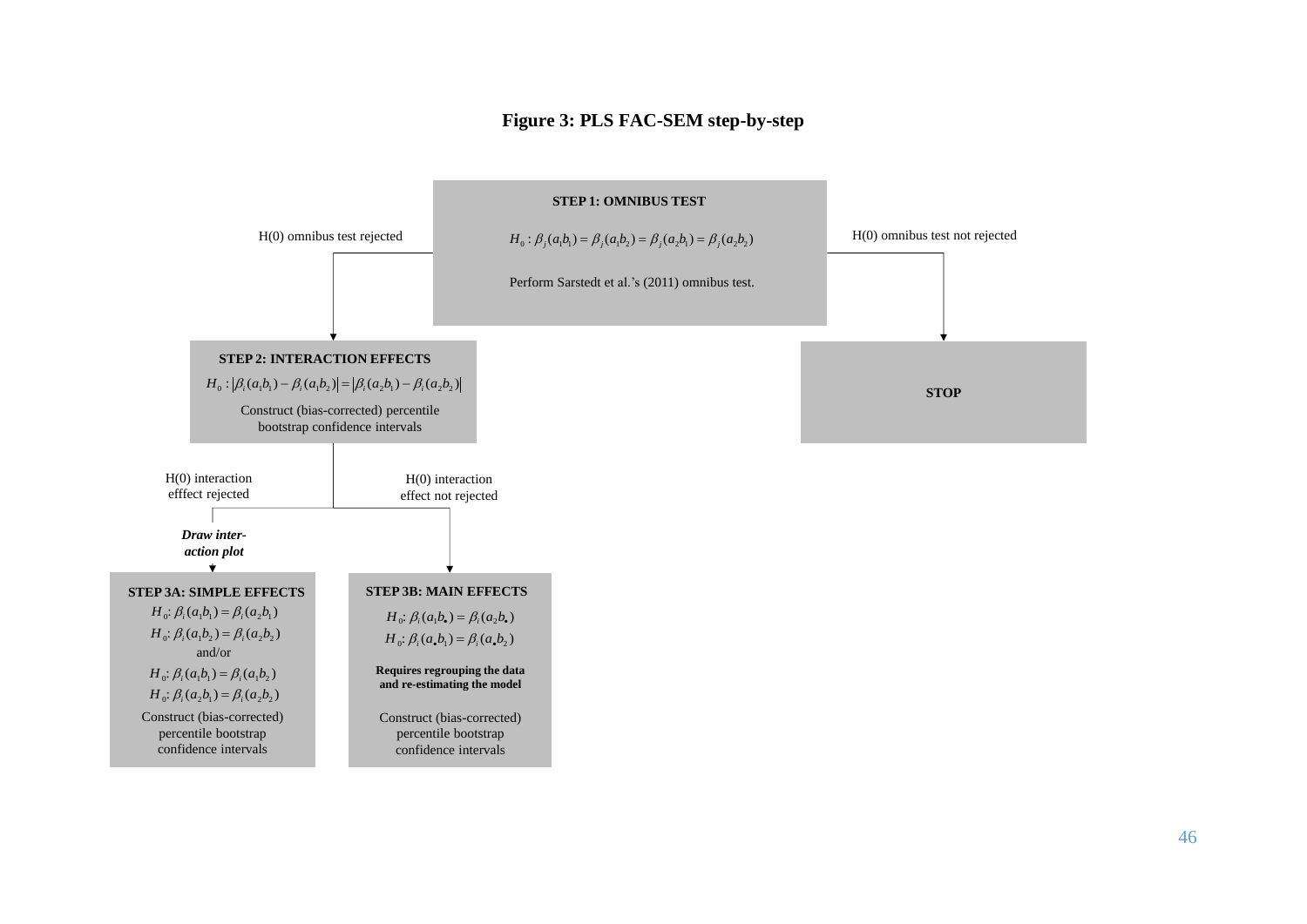

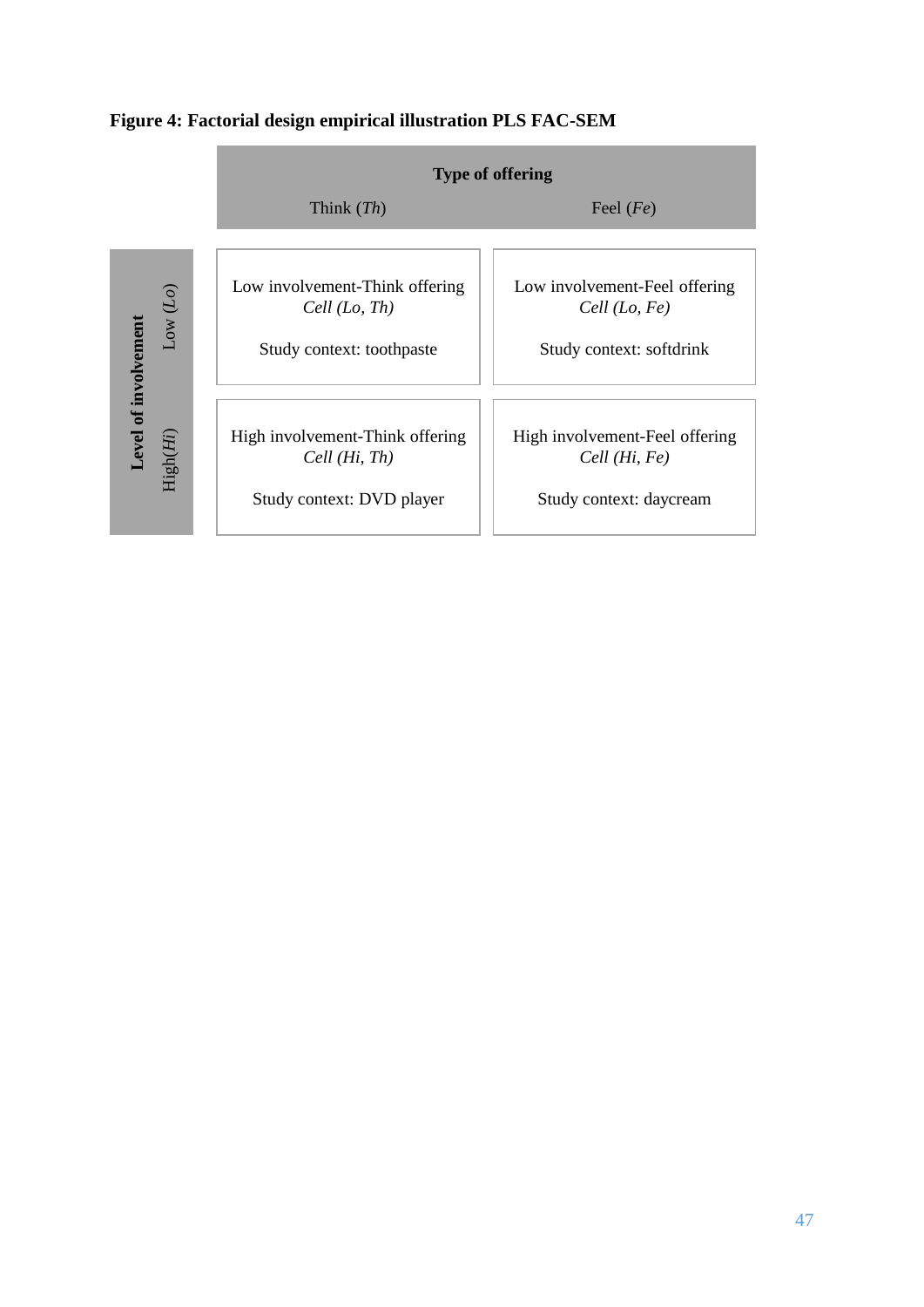